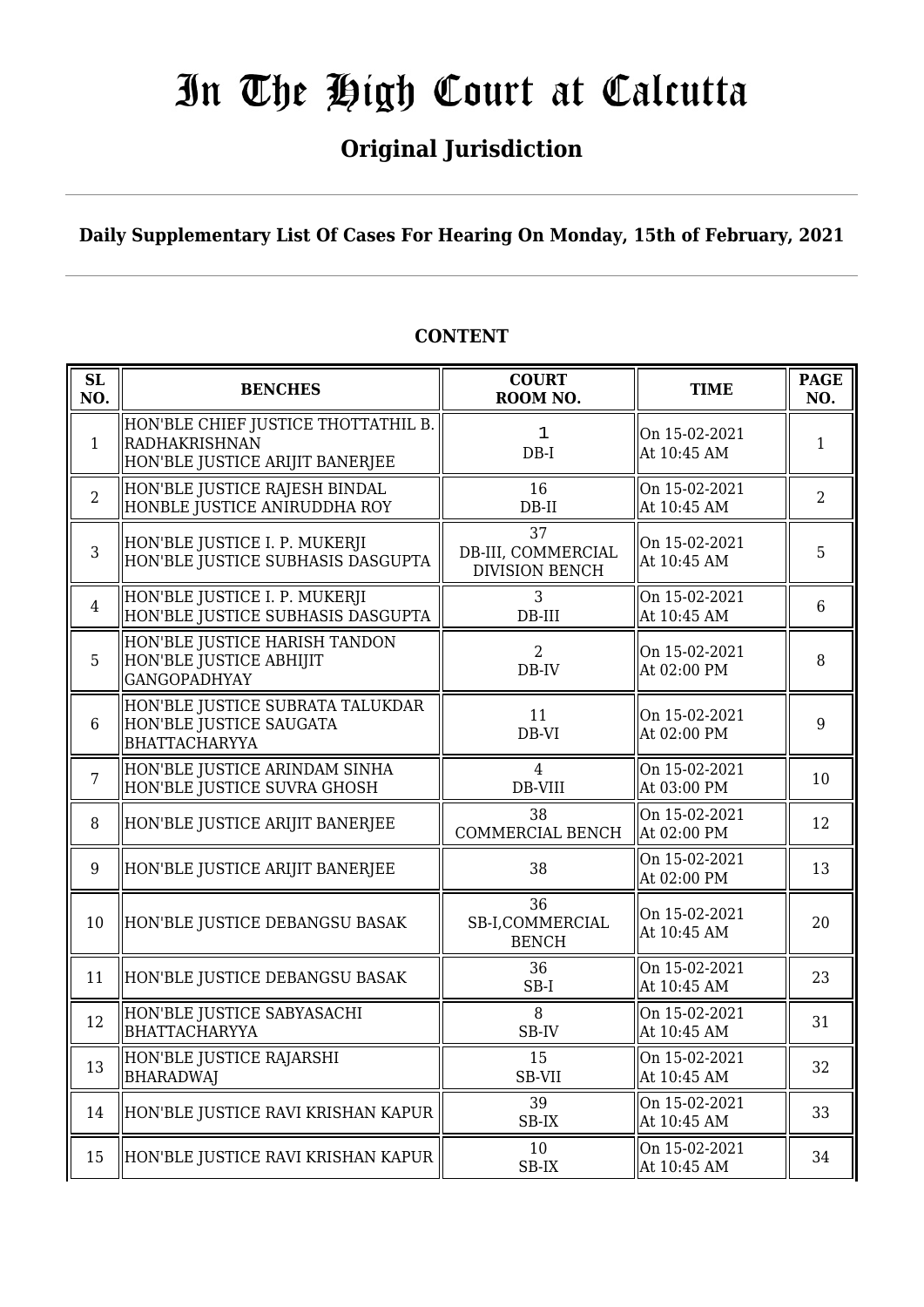| <b>SL</b><br>NO. | <b>BENCHES</b>                                   | <b>COURT</b><br>ROOM NO. | <b>TIME</b>                                          | <b>PAGE</b><br>NO. |
|------------------|--------------------------------------------------|--------------------------|------------------------------------------------------|--------------------|
| 16               | HON'BLE JUSTICE ARINDAM<br>MUKHERJEE             | 23<br>SB-X               | $\parallel$ On 15-02-2021<br>$\parallel$ At 02:00 PM | 35                 |
| 17               | HON'BLE JUSTICE BISWAJIT BASU                    | 18<br>SB-XI              | llOn 15-02-2021<br>  At 10:45 AM                     | 37                 |
| 18               | HON'BLE JUSTICE AMRITA SINHA                     | 24<br>SB-XII             | llOn 15-02-2021<br>  At 10:45 AM                     | 38                 |
| 19               | THE LEARNED MASTER & OFFICIAL<br><b>IREFEREE</b> | <b>CHAMBER</b>           | On 15-02-2021<br>  At 12:00 PM                       | 39                 |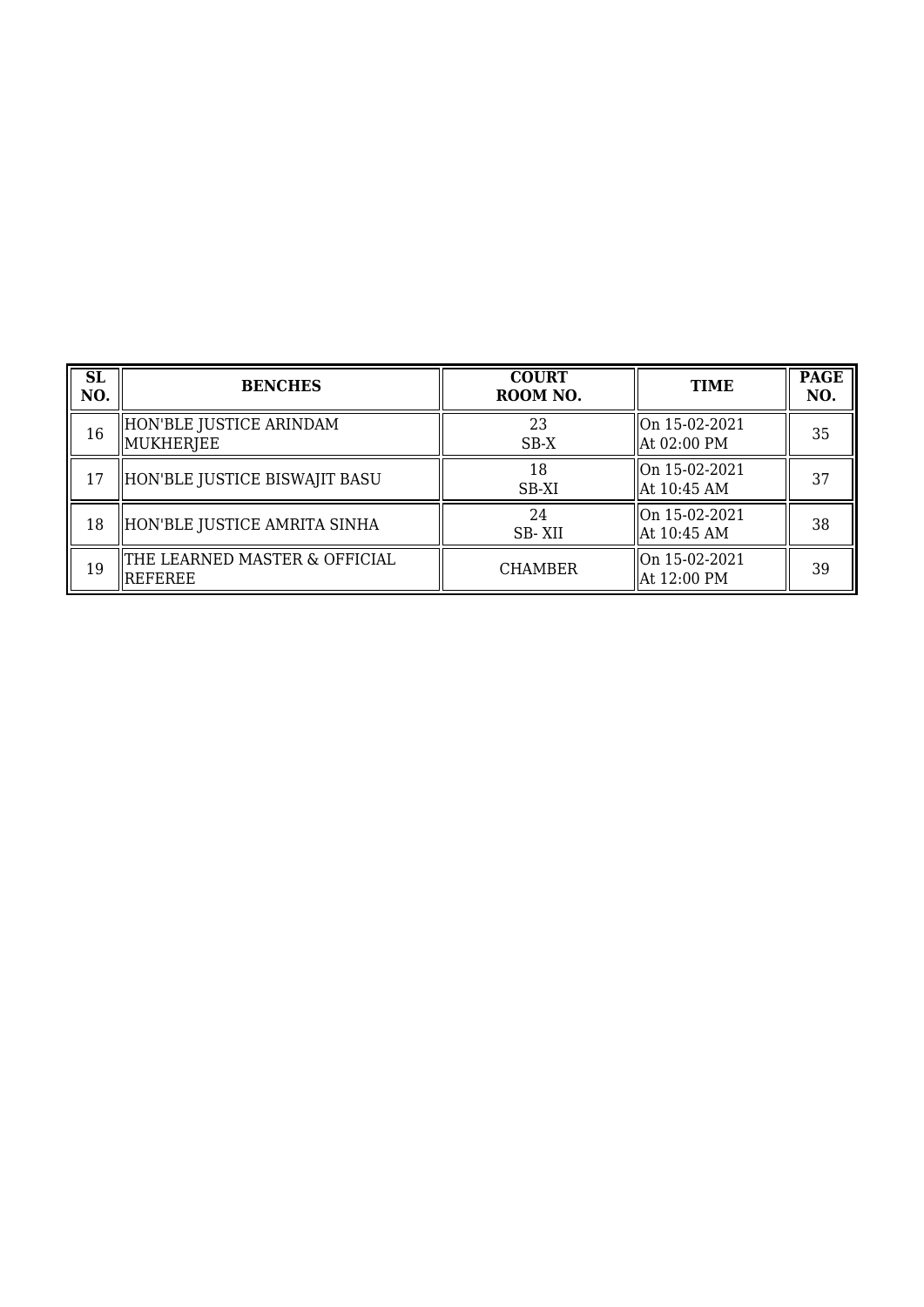

### **Original Side**

**DAILY CAUSELIST For Monday The 15th February 2021**

**COURT NO. 1**

**DIVISION BENCH (DB-I) HON'BLE CHIEF JUSTICE THOTTATHIL B. RADHAKRISHNAN HON'BLE JUSTICE ARIJIT BANERJEE**

**(VIA VIDEO CONFERENCE)**

**ON AND FROM MONDAY, THE 1ST FEBRUARY, 2021 AS LONG AS THE DIVISION BENCH COMPRISING OF HON'BLE CHIEF JUSTICE THOTTATHIL B. RADHAKRISHNAN AND HON'BLE JUSTICE ARIJIT BANERJEE DOES NOT SIT- HON'BLE JUSTICE RAJESH BINDAL AND HON'BLE JUSTICE ANIRUDDHA ROY- WILL TAKE, IN ADDITION TO THEIR OWN LIST AND DETERMINATION, URGENT MATTERS RELATING TO THE LIST AND DETERMINATION OF THE DIVISION BENCH COMPRISING OF HON'BLE CHIEF JUSTICE THOTTATHIL B. RADHAKRISHNAN AND HON'BLE JUSTICE ARIJIT BANERJEE.**

**ON AND FROM WEDNESDAY, THE 13TH JANUARY, 2021 - APPEALS FROM ORDERS RELATING TO RESIDUARY UNDER GROUP - IX INCLUDING APPLICATIONS CONNECTED THERETO; PUBLIC INTEREST LITIGATION; CRIMINAL CONTEMPT MATTERS; APPEALS UNDER SECTION 19(1)(a) OF THE CONTEMPT OF COURT'S ACT; APPLICATIONS UNDER SECTION 27 OF THE ELECTRICITY REGULATORY COMMISSION ACT, 1998, INCLUDING APPLICATIONS CONNECTED THERETO;**

**HABEAS CORPUS; ANY OTHER MATTER, IRRESPECTIVE OF CLASSIFICATION, AS DIRECTED BY THE HON'BLE CHIEF JUSTICE. NOTE:MATTERS WILL BE TAKEN UP THROUGH PHYSICAL HEARING ONLY WHEN BOTH THE PARTIES ARE AGREED.**

> **NOTE:(1) ON THURSDAY, APPEALS FROM ORDERS RELATING TO RESIDUARY UNDER GROUP-IX INCLUDING APPLICATIONS CONNECTED THERETO, WILL BE TAKEN UP. (2) ON FRIDAY, PUBLIC INTEREST LITIGATION MATTERS WILL BE TAKEN UP.**

> > **NOTE: NO MENTIONING IN COURT**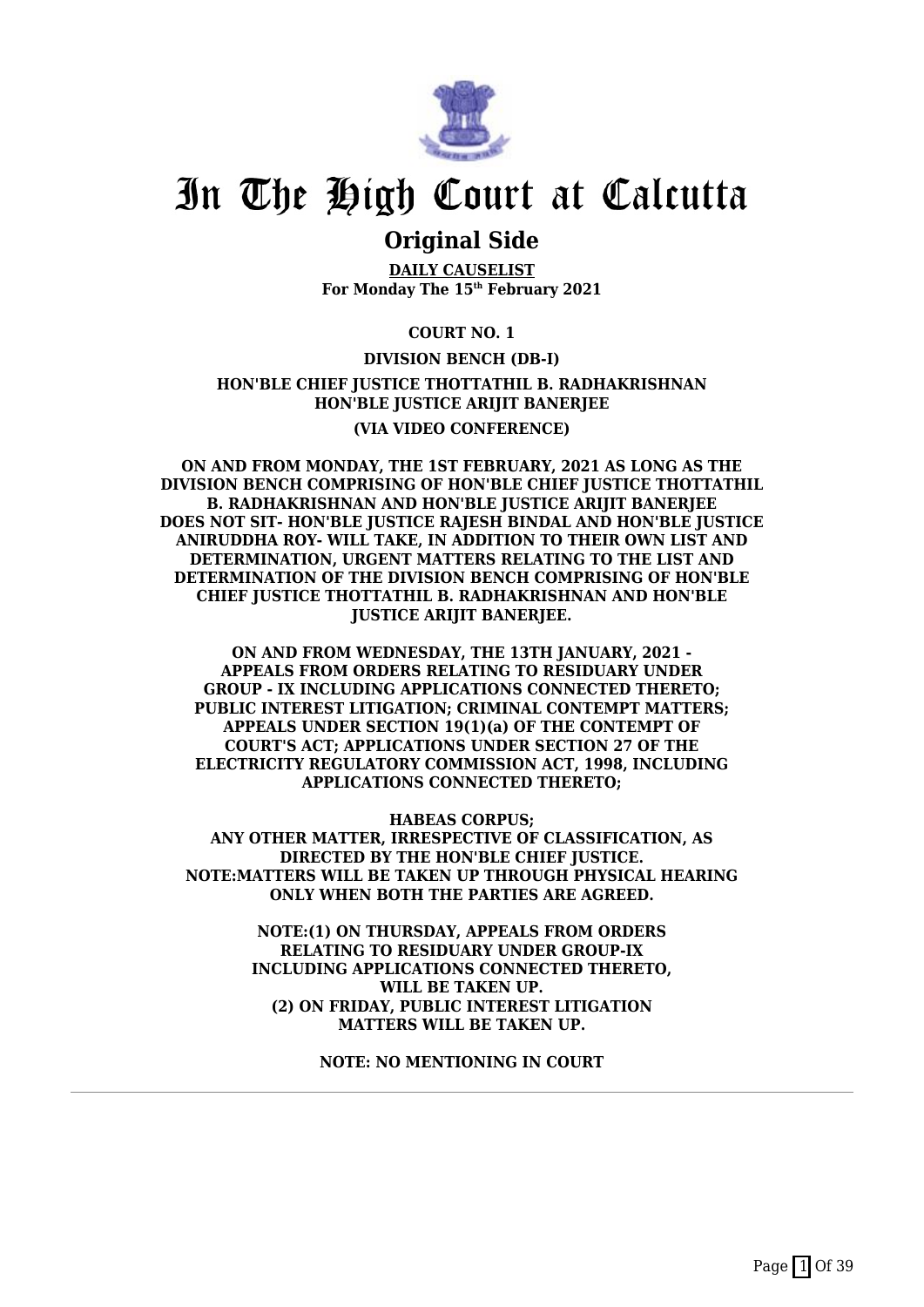

### **Original Side**

**DAILY CAUSELIST For Monday The 15th February 2021**

**COURT NO. 16**

**DIVISION BENCH (DB-II)**

**AT 10:45 AM HON'BLE JUSTICE RAJESH BINDAL HONBLE JUSTICE ANIRUDDHA ROY (VIA VIDEO CONFERENCE)**

### **NOTE:MATTERS WILL BE TAKEN UP THROUGH PHYSICAL HEARING ONLY WHEN BOTH THE PARTIES ARE AGREED.**

### **ON AND FROM MONDAY, THE 1ST FEBRUARY, 2021 AS LONG AS THE DIVISION BENCH COMPRISING OF HON'BLE CHIEF JUSTICE THOTTATHIL B. RADHAKRISHNAN AND HON'BLE JUSTICE ARIJIT BANERJEE DOES NOT SIT - WILL TAKE, IN ADDITION TO THEIR OWN LIST AND DETERMINATION, URGENT MATTERS RELATING TO THE LIST AND DETERMINATION OF THE DIVISION BENCH COMPRISING OF HON'BLE CHIEF JUSTICE THOTTATHIL B. RADHAKRISHNAN AND HON'BLE JUSTICE ARIJIT BANERJEE.**

**E-MENTIONING WILL BE TAKEN UP AT THE FIRST SITTING OF THE COURT. OUT OF WHICH ORIGINAL SIDE WILL BE TAKEN UP FIRST. AND THEN APPELLATE SIDE WILL BE TAKEN UP.**

### **APPELLATE SIDE LIST WILL BE TAKEN UP AT THE FIRST HALF. ORIGINAL SIDE LIST WILL BE TAKEN UP AFTER RECESS.**

### **NEW APPLICATIONS - I**

| ITAT/3/2021                 | PRINCIPAL COMMISSIONER<br>OF INCOME TAX SILIGURI<br>VS<br>NEETU AGARWAL | S LAMBA | SUBASH AGARWAL<br>AND ASSOCIATES |
|-----------------------------|-------------------------------------------------------------------------|---------|----------------------------------|
| IA NO: GA/1/2021, GA/2/2021 |                                                                         |         |                                  |
| ITAT/4/2021                 | PRINCIPAL COMMISSIONER<br>OF INCOME TAX, SILIGURI<br>VS<br>NITU AGARWAL | S LAMBA | SUBASH AGARWAL<br>AND ASSOCIATES |

IA NO: GA/1/2021, GA/2/2021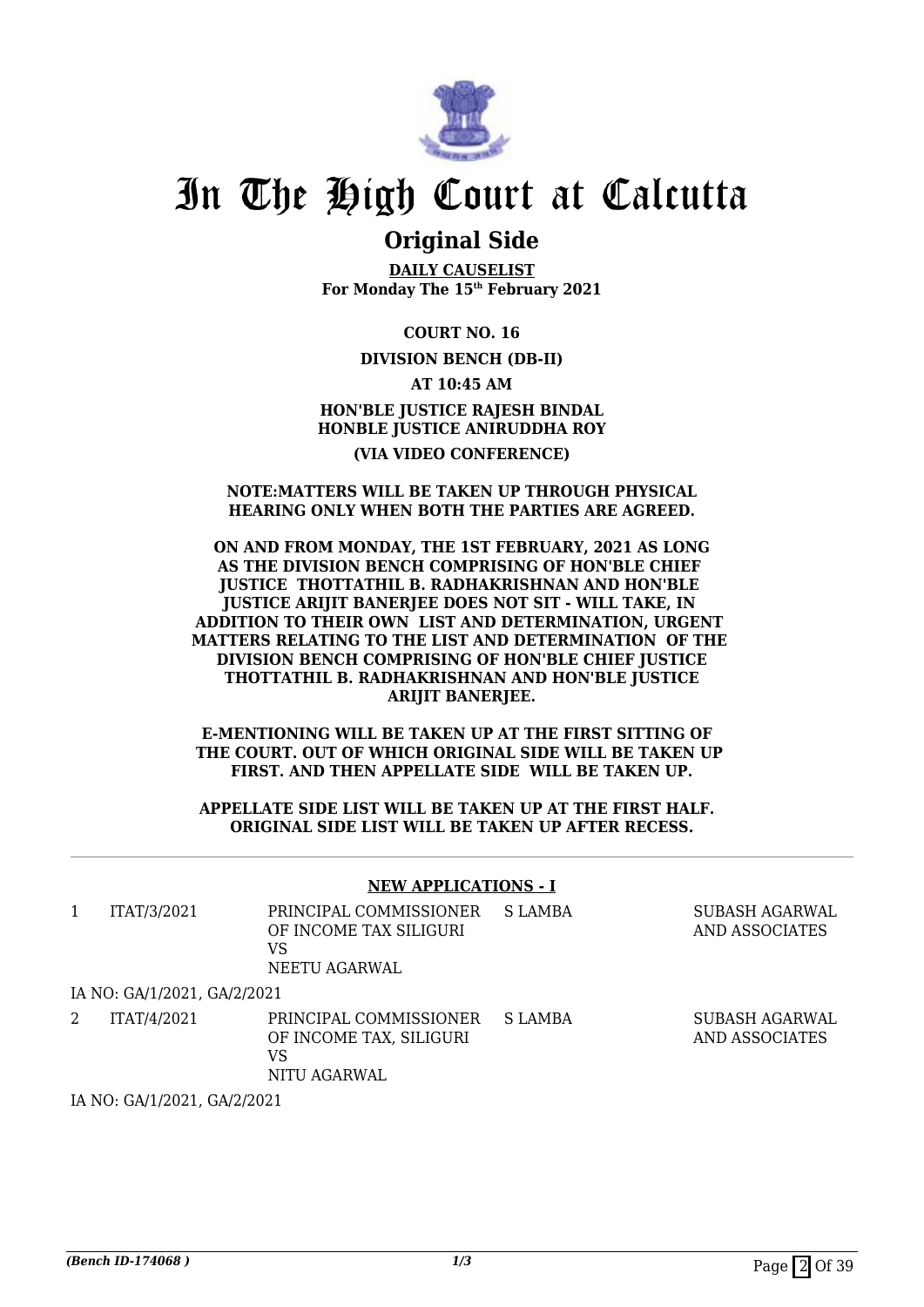3 ITAT/13/2021 PRINCIPAL COMMISSIONER OF INCOME TAX CENTRAL 2 VS M/S RAUNAK INFRASTRUCTURE LTD S LAMBA

IA NO: GA/1/2021, GA/2/2021

### **NEW APPLICATIONS**

| 4 | ITAT/203/2018 | PRINCIPAL COMMISSIONER<br>OF INCOME TAX, CENTRAL-<br>I. KOLKATA<br>VS<br>M/S. AMBICA CAPITAL<br>MARKETS, LTD. | Y VATS | BHASKAR<br>SENGUPTA |
|---|---------------|---------------------------------------------------------------------------------------------------------------|--------|---------------------|
|   |               | IA NO: GA/1/2018(Old No: GA/1626/2018), GA/2/2018(Old No: GA/1628/2018)                                       |        |                     |

| ITAT/153/2019 | PRINCIPAL COMMISSIONER YOGESH VATS |  |
|---------------|------------------------------------|--|
|               | OF INCOME TAX-5.                   |  |
|               | KOLKATA                            |  |
|               | VS                                 |  |
|               | M/S. ANAND ENTERPRISES             |  |
|               | I TD                               |  |
|               |                                    |  |

IA NO: GA/2/2019(Old No:GA/1906/2019)

6 ITAT/181/2019 PRINCIPAL COMMISSIONER OF INCOME TAX, ASANSOL VS SRI TUSHAR KANTI BANERJEE Y VATS

IA NO: GA/1/2019(Old No:GA/2655/2019), GA/2/2019(Old No:GA/2656/2019)

| CEXA/3/2020 | COMMISSIONER OF<br>CENTRAL EXCISE.<br>KOLKATA-IV | KAUSIK KANTI MAITI |
|-------------|--------------------------------------------------|--------------------|
|             | VS<br>M/S. SKILL DYE CHEM<br>PRIVATE LIMITED     |                    |
|             |                                                  |                    |

IA NO: GA/2/2020(Old No:GA/38/2020)

8 ITAT/20/2020 PRINCIPAL COMMISSIONER YOGESH VATS OF INCOME TAX-2, KOLKATA VS M/S THE CALCUTTA TRAMWAYS COMPANY (1978) LTD.

IA NO: GA/1/2020, GA/2/2020

9 ITAT/14/2021 PRINCIPAL COMMISSIONER OF INCOME TAX 14 KOLKATA VS M/S KALPANA BIRI MFG CO PVT LTD S LAMBA

IA NO: GA/1/2021, GA/2/2021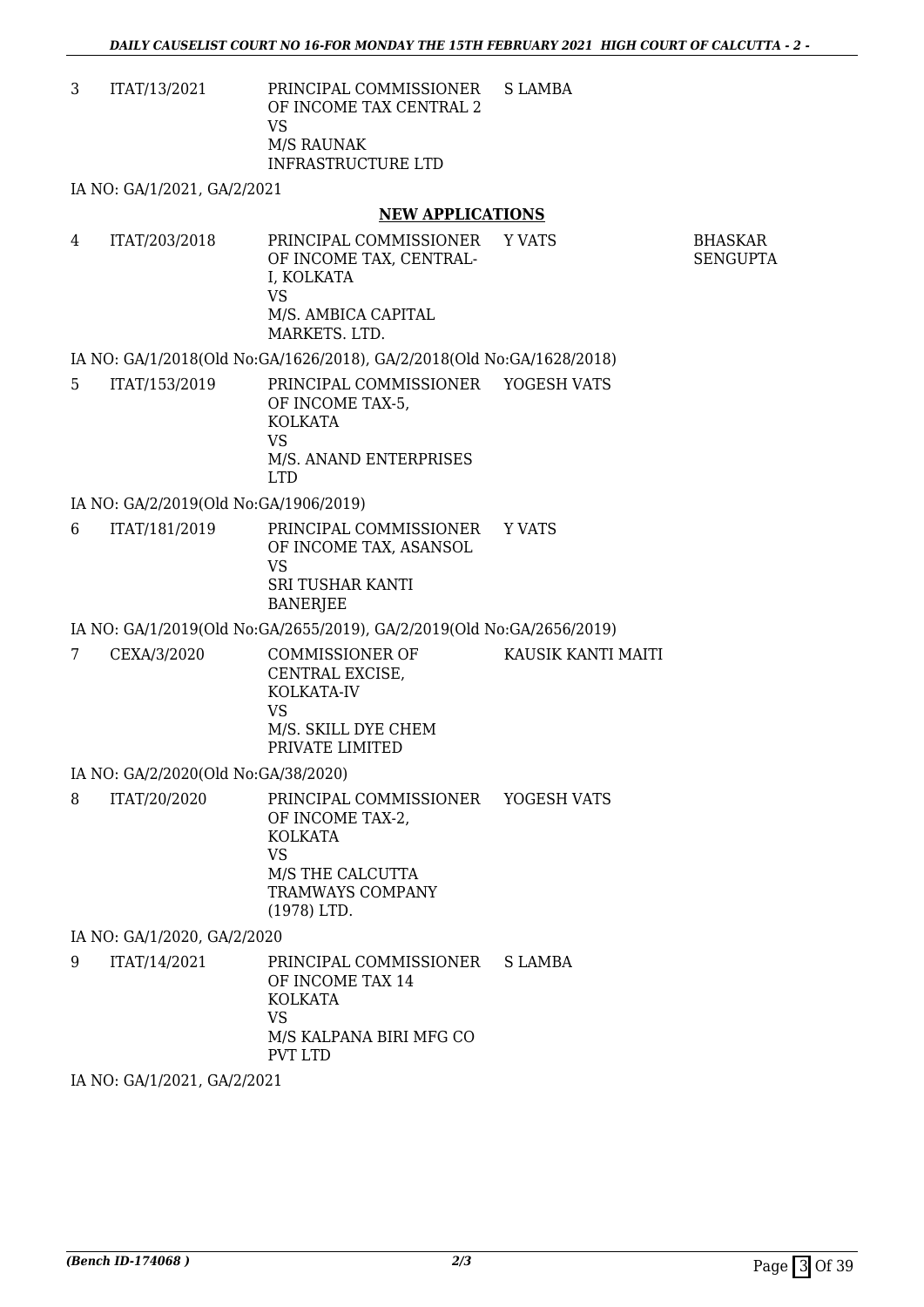| 10 | ITAT/15/2021                | PRINCIPAL COMMISSIONER<br>OF INCOME TAX 1 KOLKATA<br><b>VS</b>                                              | S LAMBA        |
|----|-----------------------------|-------------------------------------------------------------------------------------------------------------|----------------|
|    |                             | M/S SETHIA OIL LTD                                                                                          |                |
|    | IA NO: GA/1/2021, GA/2/2021 |                                                                                                             |                |
| 11 | ITAT/16/2021                | PRINCIPAL COMMISSIONER<br>OF INCOME TAX 1 KOLKATA<br>VS<br>M/S SETHIA OIL<br><b>INDUSTRIES LTD</b>          | <b>S LAMBA</b> |
|    | IA NO: GA/1/2021, GA/2/2021 |                                                                                                             |                |
| 12 | ITAT/17/2021                | PRINCIPAL COMMISSIONER<br>OF INCOME TAX 1 KOLKATA<br><b>VS</b><br><b>BANGIYA GRAMIN VIKASH</b>              | S LAMBA        |
|    |                             | <b>BANK</b>                                                                                                 |                |
|    | IA NO: GA/1/2021, GA/2/2021 |                                                                                                             |                |
| 13 | ITAT/18/2021                | PRINCIPAL COMMISSIONER<br>OF INCOME TAX 1 KOLKATA<br><b>VS</b><br>M/S BIDIT FINANCIAL<br>MANAGEMENT PVT LTD | S LAMBA        |
|    | IA NO: GA/1/2021, GA/2/2021 |                                                                                                             |                |
| 14 | ITAT/24/2021                | PRINCIPAL COMMISSIONER S LAMBA<br>OF INCOME TAX - 5,<br><b>KOLKATA</b><br>VS<br>SNEHLATA CHOPRA             |                |
|    | IA NO: GA/1/2021, GA/2/2021 |                                                                                                             |                |
| 15 | ITAT/27/2021                | PRINCIPAL COMMISSIONER<br>OF INCOME TAX ASANSOL<br>KOLKATA<br><b>VS</b><br>RAKESH JHUNJHUNWALA              | S LAMBA        |
|    | IA NO: GA/1/2021, GA/2/2021 |                                                                                                             |                |
| 16 | ITAT/28/2021                | PR CIT SILIGURI<br>VS<br>MANGILAL JAIN                                                                      | S LAMBA        |
|    | IA NO: GA/1/2021, GA/2/2021 |                                                                                                             |                |
|    |                             | <b>FOR HEARING</b>                                                                                          |                |
| 17 | CEXA/1/2020                 | COMMISSIONER OF CGST KAUSIK KANT                                                                            |                |

#### 17 CEXA/1/2020 COMMISSIONER OF CGST AND CX, KOLKATA SOUTH COMM. VS M/S. DAS BROTHERS AND CO. TI MAITI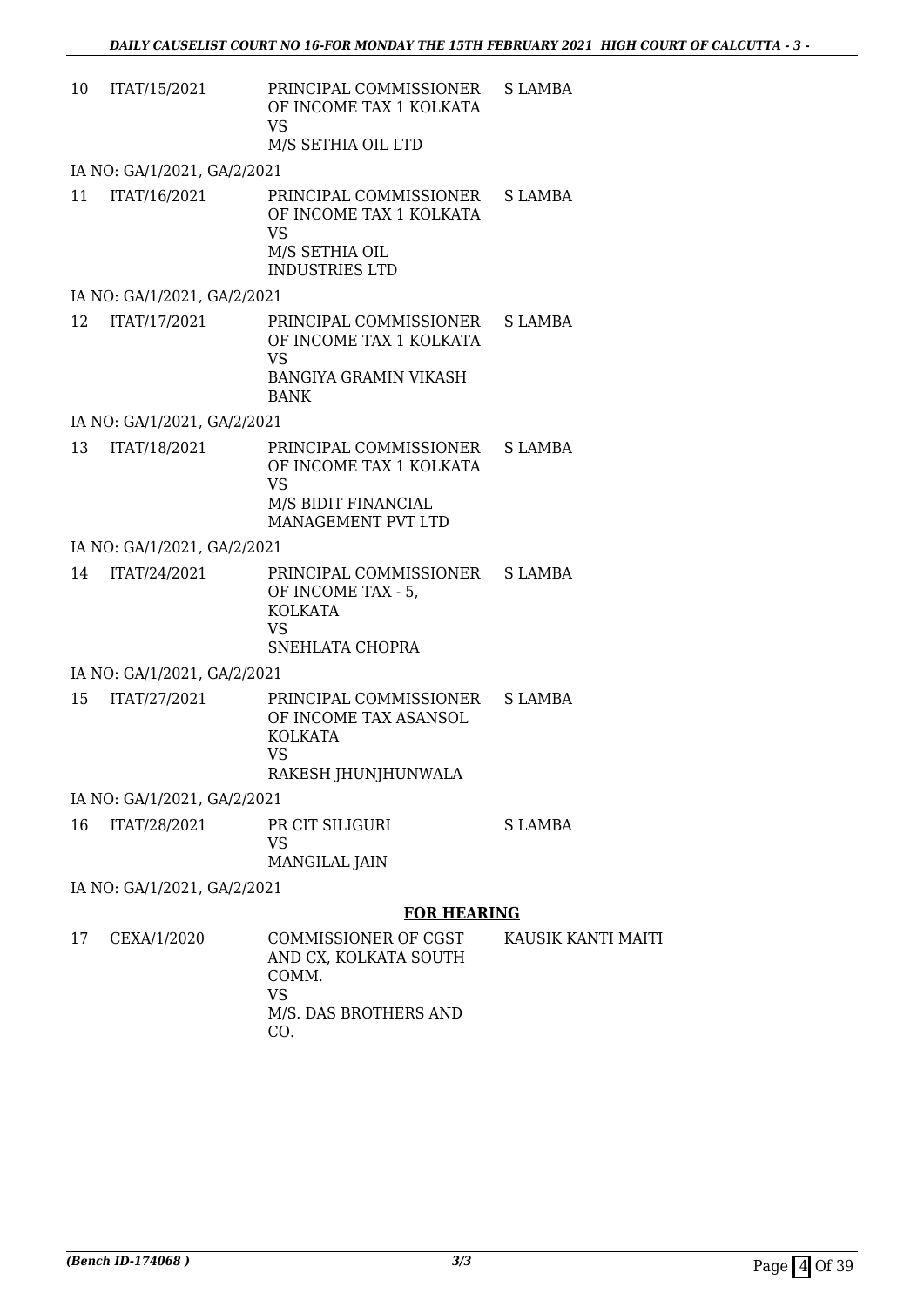

### **Original Side**

**DAILY CAUSELIST For Monday The 15th February 2021**

**COURT NO. 37**

**DIVISION BENCH (DB-III, COMMERCIAL DIVISON BENCH )**

**AT 10:45 AM**

**HON'BLE JUSTICE I. P. MUKERJI HON'BLE JUSTICE SUBHASIS DASGUPTA**

**ON AND FROM MONDAY, 1ST FEBRUARY, 2021 TO MONDAY, 15TH FEBRUARY, 2021- WILL SIT TOGETHER AND TAKE UP THE LIST AND DETERMINATION OF HON'BLE JUSTICE I. P. MUKERJI AND HON'BLE JUSTICE MD. NIZAMUDDIN.**

**(VIA VIDEO CONFERENCE)**

**NOTE:MATTERS WILL BE TAKEN UP THROUGH PHYSICAL HEARING ONLY WHEN BOTH THE PARTIES ARE AGREED.**

**NOTE: (1) THIS LIST WILL BE TAKEN UP EVERYDAY FROM 10:45 A.M. TILL RECESS OR UNTIL ITS EXHAUSTION WHICHEVER IS EARLIER.**

**(2) IF THERE IS NO COMMERCIAL COURT MATTERS IN THE LIST, MENTIONING OF COMMERCIAL COURT MATTERS WILL BE ENTERTAINED AT COURT NO. 3 ON THE REGULAR BASIS.**

**(3) COMMERCIAL COURT SHALL NOT SIT AT COURT NO. 37 IF THERE IS NO COMMERCIAL MATTER**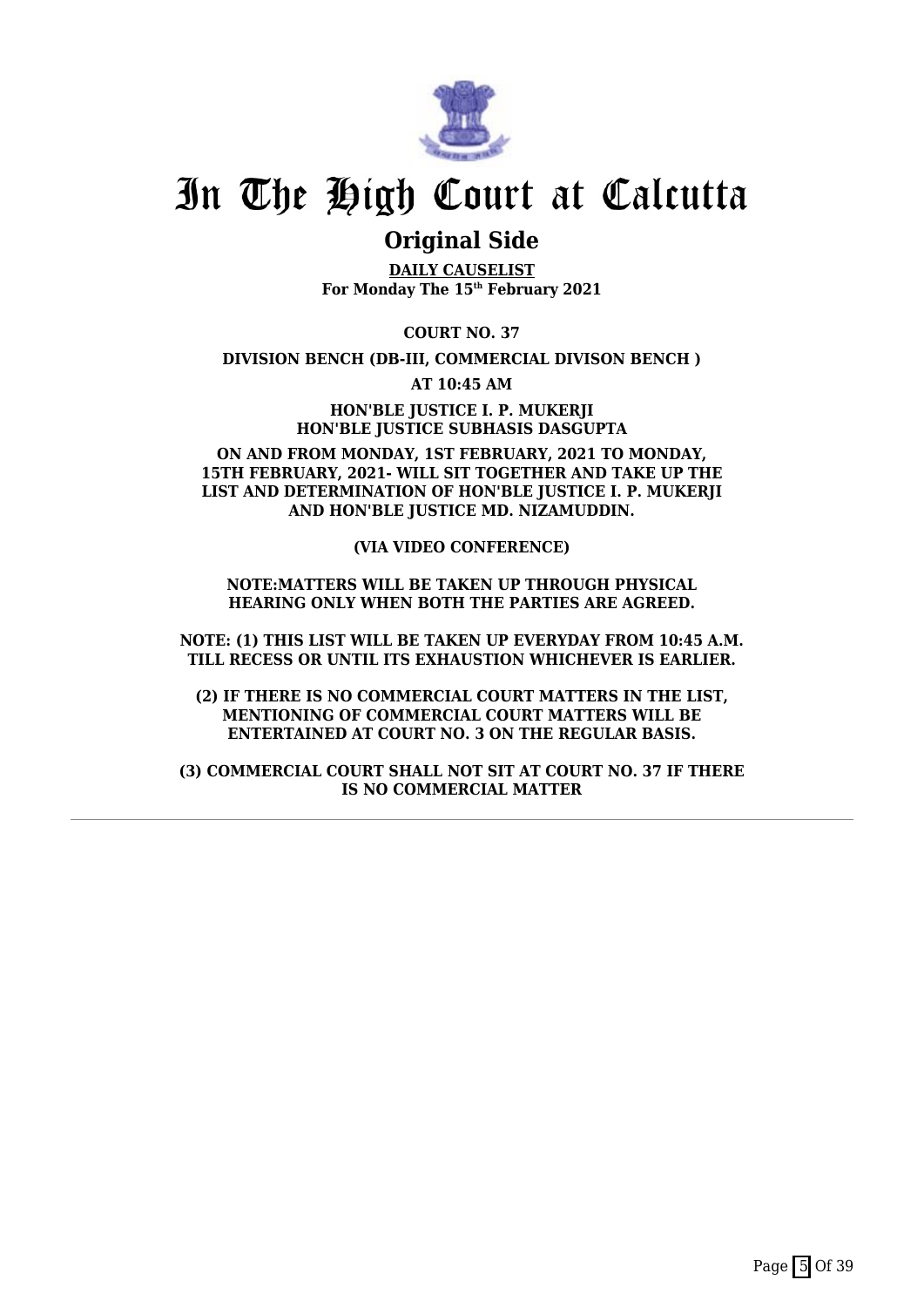

## **Original Side**

**DAILY CAUSELIST For Monday The 15th February 2021**

**COURT NO. 3**

### **DIVISION BENCH (DB-III)**

**AT 10:45 AM**

**HON'BLE JUSTICE I. P. MUKERJI HON'BLE JUSTICE SUBHASIS DASGUPTA**

**ON AND FROM MONDAY, 1ST FEBRUARY, 2021 TO MONDAY, 15TH FEBRUARY, 2021 - WILL SIT TOGETHER AND TAKE UP THE LIST AND DETERMINATION OF HON'BLE JUSTICE I. P. MUKERJI AND HON'BLE JUSTICE MD. NIZAMUDDIN.**

> **(VIA VIDEO CONFERENCE) NOTE:MATTERS WILL BE TAKEN UP THROUGH PHYSICAL HEARING ONLY WHEN BOTH THE PARTIES ARE AGREED.**

**NOTE: (1)THIS LIST WILL BE TAKEN UP AT 2:00 P.M. OR AT 10:45 A.M. IF THERE IS NO COMMERCIAL COURT MATTERS OR ON EXHAUSTION OF THE COMMERCIAL COURT LIST WHICHEVER IS EARLIER.**

**(2) IF THERE IS NO COMMERCIAL COURT MATTERS IN THE LIST, MENTIONING OF COMMERCIAL COURT MATTERS WILL BE ENTERTAINED AT COURT NO. 3 ON THE REGULAR BASIS.**

**(3) COMMERCIAL COURT SHALL NOT SIT AT COURT NO. 37 IF THERE IS NO COMMERCIAL MATTER.**

**(4) MENTIONING WILL BE ENTERTAINED ONLY ON MONDAY.**

**(5) APPEALS FROM DECREE WILL BE TAKEN UP FIRST ON EVERY MONDAY AND TUESDAY.**

**(6) APPEALS FROM ORDER WILL BE TAKEN UP FIRST ON EVERY WEDNESDAY AND THURSDAY.**

**(7) WRIT APPEALS WILL BE TAKEN UP FIRST ON EVERY FRIDAY.**

### **TO BE MENTIONED**

1 APO/2/2021 [S.A.]WITH WP 211/2020 STATE OF WEST BENGAL AND ORS. VS BIMAL KUMAR DUTT AND ORS. PARITOSH SINHA

IA NO: GA/1/2021

### **APPEALS FROM DECREE**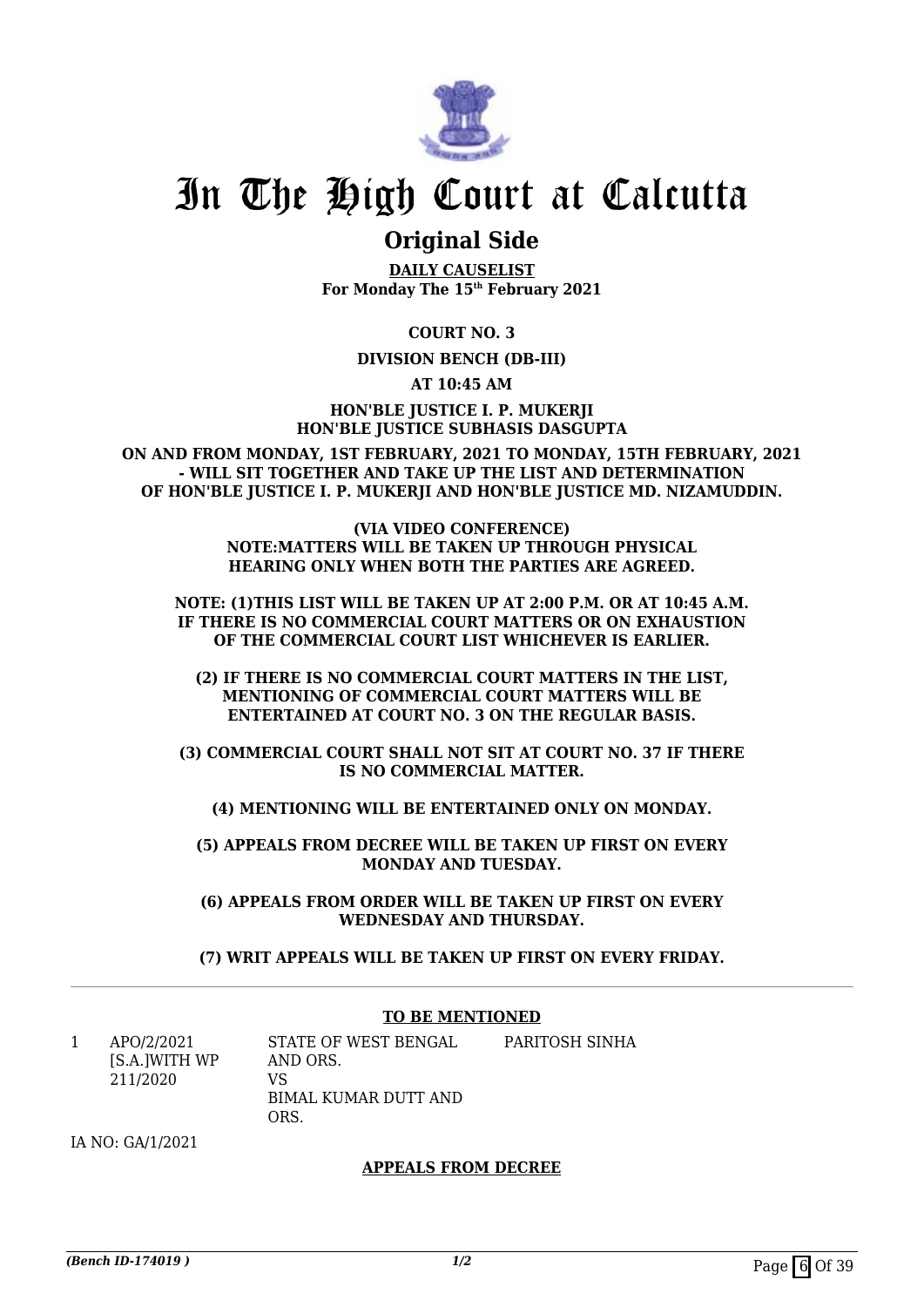| APD/41/2019<br>[S.A.] WITH<br>CS/302/2005 | PUNJAB NATIONAL BANK<br>VS<br>APEEJAY HOPUSE PRIVATE<br>LIMITED | PRATYUSH PATWARI |
|-------------------------------------------|-----------------------------------------------------------------|------------------|
|                                           | ADDEAI C FDAM ADDFDC                                            |                  |

### **APPEALS FROM ORDERS**

|   | IA NO. GA/1/2019<br>(Old No:<br>GA/490/2019)<br>WITH CS/23/2009<br>In APO/232/2018 | CITY CENTRE PROPERTIES<br>PVT LTD<br>Vs<br>PRASANTA KUMAR<br>MAHAPATRA & ORS. | PRADEEP KUMAR<br>PRADEEP KUMAR |
|---|------------------------------------------------------------------------------------|-------------------------------------------------------------------------------|--------------------------------|
|   |                                                                                    | <b>NEW APPLICATIONS</b>                                                       |                                |
| 4 | APO/144/2020                                                                       | ISHAT FNCI AVE PRIVATE                                                        | SUVAM SINHA                    |

4 APO/144/2020 WITH CS/135/2020 ISHAT ENCLAVE PRIVATE LIMITED VS MUKESH YADAV SUVAM SINHA

IA NO: GA/1/2021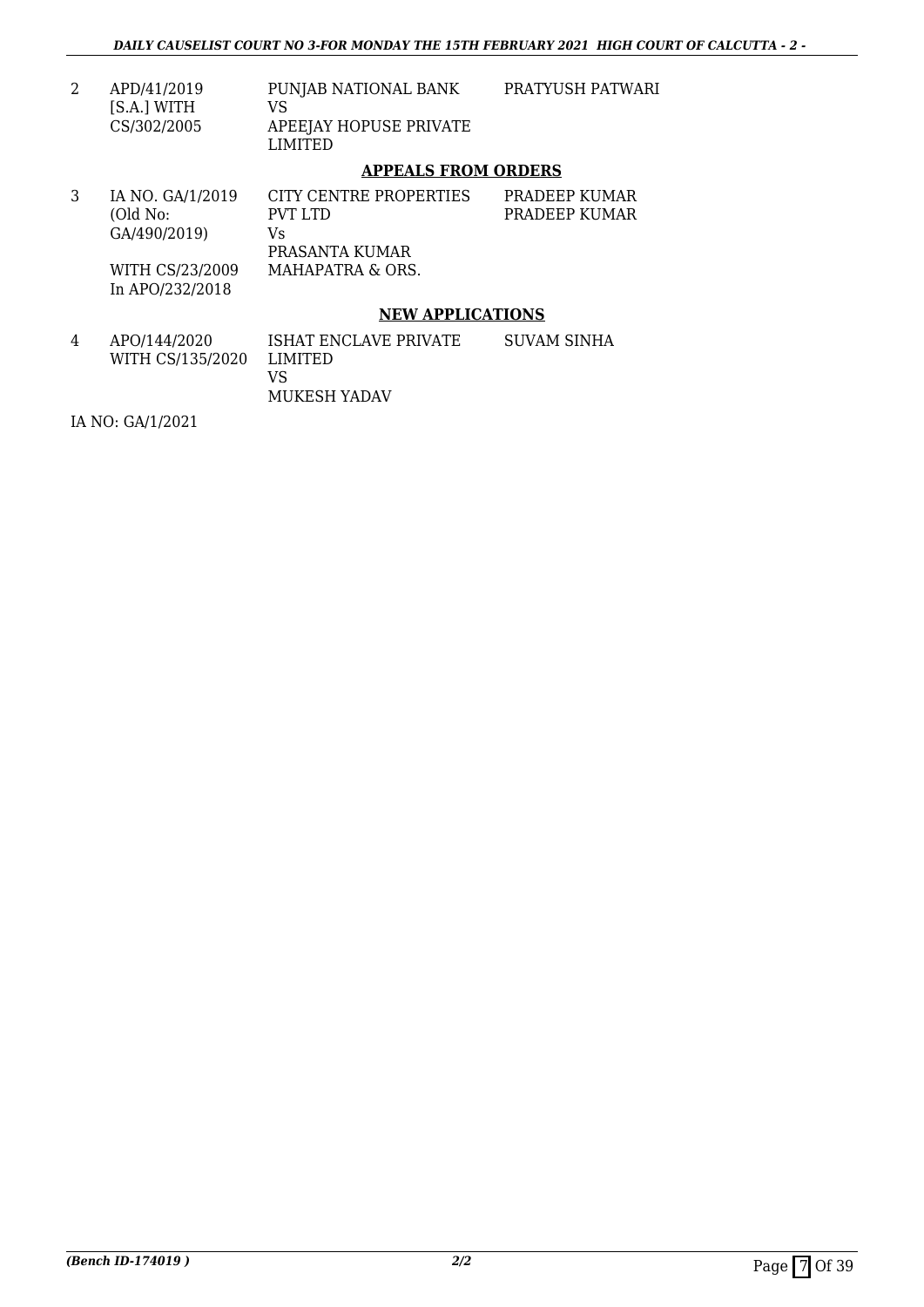

## **Original Side**

**DAILY CAUSELIST For Monday The 15th February 2021**

**COURT NO. 2**

**DIVISION BENCH (DB-IV)**

**AT 2:00 PM**

**HON'BLE JUSTICE HARISH TANDON HON'BLE JUSTICE ABHIJIT GANGOPADHYAY**

**ON MONDAY, 15TH FEBRUARY, 2021 – WILL SIT TOGETHER AND TAKE UP LIST AND DETERMINATION OF HON'BLE JUSTICE HARISH TANDON AND HON'BLE JUSTICE KAUSIK CHANDA**

### **(VIA VIDEO CONFERENCE)**

**NOTE:MATTERS WILL BE TAKEN UP THROUGH PHYSICAL HEARING ONLY WHEN BOTH THE PARTIES ARE AGREED.**

**NOTE: ORIGINAL SIDE MATTERS SHALL BE TAKEN UP ON FRIDAY AT 2:00 P.M.**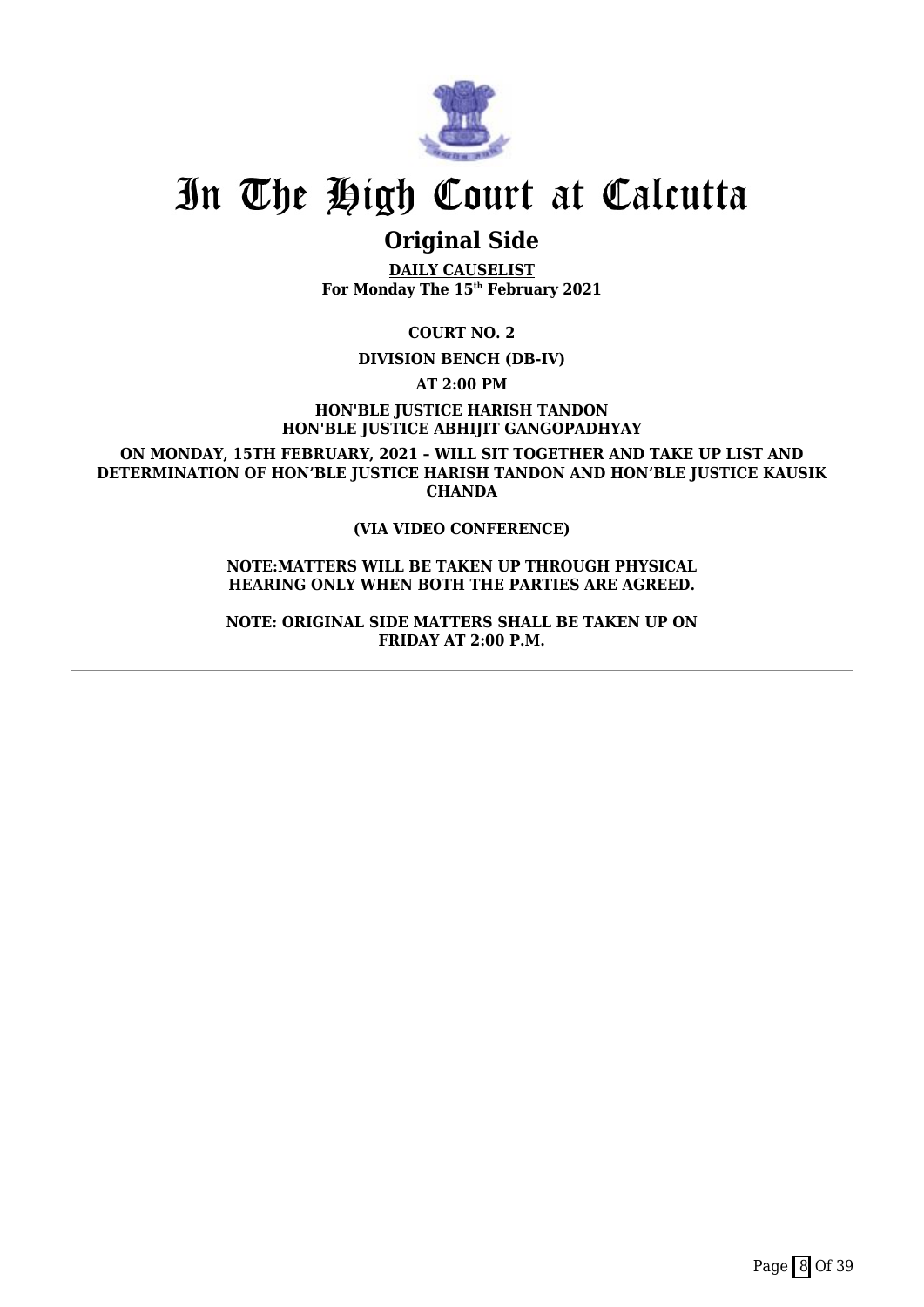

## **Original Side**

**DAILY CAUSELIST For Monday The 15th February 2021**

**COURT NO. 11**

### **DIVISION BENCH (DB-VI )**

**AT 2:00 PM**

**HON'BLE JUSTICE SUBRATA TALUKDAR HON'BLE JUSTICE SAUGATA BHATTACHARYYA**

**ON AND FROM MONDAY, 15TH FEBRUARY, 2021 TO FRIDAY, 26TH FEBRUARY, 2021 - WILL SIT TOGETHER AND TAKE UP THE LIST AND DETERMINATION OF HON'BLE JUSTICE SOUMEN SEN AND HON'BLE JUSTICE SAUGATA BHATTACHARYYA AND THE LIST AND DETERMINATION OF HON'BLE JUSTICE SUBRATA TALUKDAR AND HON'BLE JUSTICE HIRANMAY BHATTACHARYYA.**

**(VIA VIDEO CONFERENCE)**

**NOTE:MATTERS WILL BE TAKEN UP THROUGH PHYSICAL HEARING ONLY WHEN BOTH THE PARTIES ARE AGREED.**

**ON TUESDAY AND THURSDAY ORIGINAL SIDE MATTERS WILL BE TAKEN UP AFTER RECESS.**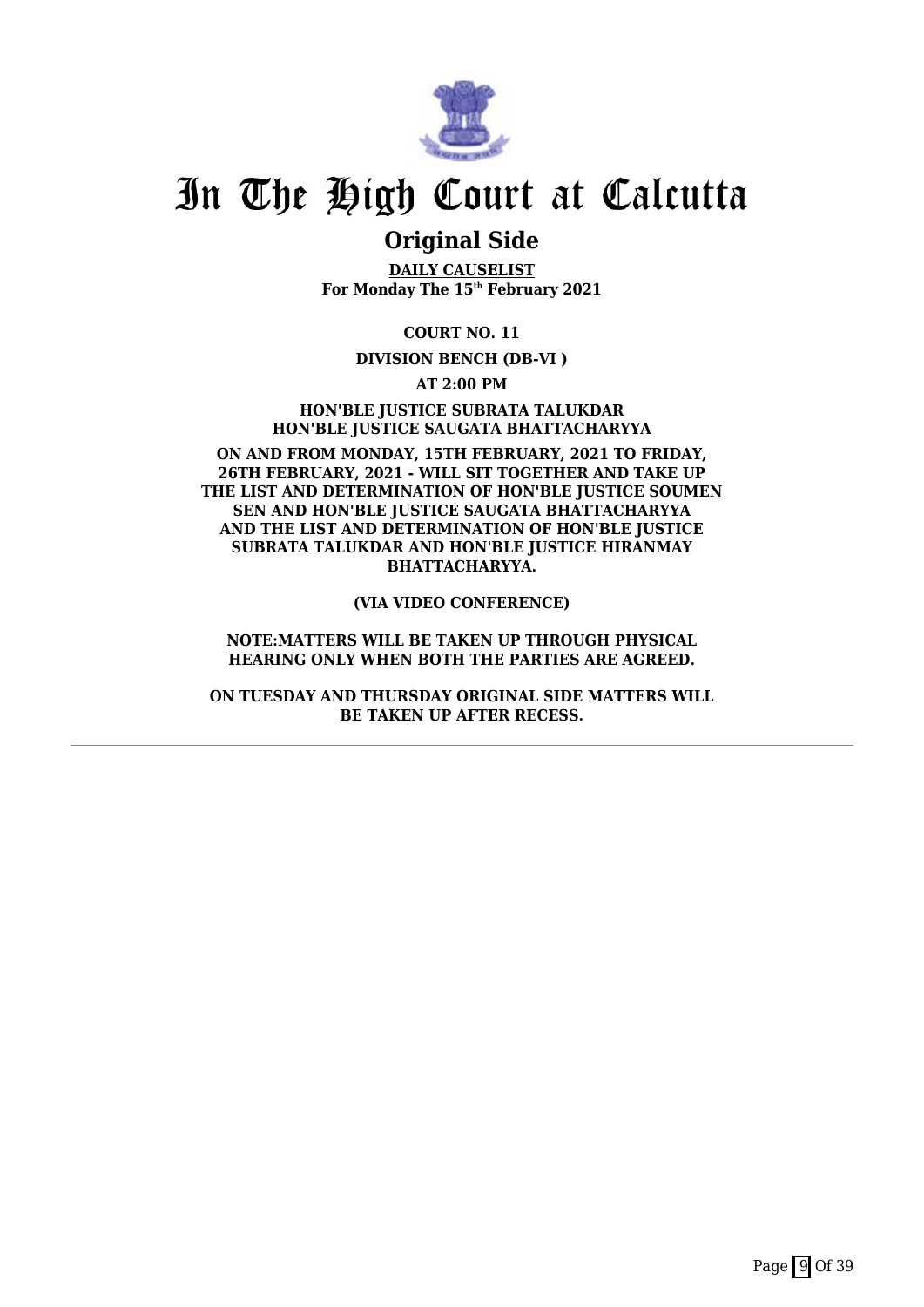

## **Original Side**

**DAILY CAUSELIST For Monday The 15th February 2021**

**COURT NO. 4**

### **DIVISION BENCH (DB-VIII)**

**AT 3:00 PM**

### **HON'BLE JUSTICE ARINDAM SINHA HON'BLE JUSTICE SUVRA GHOSH (VIA VIDEO CONFERENCE)**

### **NOTE:MATTERS WILL BE TAKEN UP THROUGH PHYSICAL HEARING ONLY WHEN BOTH THE PARTIES ARE AGREED.**

### **APPEALS FROM ORDERS**

| $\mathbf{1}$ | APO/202/2019<br><b>WITH</b><br>WPO/441/2018 | THE BOARD OF TRUSTEES,<br>KOLKATA PORT TRUST AND<br>ORS.<br><b>VS</b><br>ABHISHEK KUKHERJEE                                | ASHOK KUMAR JENA                                    |
|--------------|---------------------------------------------|----------------------------------------------------------------------------------------------------------------------------|-----------------------------------------------------|
|              | IA NO: GA/1/2019(Old No:GA/2875/2019)       |                                                                                                                            |                                                     |
| 2            | APO/205/2019<br><b>WITH</b><br>WPO/882/2011 | <b>SWAPAN KAR</b><br><b>VS</b><br><b>FOOD CORPORATION OF</b><br><b>INDIA AND ORS</b>                                       | <b>PARTHA</b><br><b>CHAKRABORTY</b>                 |
| 3            | APO/54/2020<br><b>WITH</b><br>WPO/395/2019  | YOGITA GAURISARIA<br><b>VS</b><br>HIGH COURT AT CALCUTTA<br><b>AND ORS</b>                                                 | L P MANOT AND CO                                    |
| 4            | APO/57/2020<br><b>WITH</b><br>WPO/394/2019  | <b>SMITA GAURISARIA</b><br><b>VS</b><br>HIGH COURT AT CALCUTTA<br><b>AND ORS</b>                                           | L PMANOT AND CO                                     |
| 5            | APOT/1/2021<br><b>WITH</b><br>WPO/379/2017  | RANA MAZUMDER<br><b>VS</b><br>PUNJAB NATIONAL BANK<br>(FORMERLY KNOWN AS<br><b>UNITED BANK OF INDIA)</b><br><b>AND ORS</b> | <b>ARUN</b><br><b>BANDYOPADHYAY</b>                 |
|              | IA NO: GA/1/2021, GA/2/2021                 |                                                                                                                            |                                                     |
| 6            | IA NO. GA/1/2021                            | SOMJIT BANERJEE<br>Vs<br>UNION OF INDIA AND ORS                                                                            | <b>ANJAN</b><br><b>BHATTACHARYA</b><br><b>ANJAN</b> |
|              | In APOT/2/2021                              |                                                                                                                            | <b>BHATTACHARYA</b>                                 |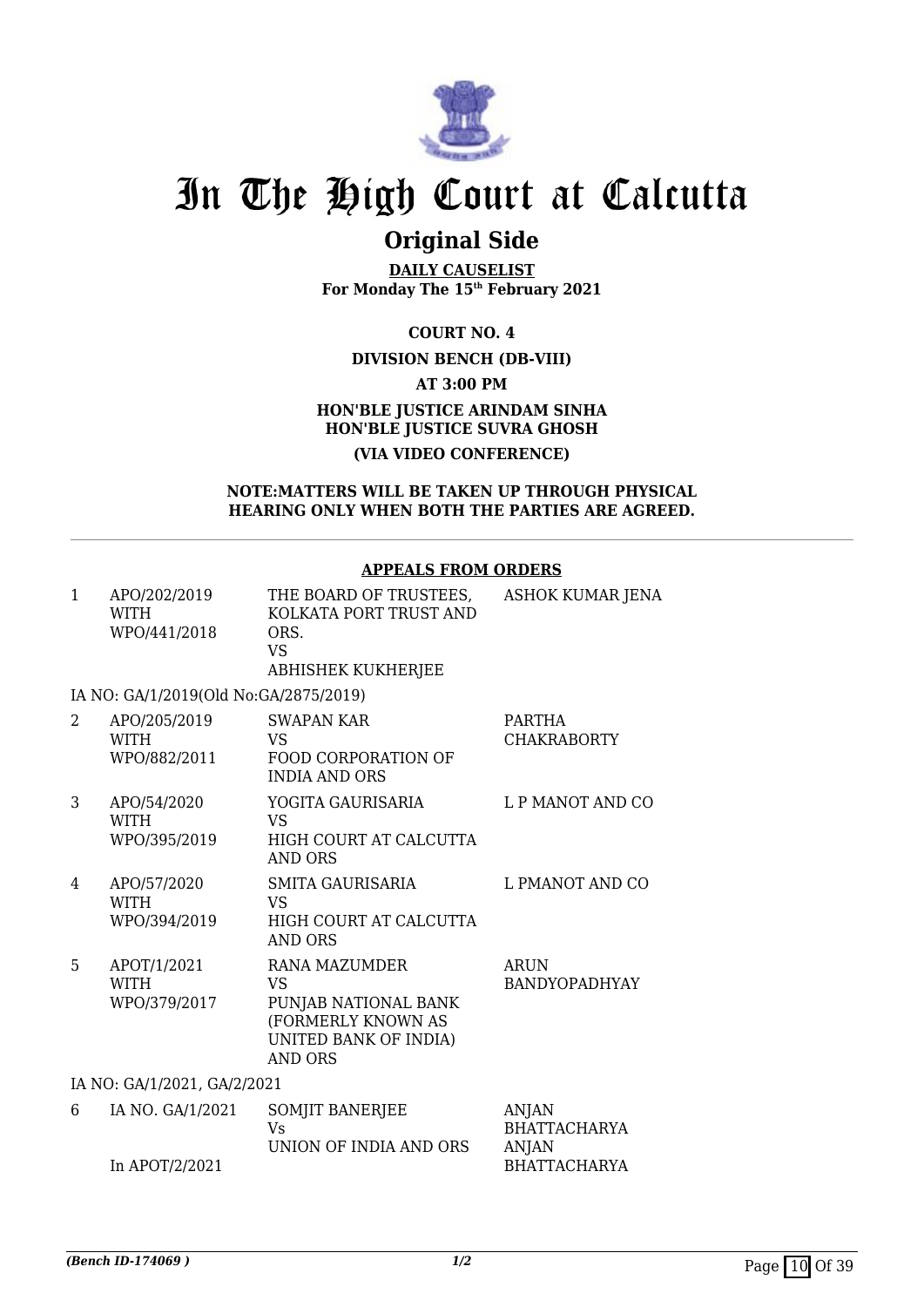| 7  | APO/4/2021       | TARUN KUMAR MONDAL<br>VS<br>THE HONBLE HIGH COURT<br>AT CALCUTTA SERVICE<br>THROUGH REGISTRAR<br><b>GENERAL, AND ORS</b> | SANJAY MUKHERJEE                             |
|----|------------------|--------------------------------------------------------------------------------------------------------------------------|----------------------------------------------|
|    | IA NO: GA/1/2021 |                                                                                                                          |                                              |
| 8  | APO/5/2021       | TARUN KUMAR MONDAL<br>VS.<br>REGISTRAR GENERAL ,AND<br>ORS                                                               | SANJAY MUKHERJEE                             |
|    | IA NO: GA/1/2021 |                                                                                                                          |                                              |
|    |                  | <b>RESTORATION APPLICATION</b>                                                                                           |                                              |
| 9  | IA NO. GA/3/2021 | ASWINI KUMAR SARKAR &<br>ANR<br>Vs.                                                                                      | <b>DEBDUTTA BASU</b><br><b>DEBDUTTA BASU</b> |
|    | In APOT/67/2018  | THE STATE OF WEST<br>BENGAL & ORS                                                                                        |                                              |
| 10 | IA NO. GA/4/2021 | ASWINI KUMAR SARKAR &<br>ANR<br>Vs.                                                                                      | DEBDUTTA BASU<br><b>DEBDUTTA BASU</b>        |
|    | In APOT/67/2018  | THE STATE OF WEST<br><b>BENGAL &amp; ORS</b>                                                                             |                                              |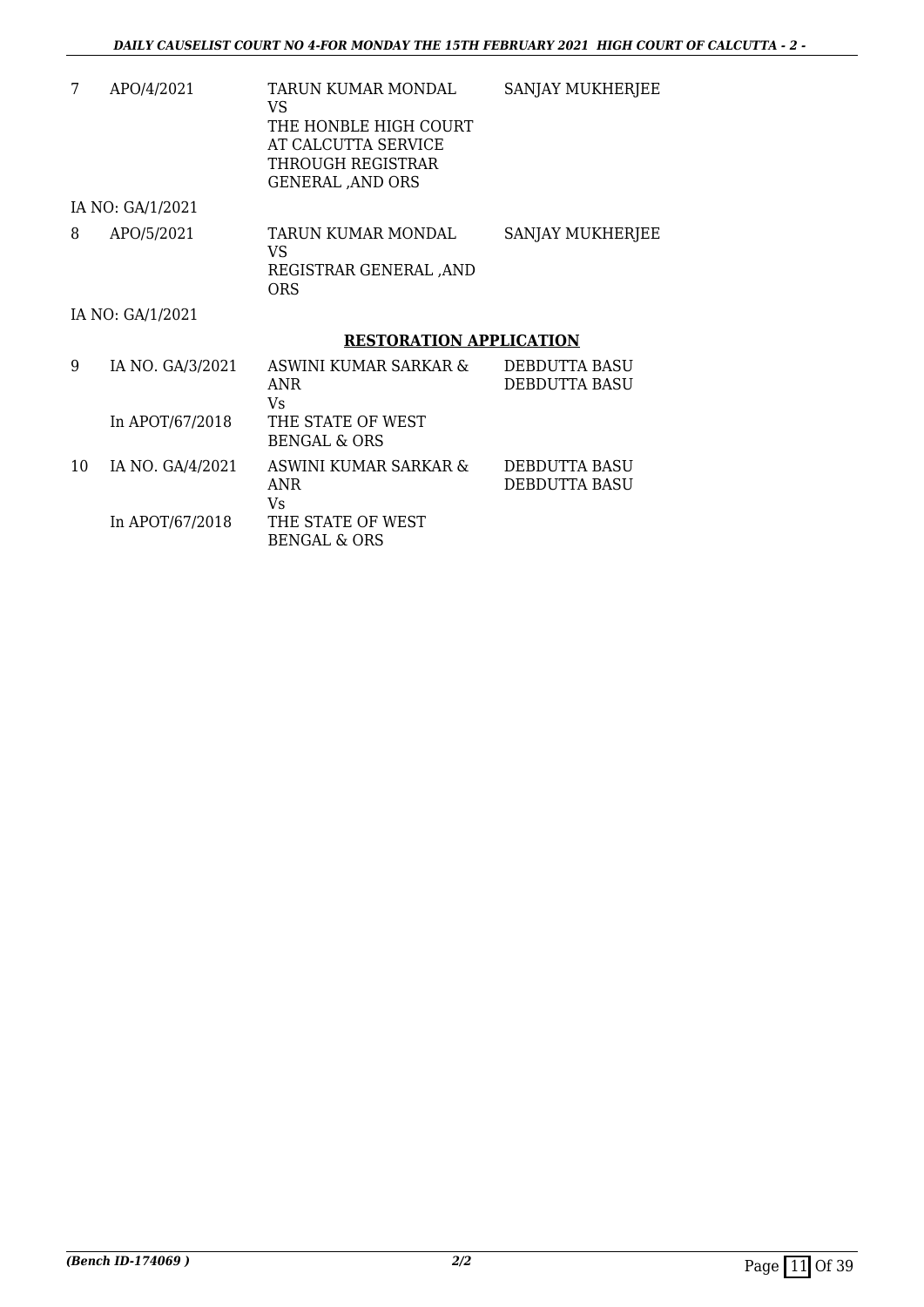

## **Original Side**

**DAILY CAUSELIST For Monday The 15th February 2021**

**COURT NO. 38**

**SINGLE BENCH (COMMERCIAL BENCH)**

**AT 2:00 PM**

**HON'BLE JUSTICE ARIJIT BANERJEE**

### **ON AND FROM MONDAY, 1ST FEBRUARY, 2021, AS LONG AS THE DIVISION BENCH COMPRISING HON'BLE THE CHIEF JUSTICE THOTTATHIL B. RADHAKRISHNAN AND HON'BLE JUSTICE ARIJIT** BANERIEE DOES NOT SIT - WILL SIT SINGLY AND TAKE UP THE **LIST AND DETERMINATION OF HON'BLE JUSTICE ASHIS KUMAR CHAKRABORTY.**

### **(VIA VIDEO CONFERENCE)**

### **NOTE:MATTERS WILL BE TAKEN UP THROUGH PHYSICAL HEARING ONLY WHEN BOTH THE PARTIES ARE AGREED.**

**NOTE : ORIGINAL SIDE MATTERS WILL BE TAKEN UP AFTER RECESS**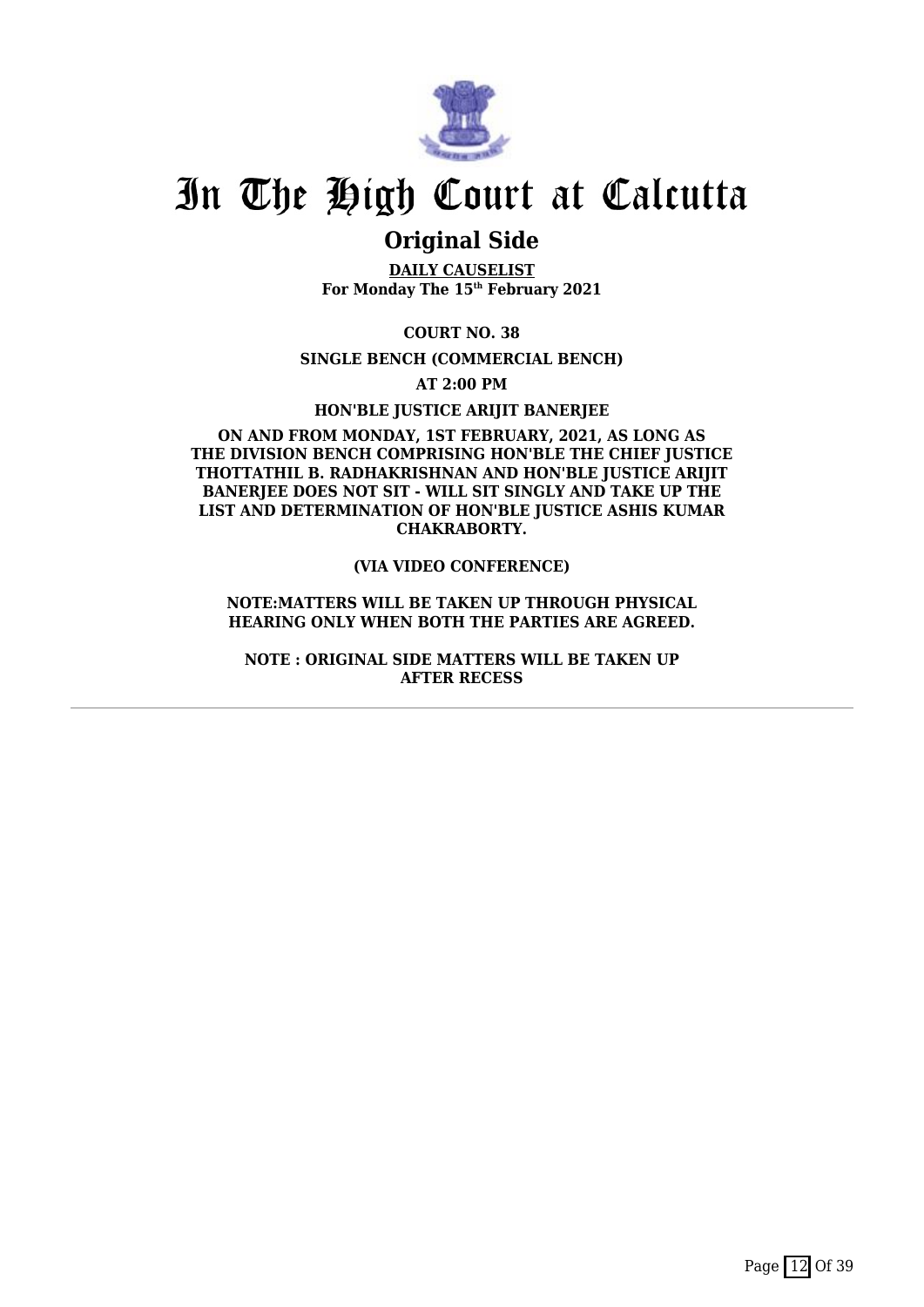

## **Original Side**

**DAILY CAUSELIST For Monday The 15th February 2021**

### **COURT NO. 38**

**SINGLE BENCH ()**

### **AT 2:00 PM**

### **HON'BLE JUSTICE ARIJIT BANERJEE**

### **ON AND FROM MONDAY, 1ST FEBRUARY, 2021, AS LONG AS THE DIVISION BENCH COMPRISING HON'BLE THE CHIEF JUSTICE THOTTATHIL B. RADHAKRISHNAN AND HON'BLE JUSTICE ARIJIT BANERJEE DOES NOT SIT - WILL SIT SINGLY AND TAKE UP THE LIST AND DETERMINATION OF HON'BLE JUSTICE ASHIS KUMAR CHAKRABORTY.**

### **(VIA VIDEO CONFERENCE) NOTE:MATTERS WILL BE TAKEN UP THROUGH PHYSICAL HEARING ONLY WHEN BOTH THE PARTIES ARE AGREED.**

### **NOTE : ORIGINAL SIDE MATTERS WILL BE TAKEN UP AFTER RECESS**

### **FOR DISMISSAL**

| 1 | AP/304/2020                                   | KAUSHIK MUKHERJEE<br>VS                                                                               | SATRAJIT SINHA ROY                           |                               |
|---|-----------------------------------------------|-------------------------------------------------------------------------------------------------------|----------------------------------------------|-------------------------------|
|   |                                               | THE STEEL AUTHORITY OF<br><b>INDIA LIMITED AND ANR</b>                                                |                                              |                               |
|   |                                               | <b>COMPANY MATTER (NEW)</b>                                                                           |                                              |                               |
| 2 | IA NO. CA/66/2018<br>(Old No:<br>CA/192/2018) | FIRE GENERAL INSURANCE<br>OF (I) LTD. (IN LIQN.)-AND-<br>Vs<br>CHINMAY BISWAS & ORS -VS-<br>O.L. HCOS | RAJAT DUTTA<br>MR. DURGA PR.<br><b>DUTTA</b> | ASHIM KR.<br><b>CHOWDHURY</b> |
|   | In CP/4/1956                                  |                                                                                                       |                                              |                               |
|   |                                               | <b>NEW MOTIONS (SECTION 11)</b>                                                                       |                                              |                               |
| 3 | AP/326/2020                                   | M/S. BALAJEE EDUCATION<br>PRIVATE LIMITED<br>VS<br><b>BISHWAJIT BARNWAL</b>                           | <b>SOUMA SIL</b>                             |                               |
| 4 | AP/46/2021                                    | ADITYA KUMAR CHATTERJEE<br>VS<br>M/S. RAVI RANJAN<br>DEVELOPERS PVT LTD                               | <b>EMON</b><br><b>BHATTACHARYA</b>           |                               |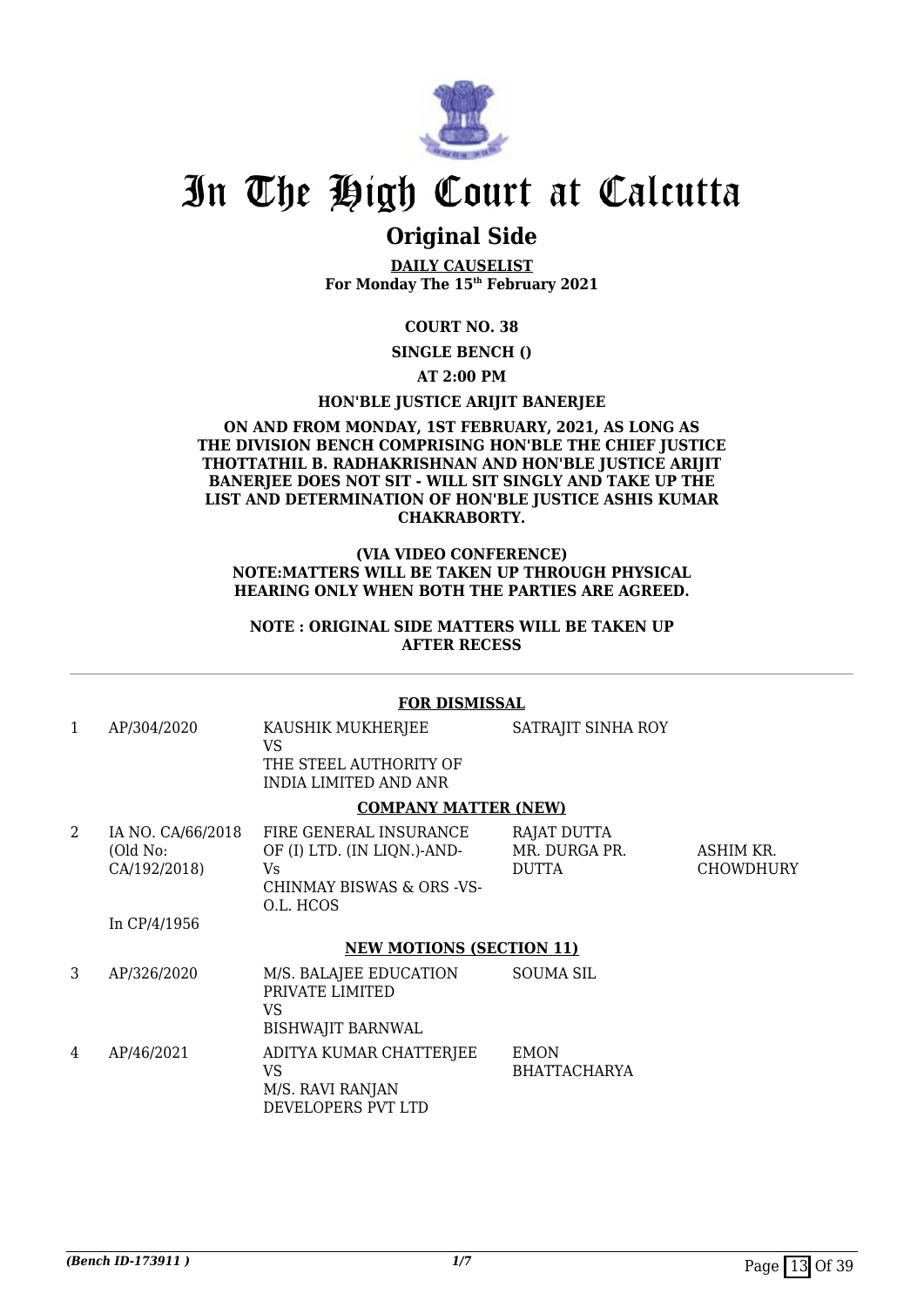| 5  | AP/188/2019 | THE BRITH WAITE BURN AND<br>JESSOP CONSTRUCTION CO<br><b>LTD</b><br><b>VS</b><br>GENERAL MANAGER EASTERN<br><b>RAILWAY</b>                                                                                                                                                                         | PUSHAN MAJUMDAR                      |
|----|-------------|----------------------------------------------------------------------------------------------------------------------------------------------------------------------------------------------------------------------------------------------------------------------------------------------------|--------------------------------------|
| 6  | AP/810/2019 | SRI BENOYENDRA ROY<br>VS.<br>UNION OF INDIA                                                                                                                                                                                                                                                        | AVISHEK GUHA                         |
| 7  | AP/312/2020 | <b>RIPLEY AND CO</b><br>STEVEDORING AND<br>HANDLING PRIVATE LIMITED<br><b>VS</b><br>STEEL AUTHORITY OF INDIA<br><b>LIMITED</b>                                                                                                                                                                     | TIRTHANKAR DAS                       |
| 8  | AP/316/2020 | SHREE LAXMI IRON AND<br>STEEL WORKS PRIVATE<br>LIMITED<br><b>VS</b><br>THE EASTERN RAILWAY AND<br>ORS.                                                                                                                                                                                             | <b>AVIJIT DEY</b>                    |
| 9  | AP/335/2020 | AIRCARE ENTERPRISES AND<br>ORS.<br><b>VS</b><br>LEVER FOUNDATION, WEST<br>BENGAL AND ANR.                                                                                                                                                                                                          | <b>AVIJIT DEY</b>                    |
| 10 | AP/345/2020 | <b>GYANESHWAR PRASAD</b><br>AGARWAL<br><b>VS</b><br>DISHNET WIRELESS LIMITED                                                                                                                                                                                                                       | <b>FARHAN GHAFFAR</b>                |
| 11 | AP/348/2020 | DOLLY CHAKRAVORTY<br><b>VS</b><br><b>SHYAMAL RAY</b>                                                                                                                                                                                                                                               | <b>SHABANA HASIN</b>                 |
| 12 | AP/349/2020 | <b>BHARAT PETROLEUM</b><br><b>CORPORATION LTD</b><br>VS and the vertex of the vertex of the vertex of the vertex of the vertex of the vertex of the vertex of the vertex of the vertex of the vertex of the vertex of the vertex of the vertex of the vertex of the vertex of the v<br>MAHESH SHAH | <b>SUMAN DEY</b>                     |
| 13 | AP/356/2020 | <b>GOURI SARKAR</b><br>VS.<br>INDIAN OIL CORPORATION<br>LIMITED                                                                                                                                                                                                                                    | CHIRANJIB SINHA                      |
| 14 | AP/363/2020 | MCNROE CONSUMER<br>PRODUCTS PRIVATE LIMITED<br><b>VS</b><br><b>ALLURE CONSUMER</b><br>PRODUCTS PRIVATE LIMITED                                                                                                                                                                                     | <b>SOBHAN KUMAR</b><br><b>PATHAK</b> |
| 15 | AP/365/2020 | NAUSHAD ALAM<br>VS.<br>PARTHA CHAKRABORTY                                                                                                                                                                                                                                                          | <b>MAINAK SWARNOKAR</b>              |
| 16 | AP/366/2020 | NAUSHAD ALAM<br>VS<br>PARTHA CHAKRABORTY                                                                                                                                                                                                                                                           | <b>MAINAK SWARNOKAR</b>              |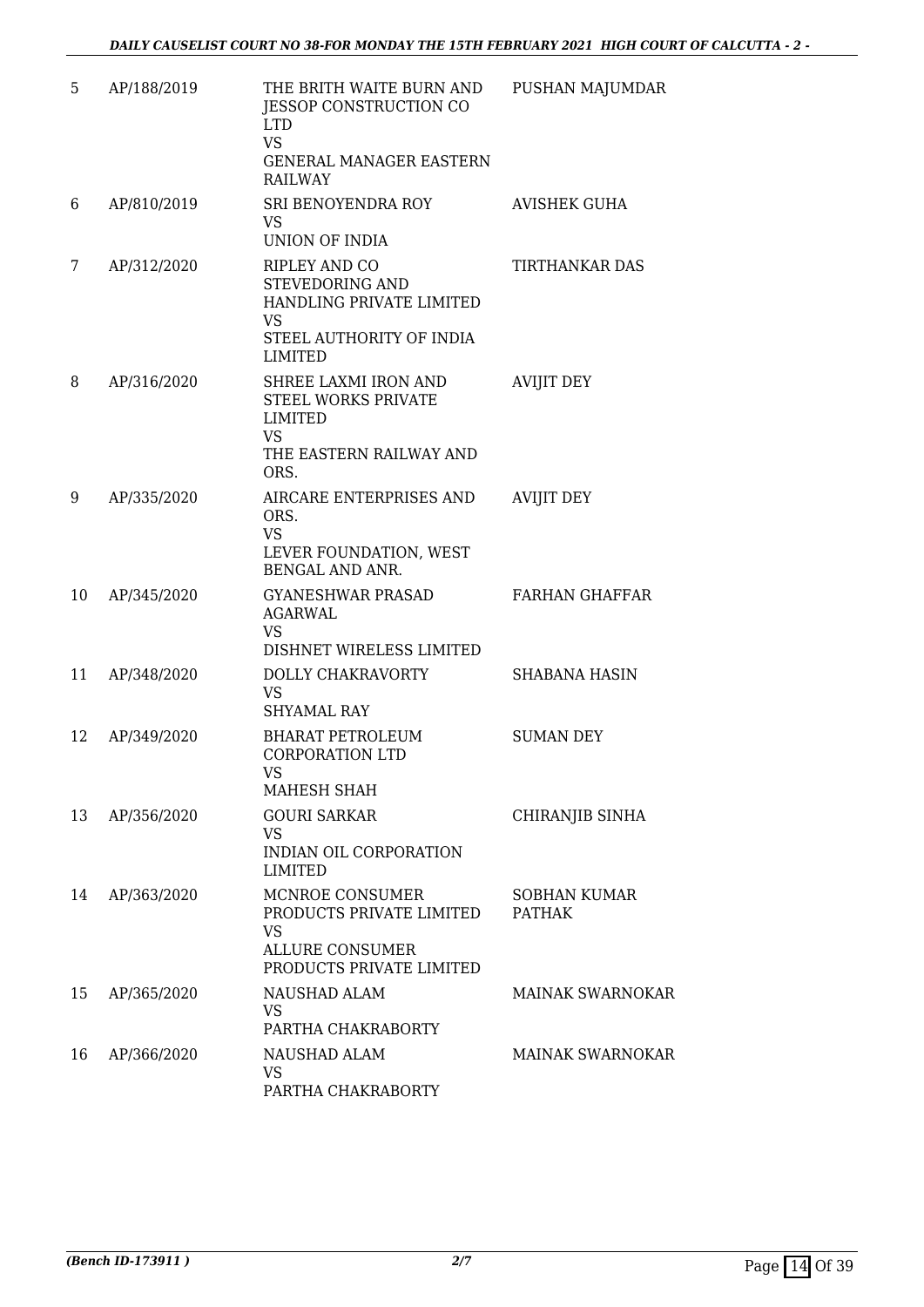| 17 | AP/370/2020 | BRAITHWAITE AND COMPANY<br><b>LTD</b><br><b>VS</b>                                                             | AJY GAGGGAR                     |
|----|-------------|----------------------------------------------------------------------------------------------------------------|---------------------------------|
|    |             | LUCKY EXPORTS AND ORS                                                                                          |                                 |
| 18 | AP/374/2020 | M/S HINDUSTHAN BUILDERS<br>VS.<br><b>IRCON INTERNATIONAL</b><br><b>LIMITED</b>                                 | <b>SOMNATH SAHA</b>             |
| 19 | AP/375/2020 | KRISHANU SAHA<br>VS.<br>SUDIP SATYAPRIYA<br><b>CHAKRABORTY</b>                                                 | PRASANTA KUMAR<br><b>BAGCHI</b> |
| 20 | AP/376/2020 | M/S. ELGI EQUIPMENTS LTD.<br>VS<br>M/S. HIRANMAYE ENERGY<br>LTD.                                               | DIPANJAN DATTA                  |
| 21 | AP/378/2020 | INDWELL CONSTRUCTIONS<br>PVT. LIMITED<br>VS<br><b>BHARAT HEAVY ELECTRICALS</b><br>LIMITED (BHEL)               | PAL CHOUDHURI<br>AND CO.        |
| 22 | AP/386/2020 | WELLSIDE INFRASTRUCTURE<br>PRIVATE LIMITED<br>VS.<br><b>INOX LEISURE LIMITED AND</b><br><b>ORS</b>             | <b>MAYANK KAKRANIA</b>          |
| 23 | AP/392/2020 | CIVCON CONSTRUCTION PVT.<br>LTD.<br>VS.<br>THE WEST BENGAL SMALL<br>INDUSTRIES DEVELOPMENT<br>CORPORATION LTD. | PIYALI DUTTA                    |
| 24 | AP/398/2020 | RANJIT GHOSH<br>VS<br>SOMDEEP GHOSH AND ANR                                                                    | <b>FARHAN GHAFFAR</b>           |
| 25 | AP/403/2020 | SMPL INFRA LIMITED<br>VS.<br>EAST INDIA UDYOG LIMITED                                                          | S KAKRANIA AND CO               |
| 26 | AP/404/2020 | SPML INFRA LTD<br>VS.<br>EAST INDIA UDYOG LTD                                                                  | S KAKRANIA AND CO               |
| 27 | AP/406/2020 | <b>SPML INFRA LTD</b><br>VS<br>EAST INDIA UDYOG LTD                                                            | S KAKRANIA AND CO               |
| 28 | AP/407/2020 | SMPL INFRA LIMITED<br>VS.<br>EAST INDIA LIMITED                                                                | S KAKRANIA AND CO               |
| 29 | AP/408/2020 | <b>SPML INFRA LTD</b><br>VS.<br>EAST INDIA UDYOG LIMITED                                                       | S KAKRANIA AND CO               |
| 30 | AP/412/2020 | SRI HIMSEKHAR DUTTA<br>VS<br>SMT. MOUMITA SARKAR                                                               | DEBASISH<br>MUKHOPADHYAY        |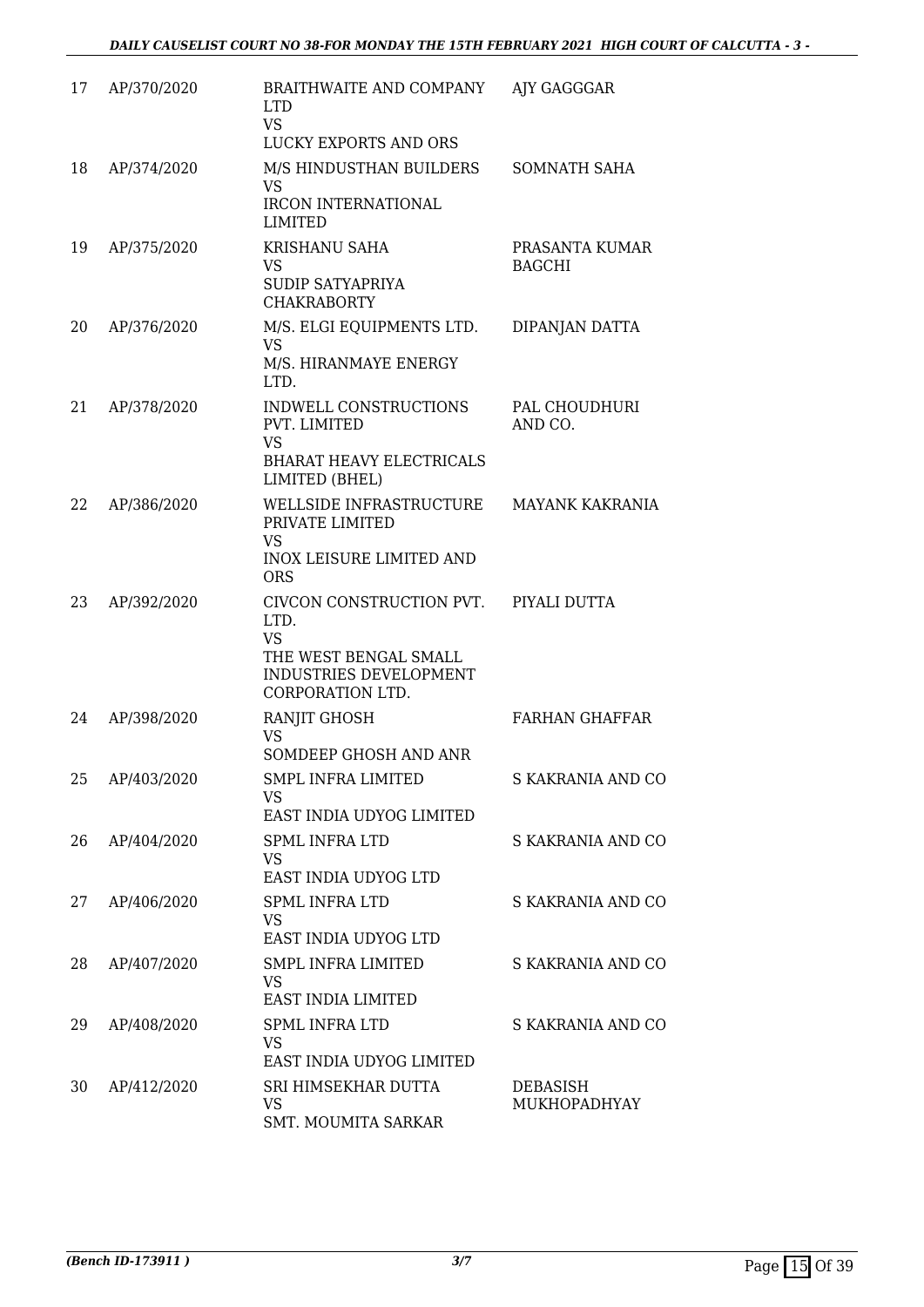| 31 | AP/413/2020 | CIVON CONSTRUCTION PVT<br><b>LTD</b><br><b>VS</b><br><b>IRCON INTERNATIONAL</b><br>LIMITED                             | <b>TAPAS SINGHA ROY</b>            |
|----|-------------|------------------------------------------------------------------------------------------------------------------------|------------------------------------|
| 32 | AP/414/2020 | JAYANTI CINEMA PRIVATE<br>LIMITED<br><b>VS</b><br><b>GSA RETAIL LIMITED</b><br>(FORMERLY RDB REGENT<br>RETAIL LIMITED) | <b>VICTOR MOSES AND</b><br>CO.     |
| 33 | AP/418/2020 | D.M.P. NIRMAN PRIVATE<br>LIMITED AND ANR.<br><b>VS</b><br><b>INDIAN INSTITUTE OF</b><br>MANAGEMENT AND ANR.            | SOURAV CHATTERJEE                  |
| 34 | AP/424/2020 | <b>SAKET INFRADEVELOPERS</b><br>PRIVATE LIMITED<br>VS<br>CENTARAL INSTITUTE OF<br><b>ROAD TRANSPORT</b>                | AMRITA PANJA<br><b>MOULICK</b>     |
| 35 | AP/1/2021   | <b>LABVANTAGE SOLUTIONS</b><br>PRIVATE LIMITED<br><b>VS</b><br><b>BWA SERVICES PRIVATE</b><br><b>LIMITED</b>           | <b>SHAKEEL</b><br>MOHAMMED AKHTER  |
| 36 | AP/3/2021   | M/S.PREM CHANDRA SINGH<br><b>VS</b><br>UNION OF INDIA                                                                  | <b>BIJON MAJUMDAR</b>              |
| 37 | AP/4/2021   | M/S. PREM CHANDRA SINGH<br><b>VS</b><br>Union of India                                                                 | <b>BIJON MAJUMDAR</b>              |
| 38 | AP/5/2021   | CKJ INVESTMENTS PVT LTD<br>VS<br>EMKAY GLOBAL FINANCIAL<br>SERVICES LTD                                                | PRADIP KUMAR<br><b>SARAWAGI</b>    |
| 39 | AP/6/2021   | SRI KRISHNA AND CO.<br><b>VS</b><br>SIMPLEX INFRASTRUCTURE<br>LTD.                                                     | <b>MANDEEP KAUR</b>                |
| 40 | AP/7/2021   | SRI NAWAL KISHORE GUPTA<br>VS<br><b>SRI TILAK DEWAN</b>                                                                | MISS PARNA ROY<br><b>CHOUDHURY</b> |
| 41 | AP/10/2021  | PECON SOFTWARE LIMITED<br>VS.<br>WEST BENGAL STATE<br>ELECTRICITY DISTRIBUTION<br><b>COMPANY LIMITED</b>               | OM NARAYAN RAI                     |
| 42 | AP/11/2021  | M/S. B. B. M. ENTERPRISES<br><b>VS</b><br>THE STATE OF WEST BENGAL<br>AND ORS.                                         | <b>SUPRATIK BASU</b>               |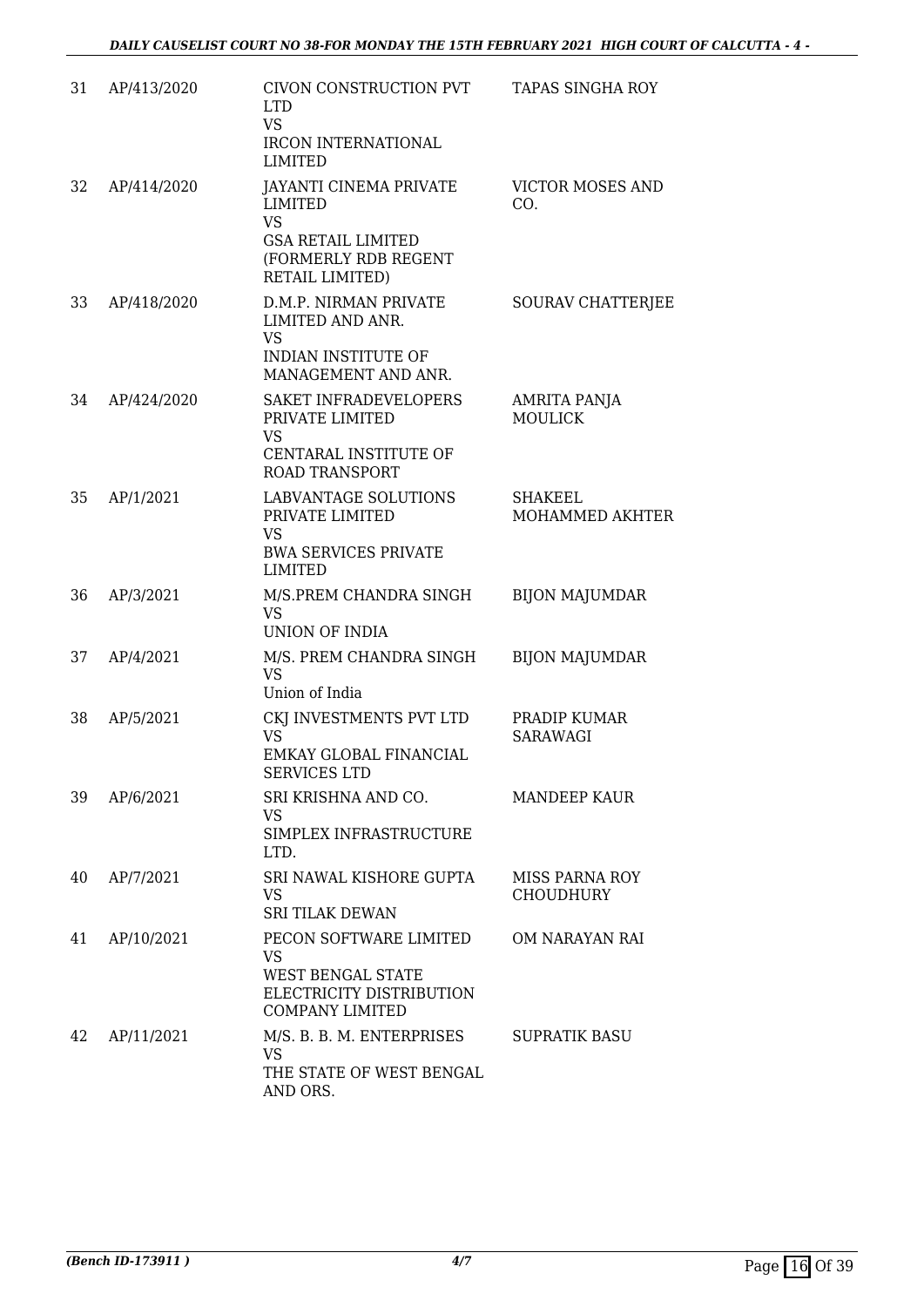| 43 | AP/14/2021 | PAHARPUR COOLING TOWERS<br><b>LTD</b><br><b>VS</b><br><b>BHARAT HEAVY ELECTRICALS</b><br><b>LTD</b>                       | S JALAN AND CO                        |
|----|------------|---------------------------------------------------------------------------------------------------------------------------|---------------------------------------|
| 44 | AP/19/2021 | NETAI MAITY<br>VS.<br><b>NEMAI MAITY</b>                                                                                  | PARTHA PRATIM<br>MUKHOPADHYAY         |
| 45 | AP/20/2021 | M/S. MAP MINES AND<br>MINERALS LIMITED<br><b>VS</b><br><b>CORE MINERAL AND ANR</b>                                        | <b>VICTOR MOSES AND</b><br>CO         |
| 46 | AP/31/2021 | <b>JOY INFRAPROJECT PRIVATE</b><br><b>LIMITED</b><br><b>VS</b><br><b>DEBAPRASAD</b><br>MUKHOPADHYAY                       | <b>SANKAR KUMAR</b><br><b>SAMANTA</b> |
| 47 | AP/39/2021 | M/S BBTA RCPL (JV)<br><b>VS</b><br>PRAKASH CHANDRA<br><b>MOHANTY</b>                                                      | ANIRBAN MAJUMDAR                      |
| 48 | AP/44/2021 | M/S. TIMBCON<br><b>VS</b><br>KOLKATA PORT TRUST                                                                           | <b>SOUMEN DAS</b>                     |
| 49 | AP/45/2021 | JADOB ELECTRIC COMPANY<br><b>VS</b><br>METRO RAILWAY, KOLKATA                                                             | MANISH SHUKLA                         |
| 50 | AP/47/2021 | M/S. SHYAMAL<br>MUKHOPADHYAY<br><b>VS</b><br>UNION OF INDIA AND ORS.                                                      | SOURAV CHATTERJEE                     |
| 51 | AP/48/2021 | M/S ROYAL INFRACONSTRU<br><b>LTD</b><br><b>VS</b><br>BRAITHWAITE AND COMPANY<br><b>LIMITED</b>                            | PRAGYA BHOWMICK                       |
| 52 | AP/53/2021 | C. S. CONSTRUCTION-GANGES MANDEEP KAUR<br>$($ JV $)$<br><b>VS</b><br><b>CHIEF</b><br>ENGINEER/CONSTRUCTION-III<br>OF EAST |                                       |
| 53 | AP/55/2021 | <b>SAF FERMION LTD</b><br>VS<br>D.R.JOHN S LAB PVT LTD                                                                    | <b>SUMANTA BISWAS</b>                 |
| 54 | AP/56/2021 | KARBON STEELMART PVT LTD<br>VS<br>BRIDGE AND ROOF CO INDIA<br><b>LTD</b>                                                  | <b>HARERAM SINGH</b>                  |
| 55 | AP/60/2021 | CALCUTTA ENGINEERS AND<br><b>BUILDERS PVT LTD</b><br><b>VS</b><br>MOUNTHILL REALTY PVT LTD                                | S JALAN AND CO                        |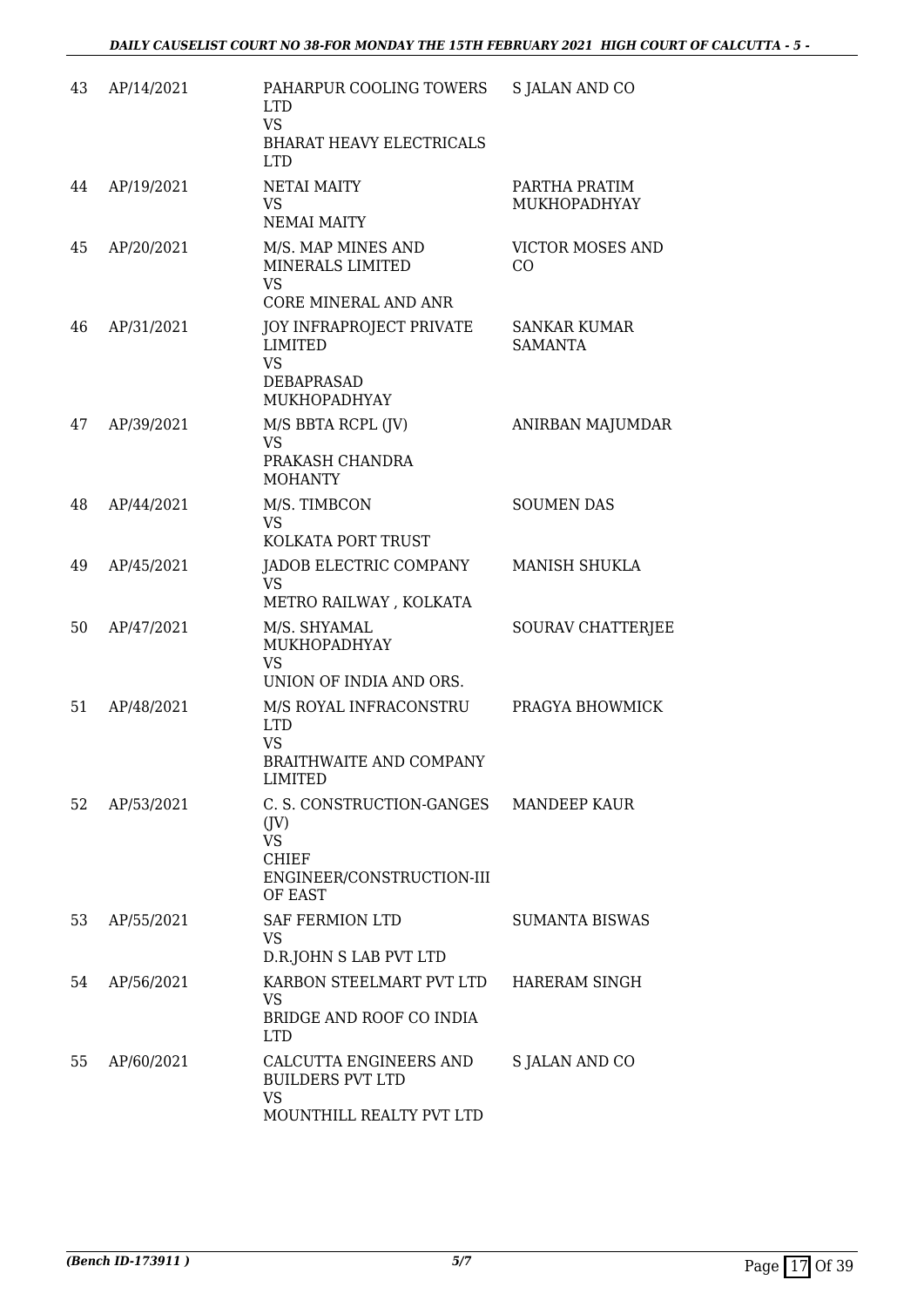| 56 | AP/62/2021                                    | <b>BRAND ALLOYS PRIVATE</b><br>LIMITED<br><b>VS</b>                                                                 | RAMIJ MUNSI                                          |
|----|-----------------------------------------------|---------------------------------------------------------------------------------------------------------------------|------------------------------------------------------|
|    |                                               | <b>BURN STANDARD COMPANY</b><br><b>LIMITED</b>                                                                      |                                                      |
|    |                                               | <b>NEW MOTIONS</b>                                                                                                  |                                                      |
| 57 | IA NO. GA/1/2020                              | DEEPAK MEHRA AND ORS.<br>Vs.<br>SUJOY KUMAR NAG AND ORS.                                                            | <b>SYED NURUL AREFIN</b><br><b>SYED NURUL AREFIN</b> |
|    | In AP/549/2019                                |                                                                                                                     |                                                      |
| 58 | IA NO. GA/1/2020<br>(Old No:<br>GA/576/2020)  | DEBENDRA PRASAD GUPTA<br>AND ANR<br>Vs<br>THE NATIONAL SMALL<br>INDUSTRIES CORPORATION                              | <b>MAYUKH GUPTA</b><br><b>MAYUKH GUPTA</b>           |
|    | In AP/7/2020                                  | LTD.                                                                                                                |                                                      |
| 59 | IA NO. GA/1/2021                              | M/S. ROYAL INFRACONSTRU<br>LTD.<br>Vs                                                                               | PRAGYA BHOWMICK<br>PRAGYA BHOWMICK                   |
|    | In AP/35/2020                                 | <b>EASTERN RAILWAYS</b><br>REPRESENTED BY THE<br><b>GENERAL MANAGER</b>                                             |                                                      |
|    |                                               | <b>COMPANY MATTER ADJOURNED</b>                                                                                     |                                                      |
| 60 | IA NO. CA/36/2018<br>(Old No:<br>CA/238/2018) | IN THE MATTER OF M/S.<br>DUNLOP INDIA LIMITED (IN<br>LIQN)<br>Vs                                                    | <b>I.C.SANCHETI &amp; CO</b><br>FOX & MANDAL         |
|    | In CP/233/2008                                | -AND-FREIGHT CARRIERS OF<br>INDIA LTD -VS -THE O/L, HIGH<br><b>COUR</b>                                             |                                                      |
| 61 | CP/564/2014                                   | M/S. SHREE BASUKINATH<br>FOOD PROCESSORS LTD.<br><b>VS</b><br>M/S. DHIRAJ AGENCIES PVT.<br>LTD.                     | RAHUL KARMAKAR                                       |
|    | 62 CP/100/2015                                | IN THE MATTER OF: BENGAL AVIJIT DEY<br><b>SHELTER HOUSING</b><br>DEVELOPMENT LTD. -<br>VS.<br>- AND- ARIHANT STEELS |                                                      |
|    |                                               |                                                                                                                     |                                                      |
| 63 | CP/151/2016                                   | RE: M/S. ADITI AGRO OIL PVT<br>LTD AND<br><b>VS</b><br>ASSET RECONSTRUCTION                                         | VIKRAM WADEHRA                                       |
|    |                                               | COMPANY (INDIA) LTD                                                                                                 |                                                      |
| 64 | CP/152/2016                                   | RE: M/S ADITI OIL<br>EXTRACTION PVT LTD AND<br><b>VS</b><br>ASSET RECONSTRUCTION<br>COMPANY (INDIA) LTD             | VIKRAM WADEHRA                                       |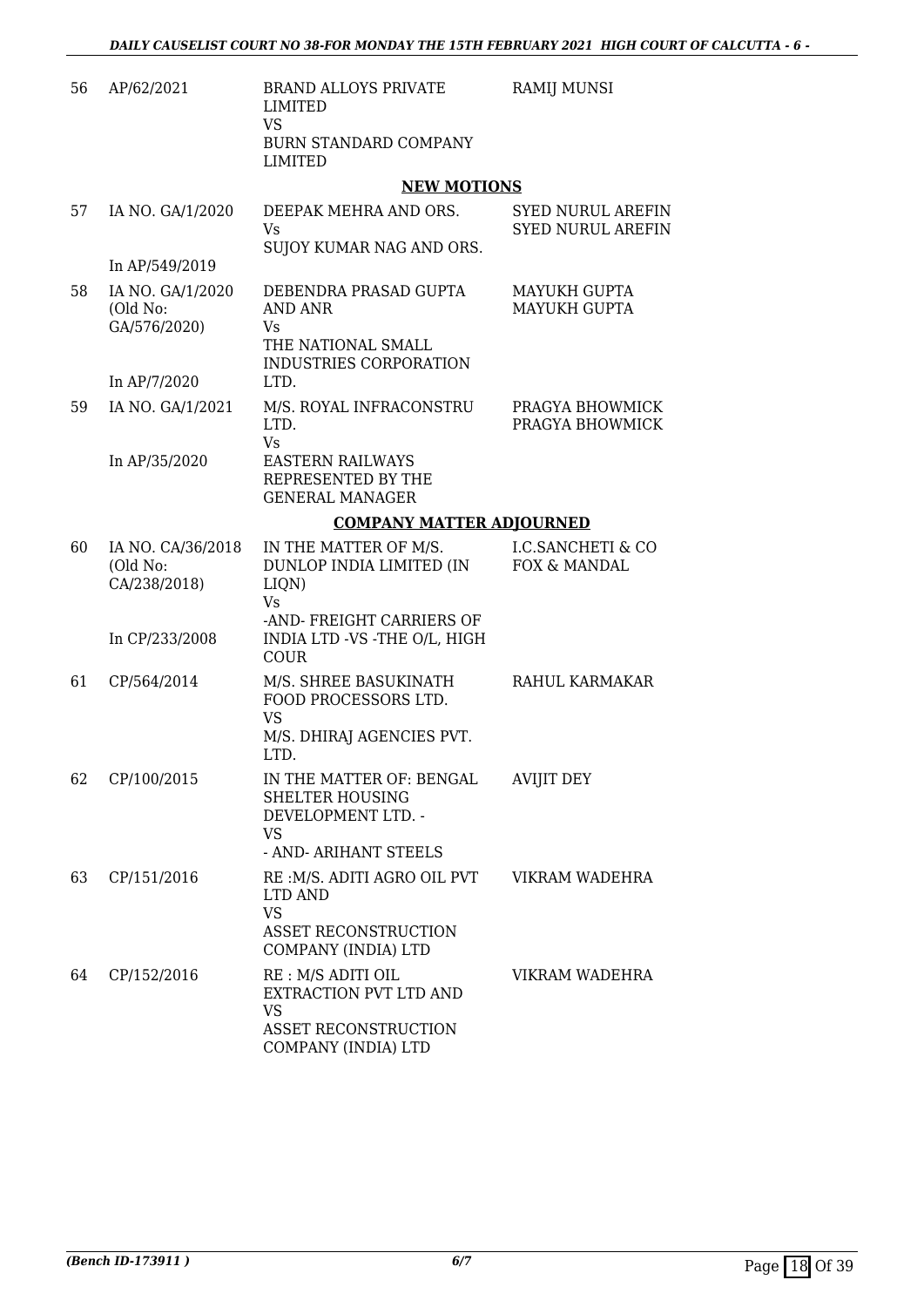| 65 | CP/1069/2016              | RE: MCNALLY BHARAT<br>ENGINEERING COMPANY<br>LIMITED - AND-<br>VS<br>AASRA MARTECH PRIVATE<br>LIMITED                 | <b>CHAKRABORTY &amp;</b><br><b>ASSOCIATES</b> |                               |
|----|---------------------------|-----------------------------------------------------------------------------------------------------------------------|-----------------------------------------------|-------------------------------|
|    |                           | <b>ADJOURNED MOTION (SECTION-11)</b>                                                                                  |                                               |                               |
| 66 | AP/361/2019               | RELIANCE COMMERCIAL<br><b>FINANCE LIMITED</b><br><b>VS</b>                                                            | ABM ASSOCIATES                                | <b>AMRIN KHATOON</b>          |
|    |                           | AXIS BANK LIMITED                                                                                                     |                                               |                               |
| 67 | AP/499/2019               | DEBABRATA MAJUMDER<br><b>VS</b><br>DEY ENTERPRISE AND ANR.                                                            | SUTANU<br><b>CHAKRABARTI</b>                  | SWARVANU SAHA                 |
| 68 | AP/251/2020               | <b>BLA PROJECTS PRIVATE</b><br>LIMITED<br><b>VS</b><br><b>WEST BENGAL POWER</b><br>DEVELOPMENT<br>CORPORATION LIMITED | DEBDEEP SINHA                                 |                               |
| 69 | AP/283/2020               | INDWELL CONSTRUCTIONS<br>PVT. LIMITED<br><b>VS</b><br><b>BHARAT HEAVY ELECTRICALS</b><br>LIMITED (BHEL)               | PAL CHOUDHURI<br>AND CO.                      |                               |
| 70 | AP/318/2020               | LAXMI PAT SURANA<br><b>VS</b><br><b>FUTURE ENTERPRISES</b><br><b>LIMITED AND ANR</b>                                  | <b>ARINDAM PAUL</b>                           |                               |
|    |                           | <b>NEW MOTIONS (SECTION 34)</b>                                                                                       |                                               |                               |
| 71 | AP/33/2021                | LINDSAY INTERNATIONAL<br>PRIVATE LIMITED<br><b>VS</b>                                                                 | S KAKRANIA AND CO                             |                               |
|    |                           | IFGL REFRACTORIES LTD                                                                                                 |                                               |                               |
|    |                           | <b>ADJOURNED MOTION</b>                                                                                               |                                               |                               |
| 72 | AP/143/2020               | MAHENDRA KUMAR AGARWAL<br>AND SONS, HUF<br>VS<br>OARSMAN CREDIT PVT LTD.                                              | <b>CHAKRABORTY AND</b><br><b>ASSOCIATES</b>   | ADITYA KANODIA<br>(FOR RES.1) |
|    |                           | AND ANR                                                                                                               |                                               |                               |
| 73 | IA NO. GA/2/2019          | <b>RESTORATION APPLICATION</b><br>DAMODAR ROPEWAYS &                                                                  |                                               |                               |
|    | (Old No:<br>GA/1425/2019) | INFRA LTD.<br>Vs<br>UNION OF INDIA                                                                                    | <b>ARIJIT BHOWMICK</b>                        |                               |

In AP/260/2017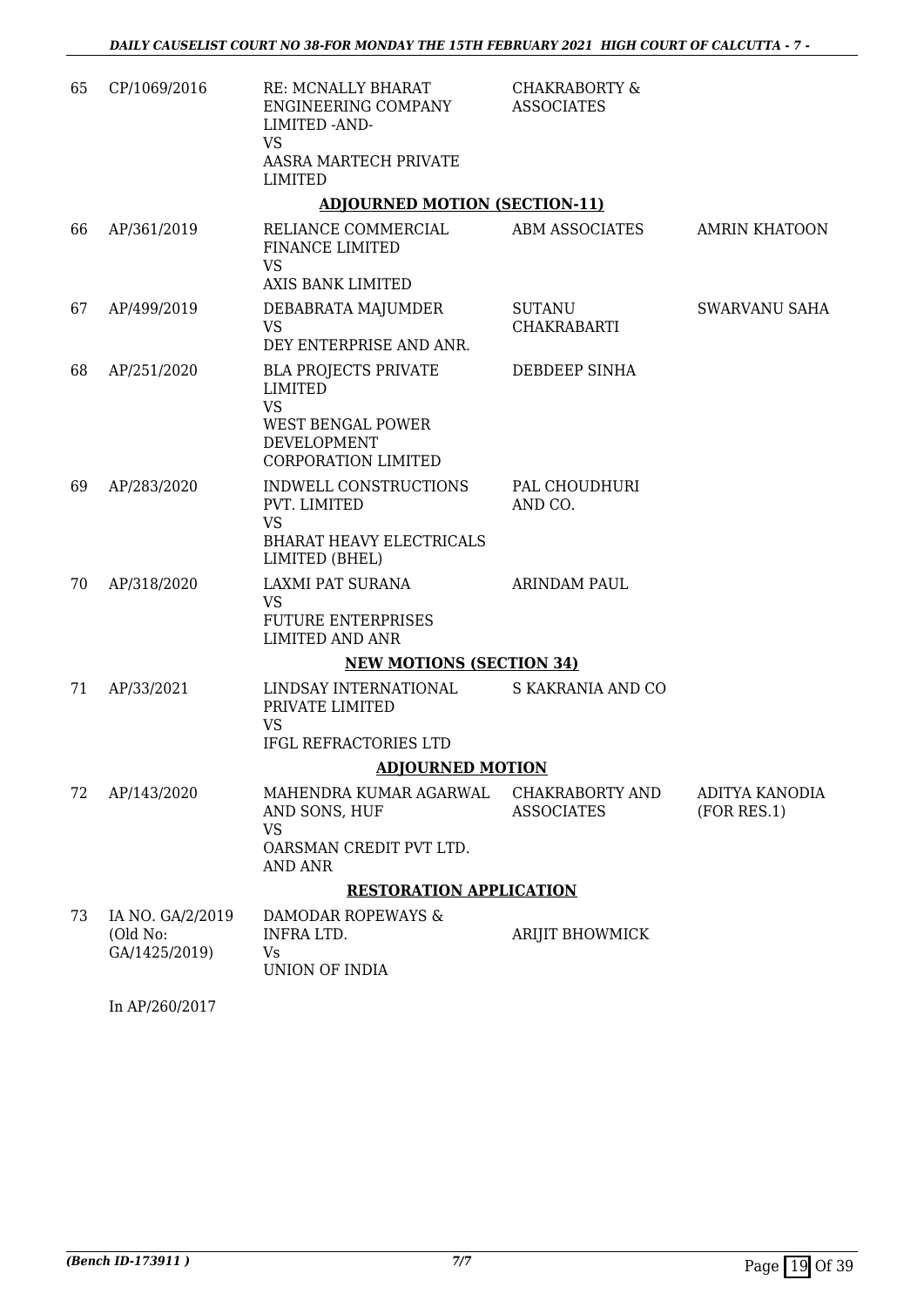

## **Original Side**

**DAILY CAUSELIST For Monday The 15th February 2021**

**COURT NO. 36 SINGLE BENCH (SB-I,COMMERCIAL BENCH) AT 10:45 AM HON'BLE JUSTICE DEBANGSU BASAK (VIA VIDEO CONFERENCE)**

### **NOTE:MATTERS WILL BE TAKEN UP THROUGH PHYSICAL HEARING ONLY WHEN BOTH THE PARTIES ARE AGREED.**

|                | <b>FOR JUDGEMENT</b>                        |                                                                                                                                               |                                    |                           |  |  |
|----------------|---------------------------------------------|-----------------------------------------------------------------------------------------------------------------------------------------------|------------------------------------|---------------------------|--|--|
| $\mathbf{1}$   | IA NO. GA/2/2020<br>In CS/80/2020           | <b>INSTITUTE FOR INDIAN</b><br><b>LABOUR</b><br><b>Vs</b><br>TERAI TEA COMPANY<br><b>LIMITED</b>                                              | FOX AND MANDAL<br>FOX AND MANDAL   |                           |  |  |
|                |                                             | <b>ADJOURNED MOTION (UNDER COMMERCIAL DIVISION)</b>                                                                                           |                                    |                           |  |  |
| $\overline{2}$ | IA NO. GA/1/2020<br>(Old No:<br>GA/12/2020) | <b>IVL DHUNSERI</b><br>PETROCHEM INDUSTRIES<br>PVT. LTD.<br>Vs<br>EPITOME PETROCHEMICAL                                                       | KHAITAN AND CO.<br>KHAITAN AND CO. |                           |  |  |
|                | In CS/257/2019                              | PVT. LTD.                                                                                                                                     |                                    |                           |  |  |
| 3              | IA NO. GA/1/2020<br>In CS/50/2020           | SALT LAKE SOCIETY FOR ARUNABHA DEB<br>HOTEL MANAGEMENT AND ARUNABHA DEB<br><b>ANR</b><br>Vs<br><b>GAZI MURSHIDUL AREFIN</b><br><b>AND ORS</b> |                                    |                           |  |  |
| 4              | IA NO. GA/1/2020<br>In CS/155/2020          | KHAITAN INDIA LIMITED<br><b>Vs</b><br><b>KHAITAR INDUSTRIES</b><br>PRIVATE LIMITED AND ORS.                                                   | RAJESH UPADHYAY<br>RAJESH UPADHYAY |                           |  |  |
| 5              | AP/207/2020                                 | <b>EMAMI CAPITAL MARKETS</b><br><b>LTD</b><br><b>VS</b><br><b>IDEAL REAL ESTATE PVT</b><br>LTD AND ANR.                                       | AJAY GAGGAR                        | SINHA AND CO.<br>(RES. 1) |  |  |

IA NO: GA/1/2020(Old No:GA/990/2020), GA/2/2020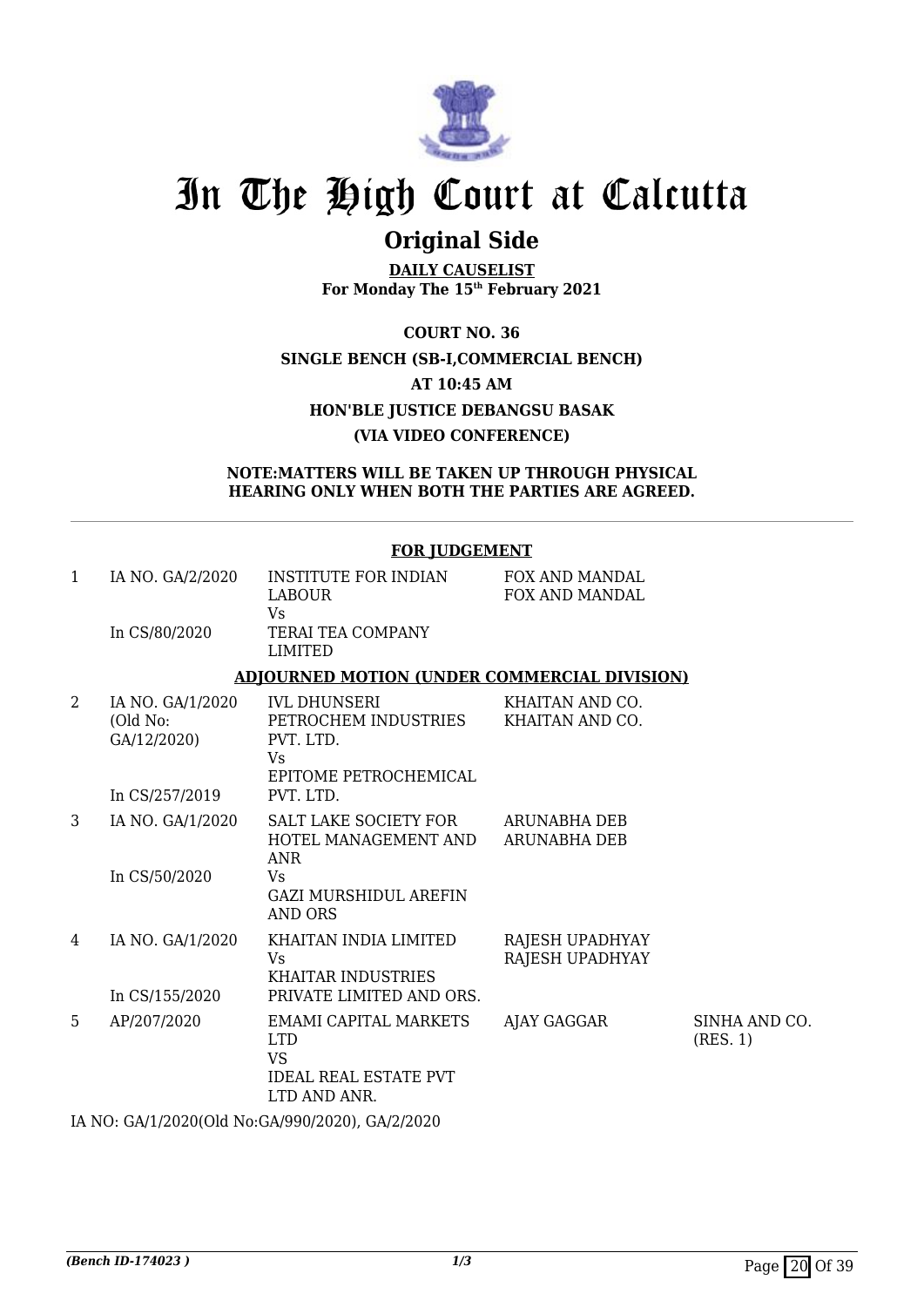| 6  | AP/250/2020      | SREI INFRASTRUCTURE<br>FINANCE LIMITED<br><b>VS</b><br><b>SUPREME</b><br>INFRASTRUCTURE INDIA<br><b>LIMITED</b> | <b>SAUBHIK</b><br><b>CHOWDHURY</b>                      |
|----|------------------|-----------------------------------------------------------------------------------------------------------------|---------------------------------------------------------|
| 7  | AP/2/2021        | PAPILLON DEVELOPERS<br><b>LLP</b><br><b>VS</b><br>DEBJYOTI PAULN AND ANR                                        | DSP LAW<br><b>ASSOCIATES</b>                            |
|    |                  | (FROM 2:00 P.M.)                                                                                                |                                                         |
|    |                  | <b>NEW MOTION (UNDER COMMERCIAL DIVISION)</b>                                                                   |                                                         |
| 8  | IA NO. GA/1/2020 | DESERVE TREXIM PRIVATE<br><b>LIMITED</b><br>Vs                                                                  | <b>GARGI GOSWAMI</b><br><b>GARGI GOSWAMI</b>            |
|    | In CS/98/2020    | SANKAR DASGUPTA AND<br>ORS.                                                                                     |                                                         |
| 9  | IA NO. GA/1/2021 | PAPINDRA SINGH<br><b>Vs</b>                                                                                     | MUKHERJE<br><b>ASSOCIATES</b>                           |
|    | In APO/18/2021   | M/S. CHOLAMANDALAM<br><b>INVESTMENT AND</b><br>FINANCE COMPANY<br><b>LIMITED</b>                                | MUKHERJE<br><b>ASSOCIATES</b>                           |
| 10 | IA NO. GA/1/2021 | SMT. MADHABI MONDAL<br>AND ANR.<br><b>Vs</b>                                                                    | MUKHERJE<br><b>ASSOCIATES</b><br>MUKHERJE               |
|    | In APO/19/2021   | M/S. CHOLAMANDALAM<br><b>INVESTMENT AND</b><br>FINANCE COMPANY<br><b>LIMITED</b>                                | <b>ASSOCIATES</b>                                       |
| 11 | IA NO. GA/1/2021 | AMIYA SEN AND ANR.<br>Vs                                                                                        | MUKHERJE<br><b>ASSOCIATES</b>                           |
|    | In APO/20/2021   | M/S. CHOLAMANDALAM<br><b>INVESTMENT AND</b><br>FINANCE COMPANY<br><b>LIMITED</b>                                | MUKHERJE<br><b>ASSOCIATES</b>                           |
| 12 | IA NO. GA/1/2021 | RANJIT KUMAR MONDAL<br>Vs<br>M/S. CHOLAMANDALAM                                                                 | MUKHERJE<br><b>ASSOCIATES</b>                           |
|    | In APO/21/2021   | <b>INVESTMENT AND</b><br>FINANCE COMPANY<br><b>LIMITED</b>                                                      | MUKHERJE<br><b>ASSOCIATES</b>                           |
| 13 | IA NO. GA/1/2021 | NITYANANDA ROY AND<br>ANR.<br>Vs                                                                                | <b>MUKHERJE</b><br><b>ASSOCIATES</b><br><b>MUKHERJE</b> |
|    | In APO/22/2021   | M/S. CHOLAMANDALAM<br><b>INVESTMENT AND</b><br>FINANCE COMPANY<br><b>LIMITED</b>                                | <b>ASSOCIATES</b>                                       |
| 14 | IA NO. GA/1/2021 | MD. SABIB SAIKH AND ANR.<br>Vs<br>M/S. CHOLAMANDALAM                                                            | MUKHERJE<br><b>ASSOCIATES</b><br><b>MUKHERJE</b>        |
|    | In APO/23/2021   | <b>INVESTMENT AND</b><br>FINANCE COMPANY<br><b>LIMITED</b>                                                      | <b>ASSOCIATES</b>                                       |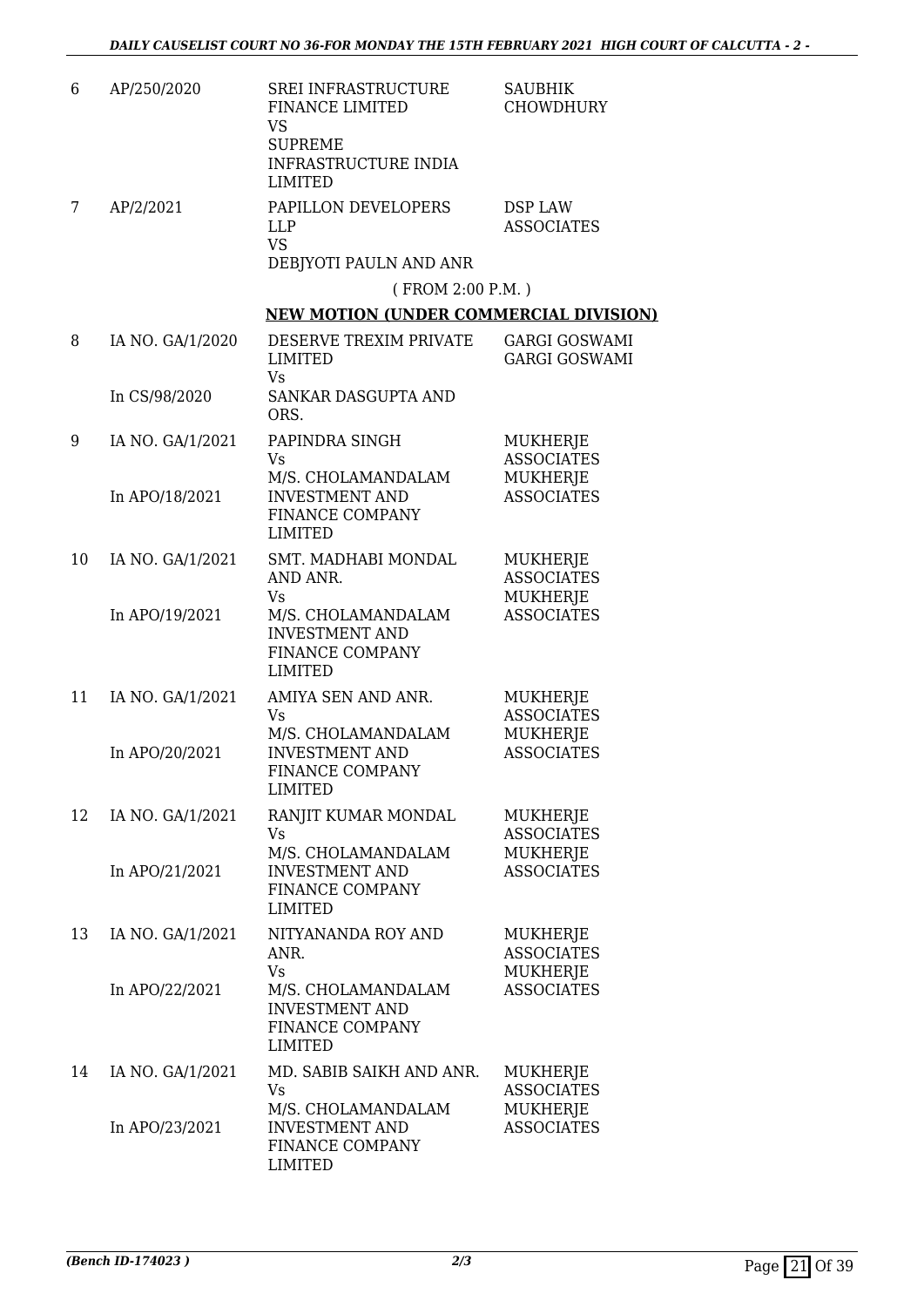| 15 | AP/73/2021                                    | M/S KARTHIK EXPORTS<br><b>VS</b><br>M/S D. MONALISA IMPEX<br><b>AND ANR</b>                                                 | V. BHATIA AND<br><b>ASSOCIATES</b>                                           |
|----|-----------------------------------------------|-----------------------------------------------------------------------------------------------------------------------------|------------------------------------------------------------------------------|
| 16 | AP/78/2021                                    | M/S. SATYEN<br>CONSTRUCTION<br><b>VS</b><br>STATE OF WEST BENGAL<br>AND ORS.                                                | NIRMALENDU DAS                                                               |
|    |                                               | NEW CHAMBER APPLICATION(UNDER COMMERCIAL DIVISION)                                                                          |                                                                              |
| 17 | EC/26/2021                                    | CIVCON CONSTRUCTION<br>PRIVATE LIMITED<br>VS<br>WEST BENGAL HOUSING<br><b>BOARD</b>                                         | <b>SOUMA SIL</b>                                                             |
|    |                                               | <b>APPLICATION FOR RULE IN CONTEMPT</b>                                                                                     |                                                                              |
| 18 | CC/8/2021                                     | <b>SALT LAKE SOCIETY FOR</b><br>HOTEL MANAGEMENT AND<br><b>ANR</b><br><b>VS</b><br><b>GAZI MURSHIDUL AREFIN</b><br>AND ORS. | ARUNABHA DEB                                                                 |
|    |                                               | <b>SPECIALLY FIXED MATTERS</b>                                                                                              |                                                                              |
| 19 | IA NO. GA/4/2019<br>(Old No:<br>GA/1490/2019) | LAXMI POLYFAB PVT LTD<br>Vs<br>EDEN REALTY VENTURES<br>PVT LTD AND ANR                                                      | <b>ABHIRUP</b><br><b>CHAKRABORTY</b><br><b>ABHIRUP</b><br><b>CHAKRABORTY</b> |
|    | In CS/213/2018                                |                                                                                                                             |                                                                              |
| 20 | IA NO. GA/3/2019<br>(Old No:<br>GA/1179/2019) | <b>LAXMI POLYFAB PVT LTD</b><br>Vs<br><b>EDEN REALTY VENTURES</b><br>PVT LTD AND ANR                                        | <b>ABHIRUP</b><br><b>CHAKRABORTY</b><br><b>ABHIRUP</b><br><b>CHAKRABORTY</b> |
|    | In CS/213/2018                                |                                                                                                                             |                                                                              |
| 21 | IA NO. GA/4/2021                              | <b>AMITA DANI AND ORS</b><br>Vs<br><b>SUDHA KANKARIA</b>                                                                    | CHOUDHURY AND CO<br>CHOUDHURY AND CO                                         |

In CS/116/2019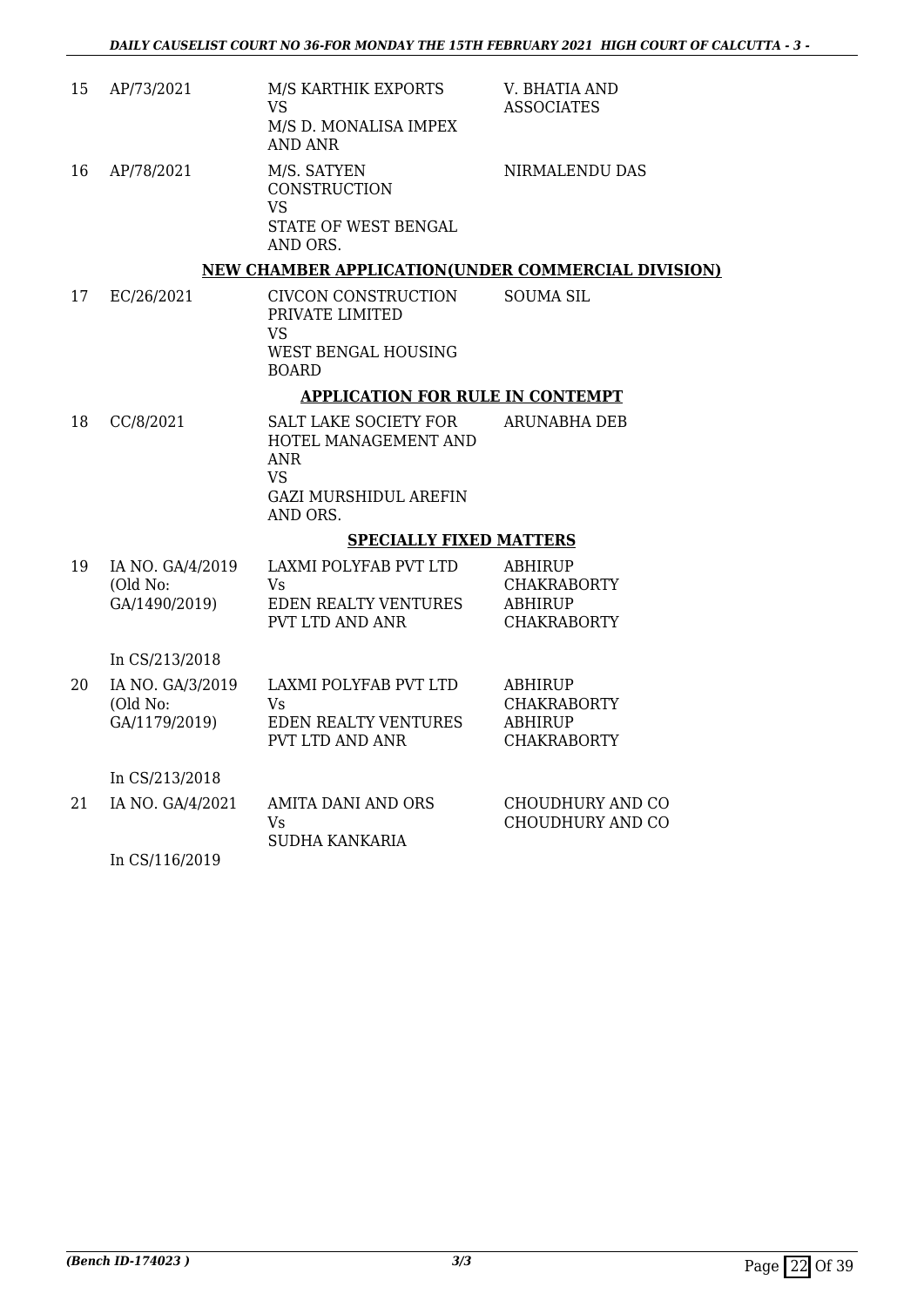

## **Original Side**

**DAILY CAUSELIST For Monday The 15th February 2021**

### **COURT NO. 36**

### **SINGLE BENCH (SB-I)**

### **AT 10:45 AM**

### **HON'BLE JUSTICE DEBANGSU BASAK**

### **(VIA VIDEO CONFERENCE) NOTE:MATTERS WILL BE TAKEN UP THROUGH PHYSICAL HEARING ONLY WHEN BOTH THE PARTIES ARE AGREED.**

### **ADJOURNED MOTION**

| 1              | IA NO. GA/22/2017<br>(Old No:<br>GA/956/2017)<br>In CS/149/2001 | KAL ELECTRONICS &<br>CONSULTANCY (P) LTD.<br>Vs<br><b>HINDUSTAN</b><br><b>DEVELOPMENT</b><br>CORPN.LTD. & ORS | <b>KHAITAN &amp; CO</b><br>MUKHERJEE &<br><b>BISWAS</b> | KHAITAN & CO.                                                                         |
|----------------|-----------------------------------------------------------------|---------------------------------------------------------------------------------------------------------------|---------------------------------------------------------|---------------------------------------------------------------------------------------|
| $\overline{2}$ | IA NO. GA/39/2020<br>In CS/388/2014                             | JASPER MOTORS PRIVATE<br>LIMITED AND ANR<br><b>Vs</b><br><b>BASANTEE ECODRIVE</b><br>PRIVATE LIMITED & ORS.   | KANISHK SINHA<br><b>BHASKAR SENGUPTA</b>                | <b>SOUVIK MAZUMDAR</b><br>(134, 139)<br><b>SOUVIK MAZUMDAR</b><br>$(134, 139 \& 145)$ |
| 3              | IA NO. GA/1/2019<br>(Old No:<br>GA/519/2019)                    | <b>CIC SOCIETY</b><br>Vs<br>SUJATA GUPTA WINFIELD<br>AND ORS.                                                 | A K GANDHI<br>A K GANDHI                                | AWANI KR. RAY(FOR<br>RES.2,3,5,7                                                      |
|                | In EC/1016/2015                                                 |                                                                                                               |                                                         |                                                                                       |
| 4              | IA NO. GA/6/2018<br>(Old No:<br>GA/1271/2018)                   | IN THE GOODS OF:<br>PRANATI GHOSAL,<br>DECEASED -AND-<br>Vs                                                   | SINHA & CO.<br>RANJIT KUMAR BASU                        |                                                                                       |
|                | [S.A.]<br>In TS/22/2017                                         | NIRMALYA KUMAR GHOSAL<br>-VS- PRAKRITI MALHOTRA                                                               |                                                         |                                                                                       |
| 5              | IA NO. GA/3/2017<br>(Old No:<br>GA/3759/2017)                   | IN THE GOODS OF:<br>PRANATI GHOSAL,<br>DECEASED -AND-<br>Vs                                                   | VICTOR MOSES & CO.<br>RANJIT KUMAR BASU                 |                                                                                       |
|                | [S.A.]<br>In TS/22/2017                                         | NIRMALYA KUMAR GHOSAL<br>-VS- PRAKRITI MALHOTRA                                                               |                                                         |                                                                                       |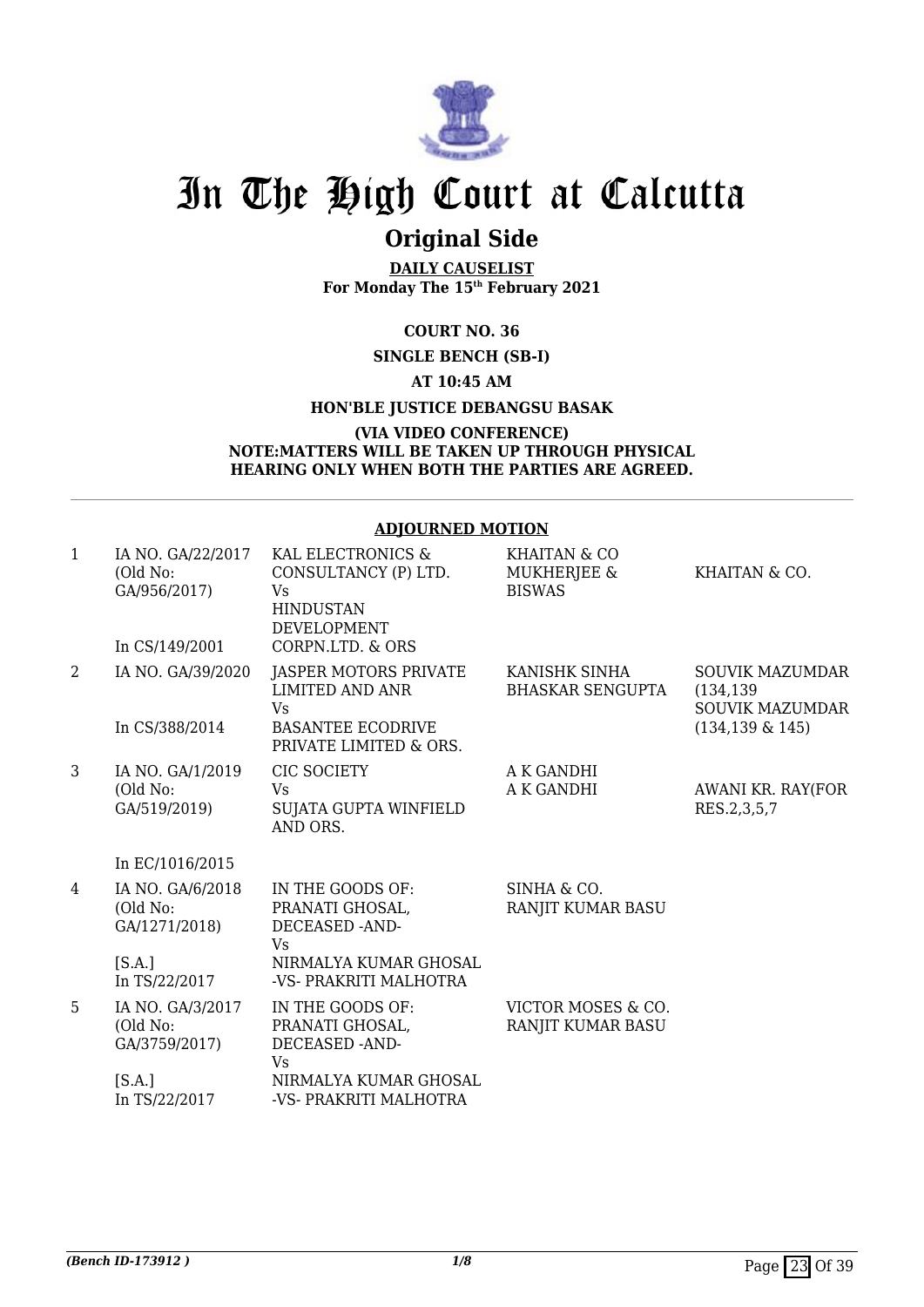| 6              | AP/967/2017                                   | THE STATE OF WEST<br><b>BENGAL &amp; ANR.</b><br><b>VS</b><br>PAM DEVELOPMENTS<br>PRIVATE LIMITED | PARITOSH SINHA                                                             |                                                                                               |
|----------------|-----------------------------------------------|---------------------------------------------------------------------------------------------------|----------------------------------------------------------------------------|-----------------------------------------------------------------------------------------------|
| $7\phantom{.}$ | IA NO. GA/1/2020                              | PAM DEVELOPMENTS<br>PRIVATE LIMITED                                                               | <b>AMRITAM MANDAL</b><br><b>AMRITAM MANDAL</b>                             |                                                                                               |
|                | [S.A.]<br>In AP/973/2017                      | Vs<br>STATE OF WEST BENGAL &<br><b>ANR</b>                                                        |                                                                            |                                                                                               |
| 8              | IA NO. GA/1/2018<br>(Old No:<br>GA/2940/2018) | SPX FLOW TECHNOLOGY<br>SINGAPORE PTE LTD<br>Vs<br>SANJAY JAIN                                     | FOX & MANDAL<br>FOX & MANDAL                                               |                                                                                               |
|                | In RVWO/33/2018                               |                                                                                                   |                                                                            |                                                                                               |
| 9              | IA NO. GA/1/2018<br>(Old No:<br>GA/3286/2018) | <b>ABHISHEK BANERJEE</b><br>Vs<br>KAILASH VIJAYVARGIYA                                            | <b>SANJAY BASU</b><br><b>SANJAY BASU</b>                                   | NIKUNJ BERLIA                                                                                 |
|                | In CS/243/2018                                |                                                                                                   |                                                                            |                                                                                               |
| 10             | IA NO. GA/2/2020<br>(Old No:<br>GA/585/2020)  | BINA DAS @ BINA HALDER<br><b>Vs</b><br>KAKDWIP COURT BAR<br>ASSOCIATION AND ORS                   | <b>SANTANU</b><br><b>CHATTERJEE</b><br><b>SANTANU</b><br><b>CHATTERJEE</b> | <b>ANINDYA HALDER</b><br>ANINDYA HALDER                                                       |
|                | In ALP/9/2019                                 |                                                                                                   |                                                                            |                                                                                               |
| 11             | IA NO. GA/1/2020<br>(Old No:<br>GA/511/2020)  | KRISHNA LAL SHARMA<br>Vs<br>EMILY SINGHA BRISHOBHA<br><b>AND ANR</b>                              | KUSHAGRA SHAH<br>KUSHAGRA SHAH                                             |                                                                                               |
|                | In CC/51/2019                                 |                                                                                                   |                                                                            |                                                                                               |
| 12             | IA NO. GA/3/2020<br>(Old No:<br>GA/156/2020)  | MERAJ RASHID<br>Vs<br>MD. NASIM                                                                   | SWARVANU SAHA<br>SWARVANU SAHA                                             | PANKAJ LADIA                                                                                  |
|                | In CS/53/2019                                 |                                                                                                   |                                                                            |                                                                                               |
| 13             | IA NO. GA/2/2020<br>(Old No:<br>GA/584/2020)  | HARISH CHANDRA JAISWAL<br>Vs<br>RAM CHANDRA SHAW AND<br>ORS.                                      | <b>AMRIN KHATOON</b><br><b>AMRIN KHATOON</b>                               | <b>ARHAT BISWAS(FOR</b><br>PROFORMA DEF.<br>NO.5)<br><b>ARHAT BISWAS(FOR</b><br>PROFORMA DEF. |
|                | In CS/123/2019                                |                                                                                                   |                                                                            | NO.5)                                                                                         |
| 14             | IA NO. GA/1/2019<br>(Old No:<br>GA/2521/2019) | ERA BANTHIA<br>Vs<br>M/S. SHIVSONS AND ORS.                                                       | SANWAL TIBREWAL<br>SANWAL TIBREWAL                                         | <b>SUDIP BANERJEE</b><br>(FOR RES.4 IN GA<br>2521/19)                                         |
|                |                                               |                                                                                                   |                                                                            |                                                                                               |

In CS/193/2019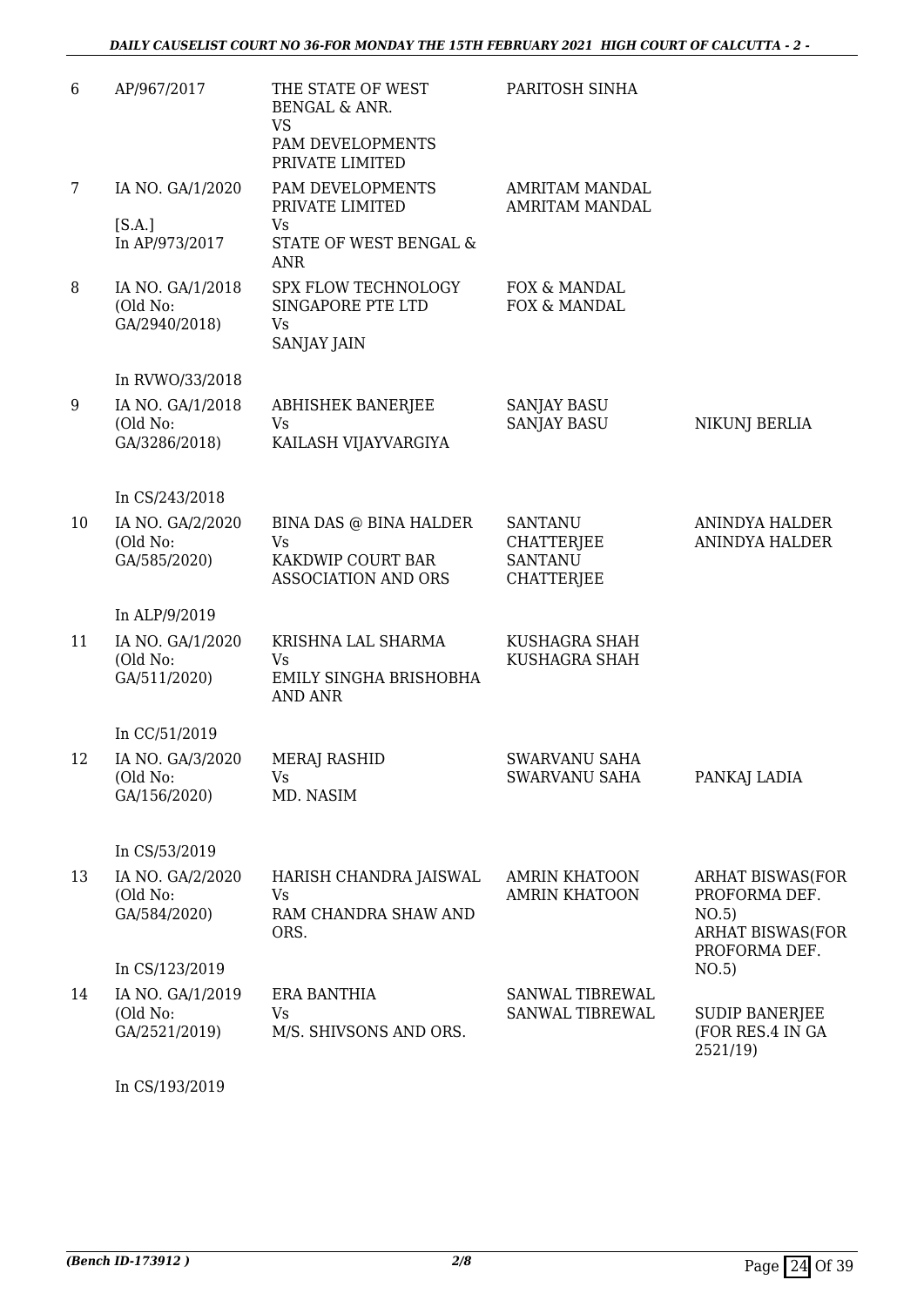### *DAILY CAUSELIST COURT NO 36-FOR MONDAY THE 15TH FEBRUARY 2021 HIGH COURT OF CALCUTTA - 3 -*

| 15 | IA NO. GA/1/2019<br>(Old No:<br>GA/2358/2019)                   | KAILASH KUMAR TIBREWAL<br>Vs<br>AJAY JAIN AND ORS                                                           | L.P. AGARWALLA AND<br>CO.<br>L.P. AGARWALLA AND<br>CO.                             | C.K. JAIN & CO. (FOR<br>RES.3, IN GA<br>2358/2019)    |
|----|-----------------------------------------------------------------|-------------------------------------------------------------------------------------------------------------|------------------------------------------------------------------------------------|-------------------------------------------------------|
| 16 | In CS/210/2019<br>IA NO. GA/1/2019<br>(Old No:<br>GA/2583/2019) | <b>GYAN TRADERS LIMITED</b><br>Vs<br>MAHENDRA KUMAR<br><b>AGARWAL</b>                                       | <b>CHOUDHURYS LAW</b><br><b>OFFICES</b><br><b>CHOUDHURYS LAW</b><br><b>OFFICES</b> | ABHIJIT SARKAR (IN<br>GA 2583/19)                     |
|    | In CS/233/2019                                                  |                                                                                                             |                                                                                    |                                                       |
| 17 | IA NO. GA/1/2019<br>(Old No:<br>GA/2525/2019)                   | RAHUL SHARMA<br>Vs<br>RAVI SHARMA AND ORS                                                                   | RAJESH UPADHYAY<br>RAJESH UPADHYAY                                                 | <b>ASHOK SHARMA (IN</b><br>GA 2525/19)                |
|    | In CS/239/2019                                                  |                                                                                                             |                                                                                    |                                                       |
| 18 | IA NO. GA/1/2019<br>(Old No:<br>GA/2536/2019)                   | FIS PAYMENT SOLUTIONS<br>AND SERVICES INDIA PVT<br><b>LTD</b><br><b>Vs</b>                                  | KHAITAN AND CO.<br>KHAITAN AND CO.                                                 | <b>SUPREEM NASKAR</b><br>(FOR RES.5 IN GA<br>2536/19) |
|    | In CS/250/2019                                                  | ALL BENGAL CONTRACT<br><b>SECURITY WORKMEN S</b><br><b>UNION AND ORS</b>                                    |                                                                                    |                                                       |
| 19 | AP/262/2019                                                     | ALEXY VANIJYA PRIVATE<br>LIMITED AND ORS.<br><b>VS</b><br>ARCH INFRA PROPERTIES<br>PRIVATE LIMITED AND ORS. | DSP LAW<br><b>ASSOCIATES</b>                                                       |                                                       |
|    |                                                                 | IA NO: GA/1/2019(Old No:GA/1473/2019), GA/2/2019(Old No:GA/1710/2019)                                       |                                                                                    |                                                       |
| 20 | IA NO. GA/7/2020                                                | SHANKAR LAL BAGRI AND<br>ANR.<br><b>Vs</b>                                                                  | MEGHAJIT<br>MUKHERJEE<br>MEGHAJIT                                                  |                                                       |
|    | In CS/276/2019                                                  | SRI AVANI BALLYGUNJ<br><b>OWNERS ASSOCIATION</b><br><b>AND ORS</b>                                          | MUKHERJEE                                                                          |                                                       |
| 21 | IA NO. GA/1/2021                                                | NUVOCO VISTAS<br>CORPORATION LIMITED<br>Vs                                                                  | SRIVASTAVA AND CO.<br>SRIVASTAVA AND CO.                                           |                                                       |
|    | In AP/278/2019                                                  | UNION OF INDIA                                                                                              |                                                                                    |                                                       |
| 22 | IA NO. GA/1/2019<br>(Old No:<br>GA/2896/2019)                   | KALYAN KUMAR MAHAJAN<br>Vs<br>TAPATI MAHAJAN AND ORS                                                        | A N BHATTACHARYYA<br>AND CO<br>A N BHATTACHARYYA<br>AND CO                         |                                                       |
|    | In CS/282/2019                                                  |                                                                                                             |                                                                                    |                                                       |
| 23 | IA NO. GA/1/2019<br>(Old No:<br>GA/2548/2019)                   | SPX FLOW TECHNOLOGY<br>SINGAPORE PTE LTD<br>Vs<br>SANJAY JAIN                                               | RAJASHREE<br><b>KUNDALIA</b><br><b>RAJASHREE</b><br><b>KUNDALIA</b>                |                                                       |
|    |                                                                 |                                                                                                             |                                                                                    |                                                       |

In EC/324/2019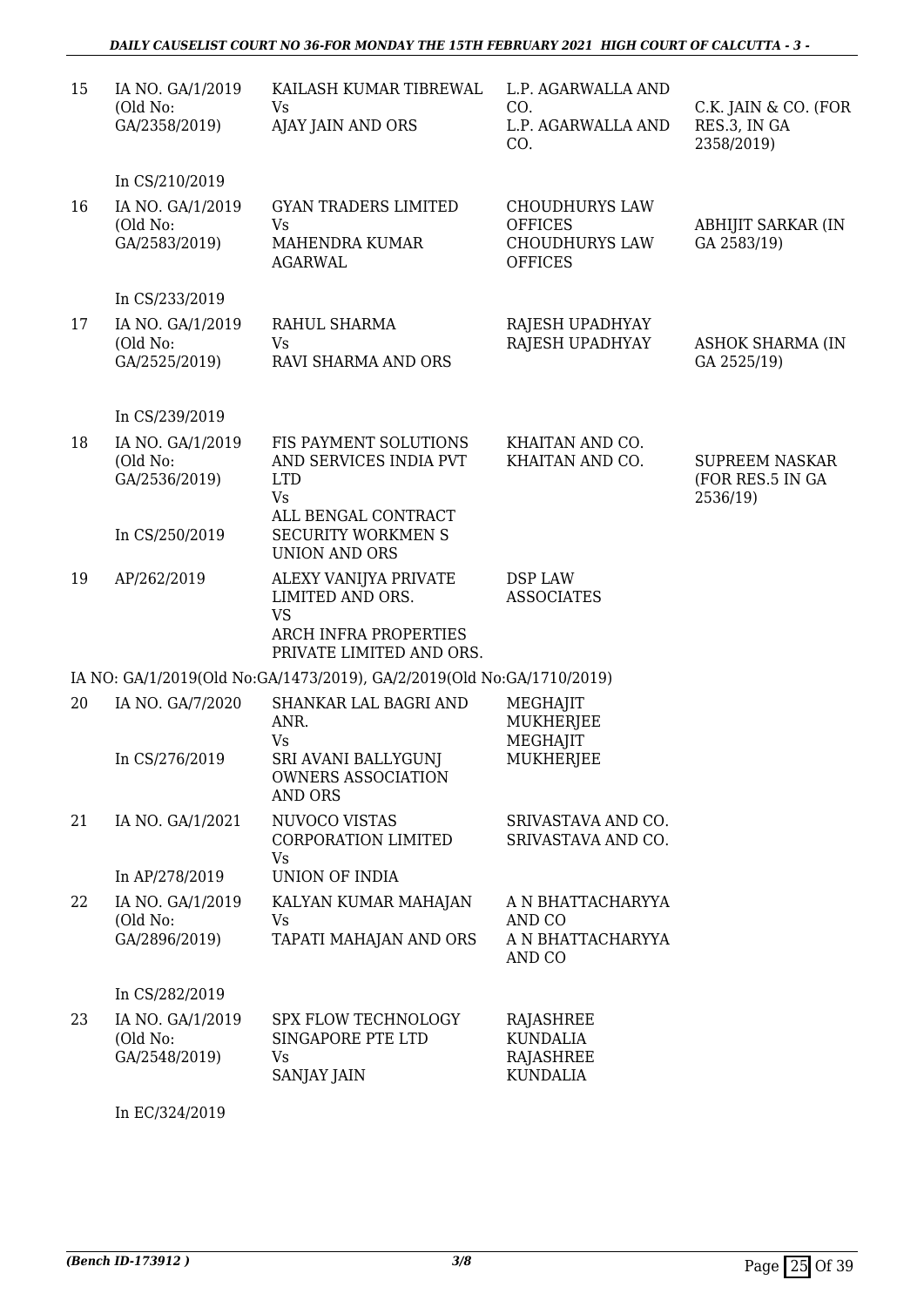| 24 | AID/1/2020                                   | SHRISTHI ELECTROMECH<br>PRIVATE LIMITED<br><b>VS</b>                          | <b>ABHIRUP</b><br><b>CHAKRABORTY</b>         |                                  |
|----|----------------------------------------------|-------------------------------------------------------------------------------|----------------------------------------------|----------------------------------|
|    |                                              | CONTROLLER OF PATENTS<br>AND DESIGNS AND ORS.                                 |                                              |                                  |
| 25 | AID/3/2020                                   | ERBE ELEKTROMEDIZIN<br><b>GMBH</b><br><b>VS</b>                               | <b>UDITA SARAF</b>                           |                                  |
|    |                                              | THE CONTROLLER OF<br>PATENTS AND DESIGNS                                      |                                              |                                  |
| 26 | ALP/10/2020                                  | E D ENTERPRISES PVT LTD<br><b>VS</b><br>KAISER BEGUM AND ANR                  | <b>SHIVANGI THARD</b>                        | C.K. SAHA (FOR<br>RES.2)         |
| 27 | IA NO. GA/1/2020                             | RAM NATH SINGH AND ORS                                                        | <b>DALIA</b>                                 |                                  |
|    | (Old No:<br>GA/512/2020)                     | Vs<br>JASPAL SINGH CHANDHOK                                                   | BHATTACHERJEE<br><b>DALIA</b>                |                                  |
|    |                                              | <b>AND ORS</b>                                                                | <b>BHATTACHERJEE</b>                         |                                  |
|    | In CS/12/2020                                |                                                                               |                                              |                                  |
| 28 | AP/16/2020                                   | CRESCENT CONSTRUCTION<br><b>VS</b>                                            | <b>SUMAN BANERJEE</b>                        | <b>VICTOR MOSES &amp;</b><br>CO. |
|    |                                              | MOSAMMAT NUR AUNGREJ<br><b>BIBI AND ORS.</b>                                  |                                              |                                  |
| 29 | IA NO. GA/1/2020<br>(Old No:<br>GA/523/2020) | <b>BALARAM DEVELOPERS</b><br>PRIVATE LIMITED AND<br>ANR.<br><b>Vs</b>         | <b>DWIP RAJ BASU</b><br><b>DWIP RAJ BASU</b> |                                  |
|    | In CS/31/2020                                | RAJESH SONKAR AND ORS.                                                        |                                              |                                  |
| 30 | CC/45/2020                                   | RINGTONG TEA CO PVT LTD<br><b>AND ORS</b><br><b>VS</b><br>THE RESERVE BANK OF | <b>BIMALENDU DAS</b>                         |                                  |
|    |                                              | <b>INDIA AND OTHERS</b>                                                       |                                              |                                  |
| 31 | IA NO. GA/3/2020                             | ANJAN KUMAR ROY<br>Vs                                                         | <b>VICTOR MOSES AND</b><br>CO                |                                  |
|    | In CS/88/2020                                | CHAITALI ROY AND ANR                                                          | VICTOR MOSES AND<br>CO                       |                                  |
| 32 | IA NO. GA/1/2020                             | <b>ANJAN KUMAR ROY</b><br>Vs                                                  | VICTOR MOSES AND<br>CO                       |                                  |
|    |                                              | CHAITALI ROY AND ANR                                                          | <b>VICTOR MOSES AND</b>                      |                                  |
|    | In CS/88/2020                                |                                                                               | CO                                           |                                  |
| 33 | IA NO. GA/2/2020                             | IN THE GOODS OF-<br>MAHESH KUMAR AGARWAL<br>(DEC.)                            | YASH VARDHAN<br>DEORA<br>YASH VARDHAN        |                                  |
|    | In PLA/101/2020                              | Vs<br>NA                                                                      | DEORA                                        |                                  |
| 34 | IA NO. GA/1/2020                             | NAGENDRA KUMAR RATHI<br><b>AND ORS</b>                                        | VICTOR MOSES AND<br>CO                       |                                  |
|    | In CS/120/2020                               | Vs<br>RAJENDRA KUMAR RATHI<br>AND ORS                                         | VICTOR MOSES AND<br>CO                       |                                  |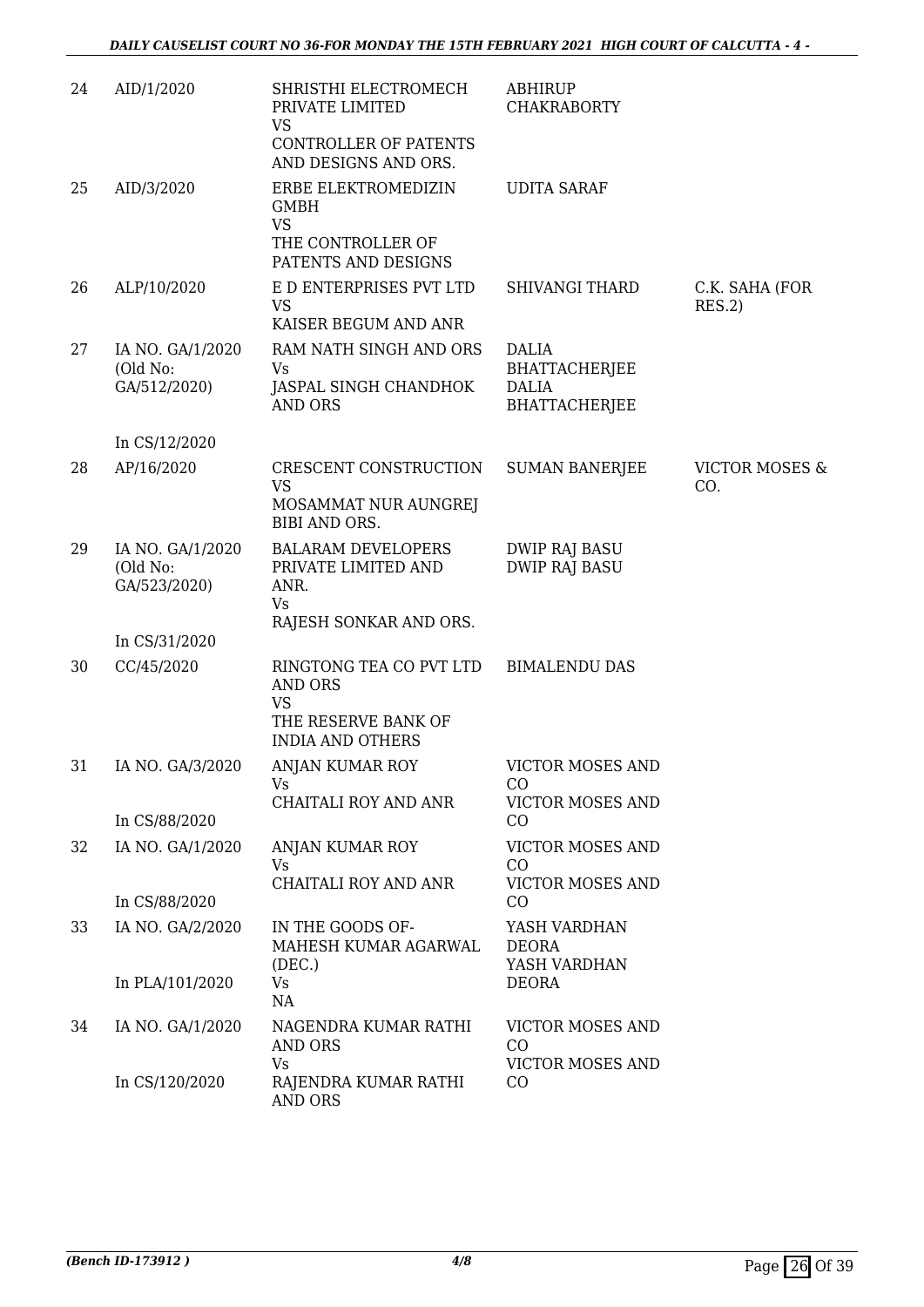| 35 | IA NO. GA/1/2020      | E. D. ENTERPRISES<br>PRIVATE LIMITED<br>Vs.                                                                             | <b>SHIVANGI THARD</b><br><b>SHIVANGI THARD</b> |                                    |
|----|-----------------------|-------------------------------------------------------------------------------------------------------------------------|------------------------------------------------|------------------------------------|
|    | In CS/136/2020        | KAISER BEGUM AND ANR.                                                                                                   |                                                |                                    |
| 36 | IA NO. GA/1/2021      | MD. HUMAYUN KABIR<br><b>Vs</b><br>SK. ARIF ALI AND ANR                                                                  | ANIRUDDHA SINHA<br>ANIRUDDHA SINHA             |                                    |
|    | In CS/166/2020        |                                                                                                                         |                                                |                                    |
| 37 | AP/185/2020           | SREI EQUIPMENT FINANCE<br><b>LIMITED</b><br><b>VS</b>                                                                   | SINHA AND CO.                                  |                                    |
|    |                       | SEIRRA INFRAVENTURE<br>PRIVATE LIMITED                                                                                  |                                                |                                    |
| 38 | AP/215/2020           | PAPILLON DEVELOPERS<br><b>LLP</b><br><b>VS</b><br>DEBJYOTI PAUL AND ANR                                                 | DSP LAW<br><b>ASSOCIATES</b>                   |                                    |
|    | IA NO: GA/1/2020      |                                                                                                                         |                                                |                                    |
| 39 | AP/231/2020           | <b>SRI NAWALGARH</b><br>VIDYALAYA COMMITTEE<br><b>VS</b><br><b>JIVEM EDUCATION PVT LTD</b>                              | CHOUDHURY AND CO                               |                                    |
|    |                       | <b>AND ORS</b>                                                                                                          |                                                |                                    |
| 40 | AP/310/2020           | K. R. ASHOK KUMAR<br><b>VS</b><br><b>SKG PULP AND PAPER</b>                                                             | FOX AND MANDAL                                 | <b>SUTANU KARMAKAR</b>             |
|    |                       | MILLS PRIVATE LIMITED                                                                                                   |                                                |                                    |
| 41 | AP/351/2020<br>[S.A.] | KOLKATA METROPOLITAN<br>DEVELOPMENT AUTHORITY<br><b>VS</b>                                                              | <b>SANCHARI</b><br><b>CHAKRABORTY</b>          | <b>SAPTARSHI</b><br>DATTA(RES.2,1) |
|    |                       | <b>SOUTH CITY PROJECTD</b><br>(KOLKATA) LTD AND ANR                                                                     |                                                |                                    |
| 42 | AP/382/2020           | FERTILIZER CORPORATION<br>OF INDIA LIMITED                                                                              | FOX AND MANDAL                                 |                                    |
|    |                       | VS<br>BALMER LAWRIE AND CO.<br>LTD.                                                                                     |                                                |                                    |
| 43 | AP/383/2020<br>[S.A.] | M/S SOUTH CITY PROJECTS<br>KOLKATA LIMITED AND<br><b>ANR</b><br><b>VS</b><br>KOLKATA MUNICIPAL<br>DEVELOPMENT AUTHORITY | SAPTARSHI DATTA                                |                                    |
| 44 | AP/421/2020           | LIEBHERR INDIA PRIVATE<br><b>LIMITED</b><br><b>VS</b>                                                                   | ANINDYA HALDER                                 |                                    |
|    |                       | EMTA COAL LIMITED                                                                                                       |                                                |                                    |
| 45 | AP/26/2021            | <b>MAHADEB PAN</b><br><b>VS</b><br>SASANKA SEKHAR PAN AND<br><b>ORS</b>                                                 | ARIJIT BHOWMICK                                |                                    |
|    |                       | <b>CHAMBER APPLICATIONS FOR FINAL DISPOSAL</b>                                                                          |                                                |                                    |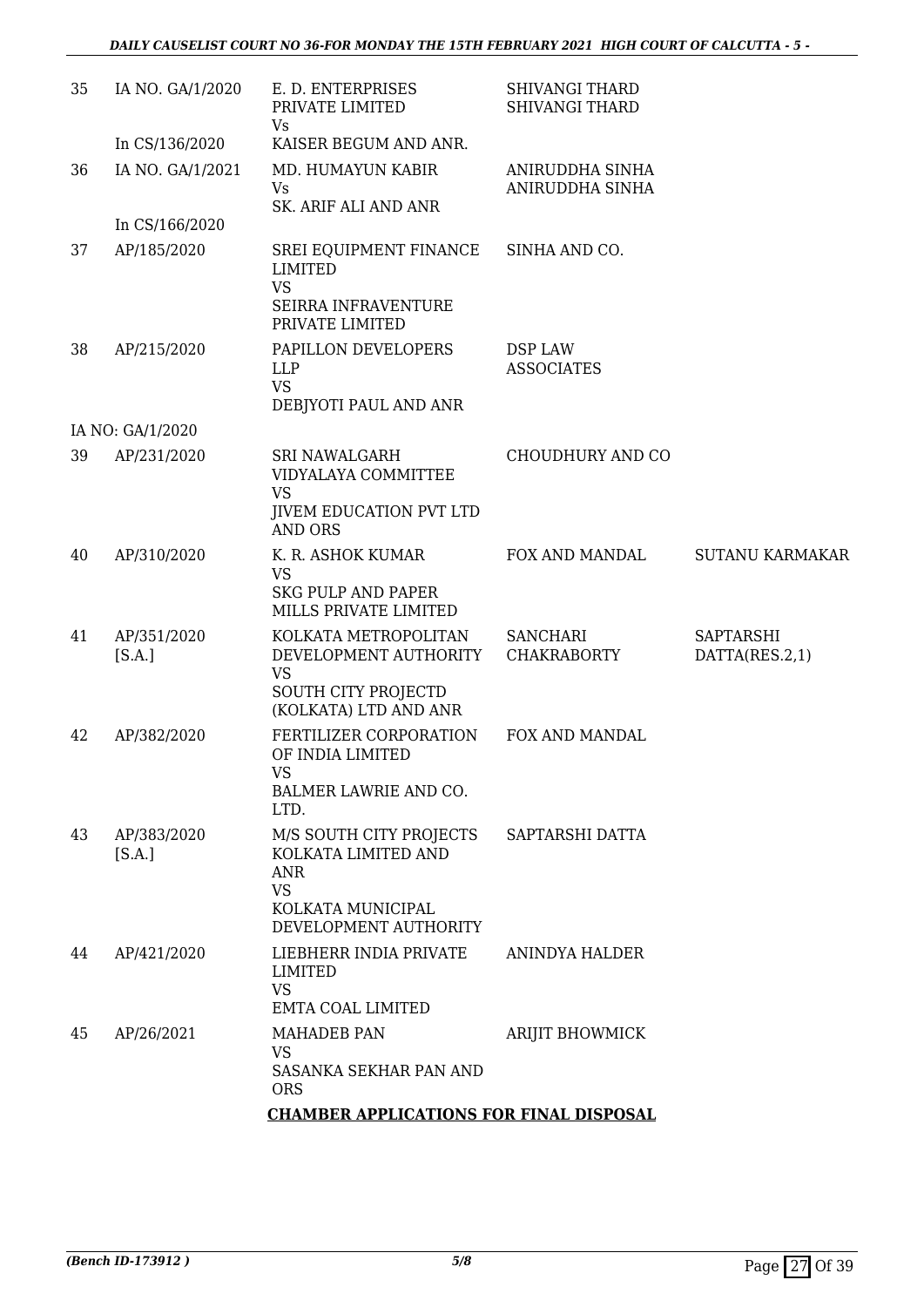| 46 | IA NO. GA/5/2020<br>(Old No:<br>GA/561/2020)  | MIHIRKUMAR SARKAR<br>(DECED.)<br>Vs.<br>PRABIR KR. SIRKAR                               | <b>VICTOR</b><br>VICTOR & MOSES CO.                                                  |
|----|-----------------------------------------------|-----------------------------------------------------------------------------------------|--------------------------------------------------------------------------------------|
|    | In TS/7/2003                                  |                                                                                         |                                                                                      |
| 47 | IA NO. GA/4/2019<br>(Old No:<br>GA/1709/2019) | <b>MAHESH PROPERTIES</b><br>PRIVATE LIMITED<br>Vs<br>PARTHA PRATIM MAZRA &<br>ANR.      | <b>SHAILENDRA KUMAR</b><br><b>MISHRA</b><br><b>SHAILENDRA KUMAR</b><br><b>MISHRA</b> |
|    | In CS/265/2016                                |                                                                                         |                                                                                      |
| 48 | IA NO. GA/1/2021                              | IN THE GOODS OF: RAMAN<br>SHARMA (DECED)<br>Vs                                          | <b>ASIF SOHAIL</b><br><b>TARAFDAR</b><br>AJAY GAGGAR                                 |
|    | In PLA/108/2017                               |                                                                                         |                                                                                      |
| 49 | IA NO. GA/1/2018<br>(Old No:<br>GA/2282/2018) | RELIABLE ROADWINGS PVT<br><b>LTD</b><br>Vs<br>BEVCON WAYORS PVT LTD<br>& ORS            | SUNITA AGARWAL<br><b>SUNITA AGARWAL</b>                                              |
|    | In CS/40/2018                                 |                                                                                         |                                                                                      |
| 50 | IA NO. GA/2/2018<br>(Old No:<br>GA/3106/2018) | RELIABLE ROADWINGS PVT<br><b>LTD</b><br>Vs.<br>BEVCON WAYORS PVT LTD                    | <b>AVIJIT DEY</b><br>SUNITA AGARWAL                                                  |
|    | In CS/40/2018                                 | & ORS                                                                                   |                                                                                      |
| 51 | IA NO. GA/2/2020<br>(Old No:<br>GA/411/2020)  | SRI SRI LAKSHMI<br><b>THAKURANI</b><br>Vs<br><b>TRISHNA DEY</b>                         | <b>LALRATAN MANDAL</b><br>LALRATAN MANDAL                                            |
|    | In CS/207/2019                                |                                                                                         |                                                                                      |
| 52 | EC/288/2019                                   | JAIN INFRAPROJECTS LTD<br>VS<br>THE KOLKATA MUNICIPAL                                   | PUSHAN MAJUMDAR                                                                      |
|    |                                               | CORPORATION                                                                             |                                                                                      |
| 53 | EC/361/2019                                   | M/S. TECHMA<br>ENGINEERING ENTERPRISE<br>PRIVATE LIMITED<br><b>VS</b><br>UNION OF INDIA | <b>SURANA AND</b><br><b>CHOUDHURY</b>                                                |
| 54 | IA NO. GA/6/2020                              | IN THE GOODS OF :<br>CHANDRAKALA DEVI SARAF<br>(DEC)                                    | M/S. CHATTERJEE,<br>SIL AND CO.<br>M/S. CHATTERJEE,                                  |
|    | In TS/1/2021                                  | Vs                                                                                      | SIL AND CO.                                                                          |
|    |                                               | (FROM 2:00 P.M.)                                                                        |                                                                                      |

### **TO BE MENTIONED**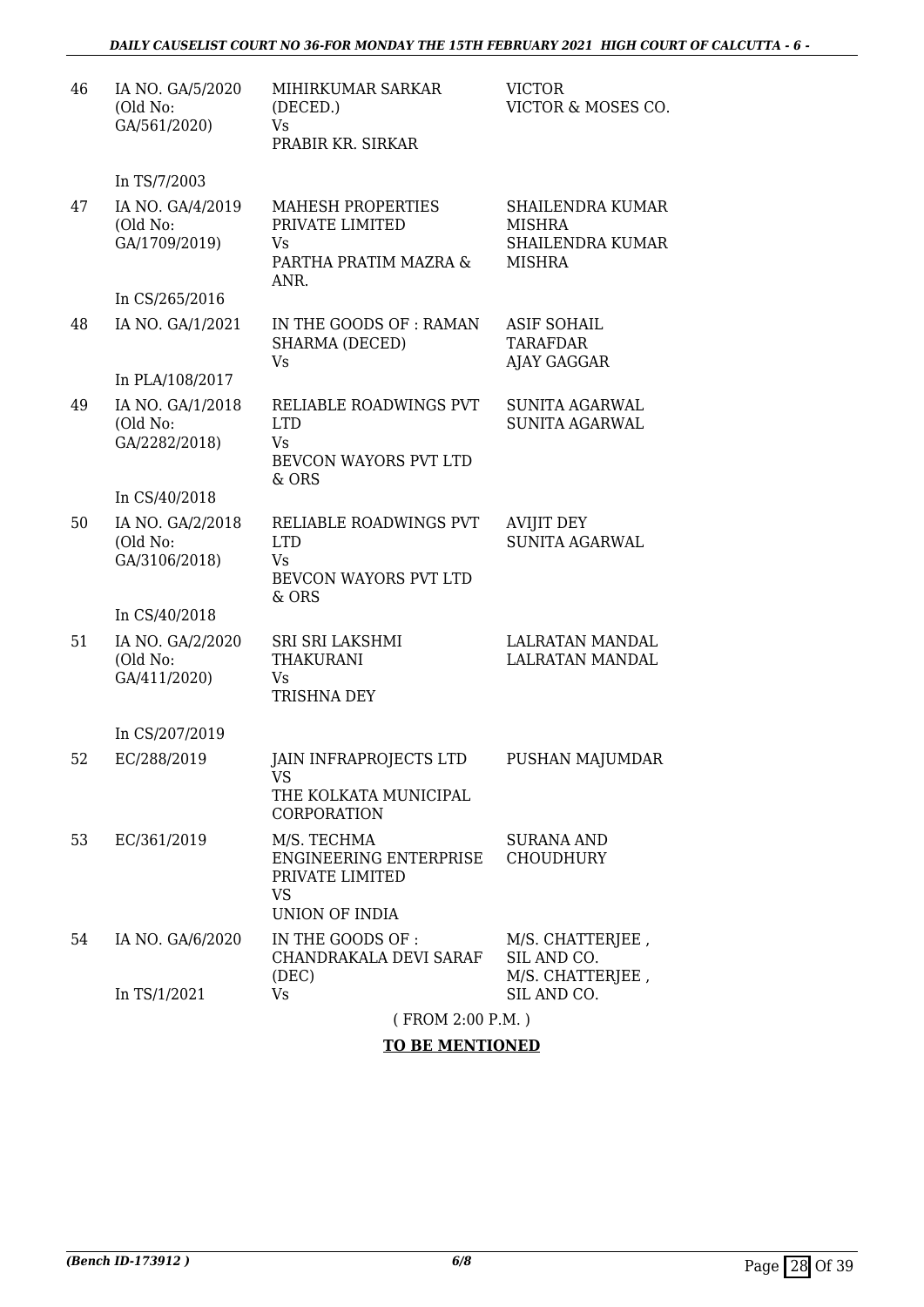| 55 | CS/214/2012<br>[FOR<br>WITHDRAWAL]                                            | BIMLA DEVI CHANDGOTHIA<br>& ORS.<br><b>VS</b><br>RAM NIRANJAN KEDIA &<br>ORS. | <b>CHOUDHURY &amp; CO.</b>                   |                      |
|----|-------------------------------------------------------------------------------|-------------------------------------------------------------------------------|----------------------------------------------|----------------------|
|    | IA NO: GA/1/2012(Old No:GA/1655/2012)                                         |                                                                               |                                              |                      |
| 56 | IA NO. GA/1/2021                                                              | <b>SMT. URMILA KUMARI</b><br><b>BOTHRA</b>                                    | <b>SURANA AND</b><br><b>CHOUDHURY</b>        |                      |
|    | [FOR CORRECTION Vs<br>IN ORDER]<br>In CS/163/2020                             | MR. ASHOK CHAUDHURY                                                           | <b>SURANA AND</b><br><b>CHOUDHURY</b>        |                      |
|    |                                                                               | PRESENTATION OF PLAINT                                                        |                                              |                      |
| 57 | CS/96/2020                                                                    | SANGITA SAHA AND ANR<br>VS                                                    | <b>SWARAJIT DEY</b>                          |                      |
|    |                                                                               | <b>JAYA SAHA AND ANR</b>                                                      |                                              |                      |
| 58 | CS/129/2020                                                                   | <b>SANKAR KUMAR DAS</b><br><b>VS</b><br>EMAMI AGROTECH LIMITED                | <b>RITA MALLICK</b>                          |                      |
|    |                                                                               | AND ORS.                                                                      |                                              |                      |
| 59 | CS/161/2020                                                                   | <b>JUSTIN CONRAD NAGLE</b><br><b>AND ORS</b>                                  | <b>SOUMA SIL</b>                             |                      |
|    |                                                                               | <b>VS</b><br>SHER ALI MULLICK AND<br><b>ORS</b>                               |                                              |                      |
| 60 | CS/29/2021                                                                    | CHHATTAR SINGH BANTHIA<br><b>VS</b><br>SUDHA KANKARIA                         | <b>SUNITA AGARWAL</b>                        |                      |
|    |                                                                               |                                                                               |                                              |                      |
| 61 | <b>NEW MOTIONS</b><br><b>ROMIT MITRA</b><br>IA NO. GA/14/2021<br>DEEP NARAYAN |                                                                               |                                              | <b>SOUVICK MITRA</b> |
|    |                                                                               | Vs                                                                            | <b>MUKHERJEE</b>                             | <b>SOUVICK MITRA</b> |
|    | In CS/135/2017                                                                | SHYAMAL KUMAR MITRA &<br>ORS.                                                 | <b>DEEP NARAYAN</b><br>MUKHERJEE             |                      |
| 62 | IA NO. GA/5/2021                                                              | <b>SABINA AFREEN &amp; ORS</b>                                                |                                              |                      |
|    |                                                                               | Vs.<br>SAHIR HAQUE MOLLA &                                                    | MD. SHAFIUL ALAM                             |                      |
|    | In CS/185/2017                                                                | ORS.                                                                          |                                              |                      |
| 63 | IA NO. GA/1/2021                                                              | PRATIMA BAGCHI AND ORS.                                                       | <b>SANDERSONS AND</b>                        |                      |
|    |                                                                               | Vs<br><b>KAMALA PAL</b>                                                       | <b>MORGANS</b><br><b>SANDERSONS AND</b>      |                      |
|    | In APO/24/2021                                                                |                                                                               | <b>MORGANS</b>                               |                      |
|    |                                                                               | <b>NEW CHAMBER APPLICATIONS</b>                                               |                                              |                      |
| 64 | IA NO. GA/4/2019<br>(Old No:<br>GA/2606/2019)                                 | IN THE GOODS OF: AMALA<br><b>BALA NAYAK (DECEASED)</b><br>Vs                  | MURALI MOHAN ROY<br>MURALI MOHAN ROY         |                      |
|    | In PLA/6/2016                                                                 |                                                                               |                                              |                      |
| 65 | IA NO. GA/1/2020<br>(Old No:<br>GA/784/2020)                                  | UTKARSH INDIA LIMITED<br>Vs<br>STATE OF MIZORAM                               | <b>DWIP RAJ BASU</b><br><b>DWIP RAJ BASU</b> |                      |
|    | In EC/39/2019                                                                 |                                                                               |                                              |                      |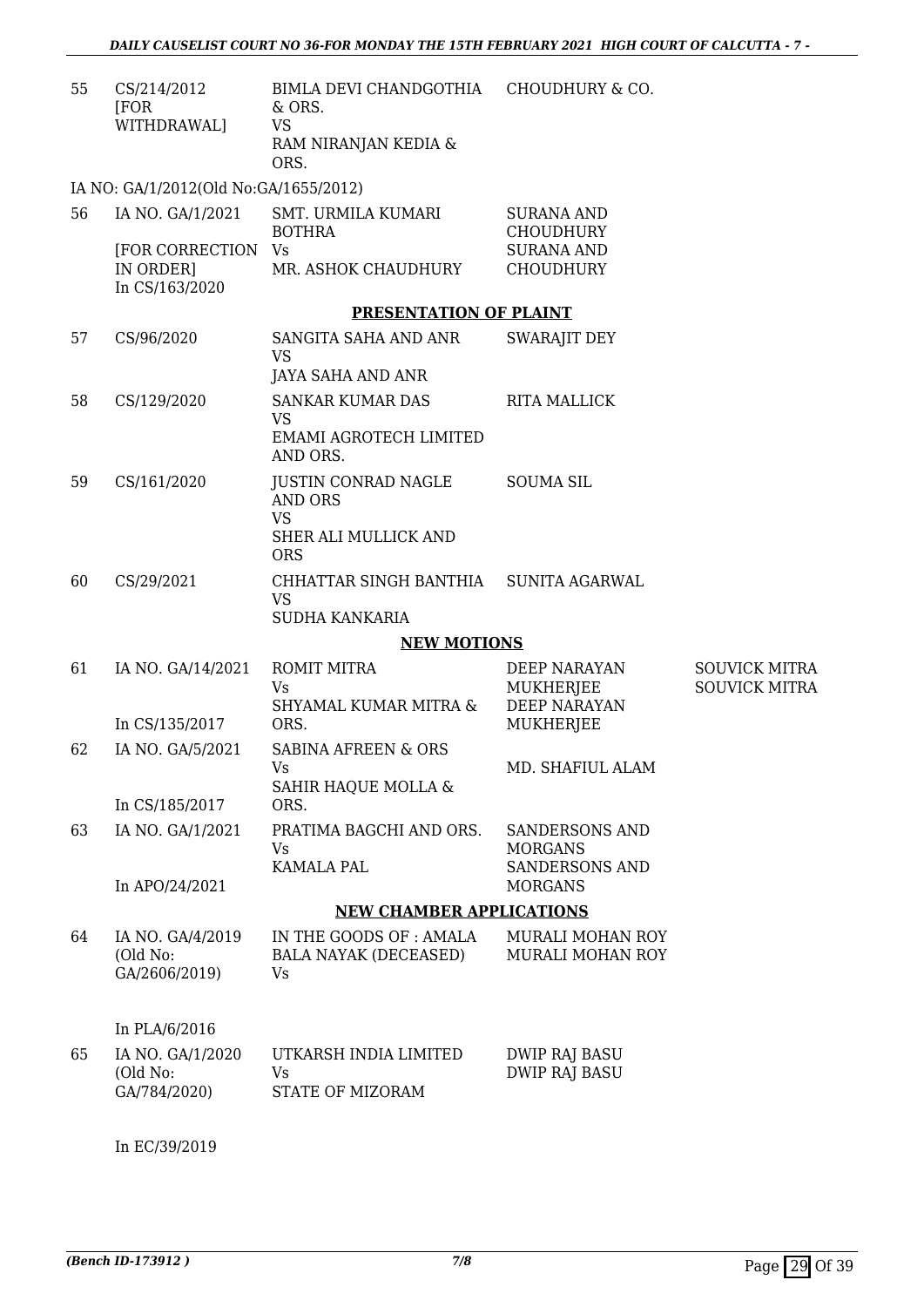| 66 | IA NO. GA/1/2021                                               | IN THE GOODS OF SUSOMA<br>SHAW, DECEASED<br>Vs                                                                            | DILIP KUMAR SAHA<br>DILIP KUMAR SAHA                         |                                                |
|----|----------------------------------------------------------------|---------------------------------------------------------------------------------------------------------------------------|--------------------------------------------------------------|------------------------------------------------|
|    | In PLA/364/2019                                                | NA                                                                                                                        |                                                              |                                                |
| 67 | IA NO. GA/1/2021                                               | IN THE GOODS OF BANKIM<br>CHANDRA MAJUMDAR<br>(DEC)                                                                       | <b>SOUMEN SAHA</b><br><b>SOUMEN SAHA</b>                     |                                                |
|    | In PLA/389/2019                                                | Vs<br>N/A                                                                                                                 |                                                              |                                                |
| 68 | IA NO. GA/4/2021                                               | AMIT NEWAR AND ANR.<br>Vs.<br>MD. ISLAM                                                                                   | <b>SUMAN MAJUMDER</b><br><b>SUMAN MAJUMDER</b>               |                                                |
|    | In CS/51/2020                                                  |                                                                                                                           |                                                              |                                                |
| 69 | EC/304/2020                                                    | RAJ SINGH CHOPRA<br><b>VS</b><br>JAGAT SINGH CHOPRA AND<br>ANR.                                                           | MULLICK AND CO.                                              |                                                |
|    | wt70 EC/145/2018                                               | RAJ SINGH CHOPRA                                                                                                          | MULLICK & CO.                                                | <b>ANIRBAN</b>                                 |
|    |                                                                | <b>VS</b>                                                                                                                 |                                                              | PRAMANIK(RES.1,2)                              |
|    |                                                                | JAGAT SINGH CHOPRA &<br>ANR.                                                                                              |                                                              |                                                |
|    | IA NO: GA/1/2019                                               |                                                                                                                           |                                                              |                                                |
|    | wt71 EC/281/2017                                               | SRI JAGAT SINGH CHOPRA<br>& ANR.<br><b>VS</b>                                                                             | <b>ANIRBAN</b><br><b>PRAMANICK</b>                           | MULLICK & CO.                                  |
|    |                                                                | RAJ SINGH CHOPRA                                                                                                          |                                                              |                                                |
|    |                                                                | IA NO: GA/1/2019, GA/2/2019, GA/3/2020(Old No:GA/226/2020)                                                                |                                                              |                                                |
|    |                                                                | <b>SPECIALLY FIXED MATTERS</b>                                                                                            |                                                              |                                                |
| 72 | IA NO. GA/2/2020<br>(Old No:<br>GA/1013/2020)<br>In AP/25/2016 | <b>GODREJ PROJECTS</b><br>DEVELOPMENT LTD<br>Vs<br><b>SIMOCO</b><br><b>TELECOMMUNICATIONS</b><br>(SOUTH ASIA) LTD AND ANR | <b>CHOUDHURY</b><br><b>CHOUDHURY'S LAW</b><br><b>OFFICES</b> |                                                |
| 73 | IA NO. GA/2/2020                                               | TALAT AHMED & ORS.                                                                                                        | <b>SINHA</b>                                                 | SANDIP KR.                                     |
|    | In EC/243/2017                                                 | Vs<br>PRABHADEEP<br>CONSTRUCTION PV T LTD &<br>ORS.                                                                       | <b>SINHA &amp; CO</b>                                        | DATTA(RES.4,5)<br>SANDIP KR.<br>DATTA(RES.4,5) |
| 74 | IA NO. GA/2/2021                                               | E. D. ENTERPRISES<br>PRIVATE LIMITED<br>Vs                                                                                | <b>SHIVANGI THARD</b><br><b>SHIVANGI THARD</b>               |                                                |
|    | In CS/136/2020                                                 | KAISER BEGUM AND ANR.                                                                                                     |                                                              |                                                |
| 75 | CS/150/2020                                                    | KRISHNA KUMAR BHATTER<br><b>VS</b><br>SUDHA KANKARIA                                                                      | <b>ASIF SOHAIL</b><br><b>TARAFDAR</b>                        |                                                |
|    | IA NO: GA/1/2021                                               |                                                                                                                           |                                                              |                                                |
| 76 | AP/223/2020                                                    | MOHAN MOTOR BUSINESS<br><b>PVT LTD AND ORS</b><br><b>VS</b><br>MAGMA FINCORP LIMITED                                      | <b>SAYANTAN BOSE</b>                                         | SINHA AND CO.(FOR<br>RES.1)                    |
|    |                                                                |                                                                                                                           |                                                              |                                                |

IA NO: GA/1/2020(Old No:GA/1064/2020)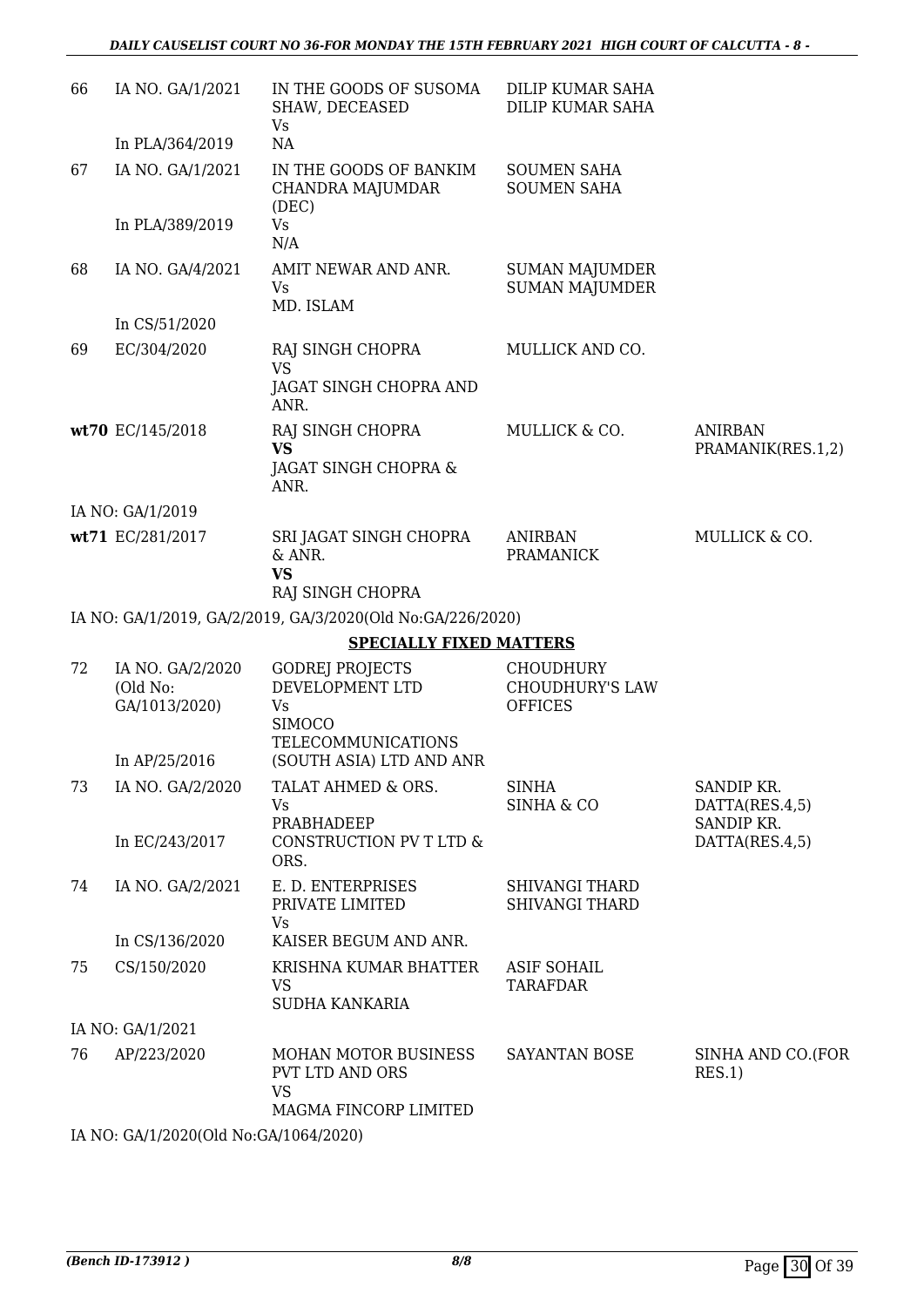

## **Original Side**

**DAILY CAUSELIST For Monday The 15th February 2021**

**COURT NO. 8**

**SINGLE BENCH (SB-IV )**

**AT 10:45 AM**

**HON'BLE JUSTICE SABYASACHI BHATTACHARYYA**

**ON MONDAY, 15TH FEBRUARY, 2021 – IN ADDITION TO HIS OWN LIST, SHALL TAKE THE URGENT MATTERS FROM THE LIST AND DETERMINATION OF HON'BLE JUSTICE ABHIJIT GANGOPADHYAY.**

### **(VIA VIDEO CONFERENCE)**

**NOTE:MATTERS WILL BE TAKEN UP THROUGH PHYSICAL HEARING ONLY WHEN BOTH THE PARTIES ARE AGREED;**

**NOTE: (I) ORIGINAL SIDE MATTERS WILL BE TAKEN UP FROM 10:45 A.M. UPTO RECESS ONLY ON TUESDAYS AND THURSDAYS;**

**(II) APPELLATE SIDE MATTERS WILL BE TAKEN UP FROM 2:00 P.M. ONWARD OR IMMEDIATELY AFTER COMPLETION OF ORIGINAL SIDE MATTERS, WHICHEVER IS EARLIER, ON TUESDAYS AND THURSDAYS;**

**(III) ON MONDAYS, WEDNESDAYS AND FRIDAYS, APPELLATE SIDE MATTERS WILL BE TAKEN UP THROUGHOUT THE DAY.**

**(IV) MENTIONING WILL BE ALLOWED ONLY AT THE FIRST SITTING OF COURT ON THE FIRST WORKING DAY OF EVERY WEEK.**

> **V) FROM MONDAY (18/01/2021) ---------------------------------------------**

**LEARNED ADVOCATES APPEARING IN MATTERS PERTAINING TO**

**-----------------------------------------------------------------------------------------------**

**DIN (COMPANIES ACT, 2013) ARE REQUESTED TO HAND OVER --------------------------------------------------------------------------------------------**

**THE DETAILS (NUMBER/ITEM NO. .... ETC.) TO THE COURT OFFICER**

**---------------------------------------------------------------------------------------------------**

**FOR BEING CLUBBED TOGETHER FOR HEARING.**

**-------------------------------------------------------------------**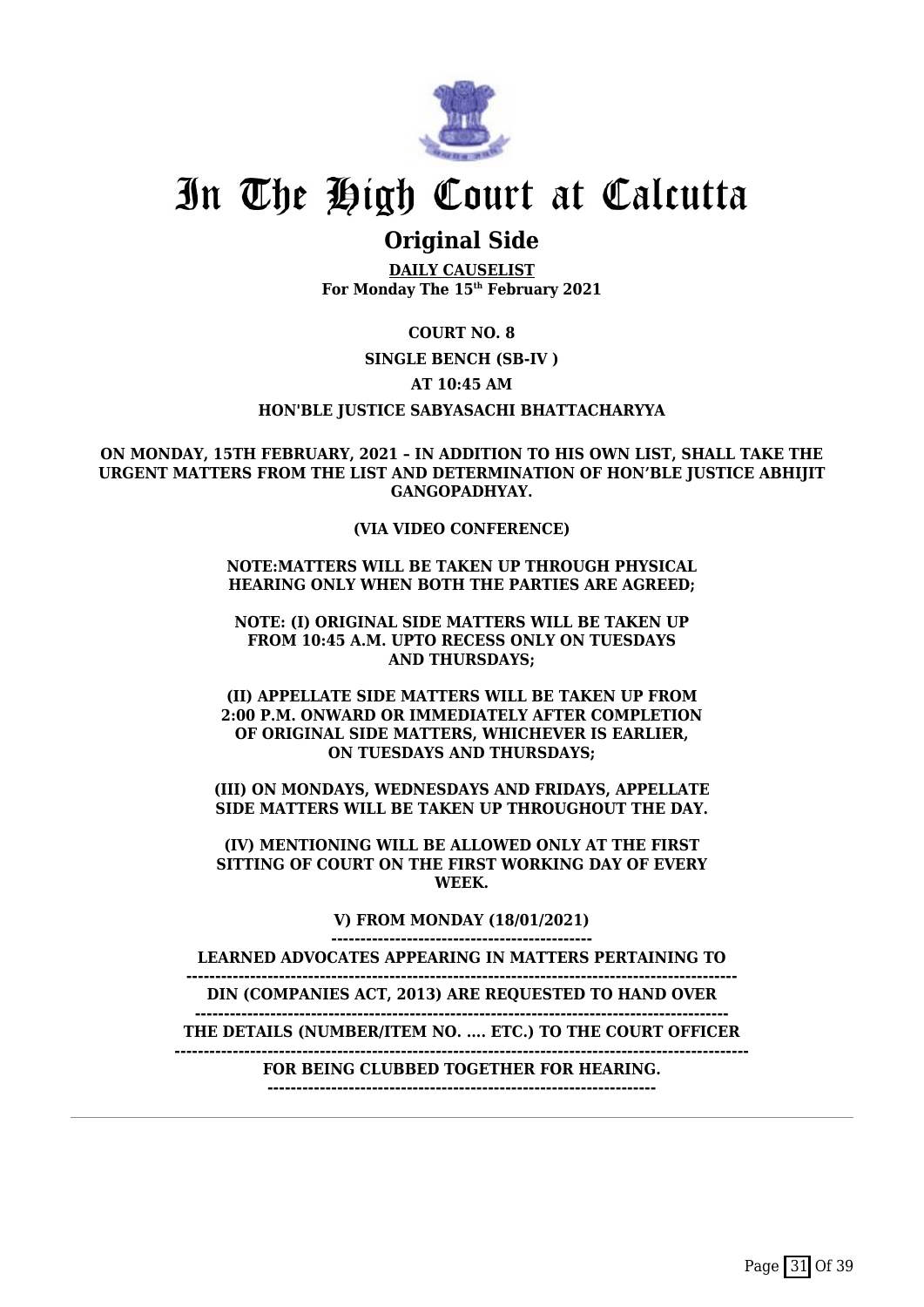

## **Original Side**

**DAILY CAUSELIST For Monday The 15th February 2021**

**COURT NO. 15 SINGLE BENCH (SB-VII ) AT 10:45 AM HON'BLE JUSTICE RAJARSHI BHARADWAJ (VIA VIDEO CONFERENCE)**

**NOTE:MATTERS WILL BE TAKEN UP THROUGH PHYSICAL HEARING ONLY WHEN BOTH THE PARTIES ARE AGREED.**

**NOTE: ON FRIDAY (19/02/2021) ORIGINAL SIDE MATTERS WILL BE TAKEN UP AT 10:45 A.M.**

**AFTER COMPLETION OF ORIGINAL SIDE MATTERS, APPELLATE SIDE MATTERS WILL BE TAKEN UP.**

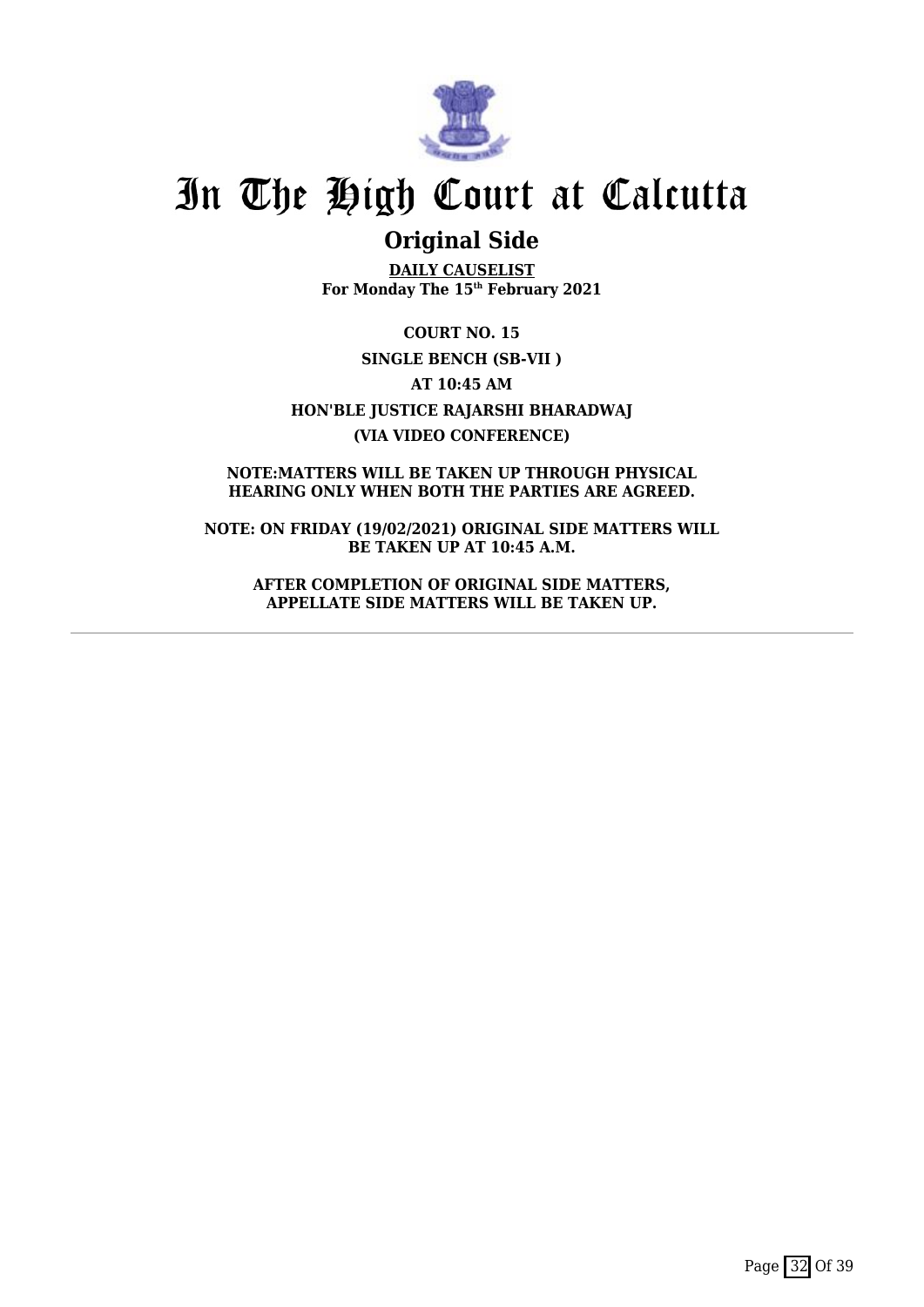

## **Original Side**

**DAILY CAUSELIST For Monday The 15th February 2021**

**COURT NO. 39**

**SINGLE BENCH (SB-IX)**

**AT 10:45 AM**

### **HON'BLE JUSTICE RAVI KRISHAN KAPUR**

### **ON MONDAY,15TH FEBRUARY, 2021 – WILL TAKE, IN ADDITION TO HIS OWN LIST AND DETERMINATION, THE LIST AND DETERMINATION OF HON'BLE JUSTICE MOUSHUMI BHATTACHARYA.**

**ON AND FROM MONDAY, 15TH FEBRUARY, 2021 TO FRIDAY 26TH FEBRUARY, 2021- WILL TAKE, IN ADDITION TO HIS OWN LIST AND DETERMINATION, THE LIST AND DETERMINATION OF HON'BLE JUSTICE SHEKHAR B. SARAF.**

### **(VIA VIDEO CONFERENCE)**

### **NOTE:MATTERS WILL BE TAKEN UP THROUGH PHYSICALHEARING ONLY WHEN BOTH THE PARTIES ARE AGREED.**

### **TO BE MENTIONED**

1 AP/61/2021 SMT. SARASWATI OJHA AND ORS. VS SRI BIRENDRA PRASAD SINGH AND ORS. SAMIT RUDRA

**(Bench ID-174074)** 1/1 Page 33 Of 39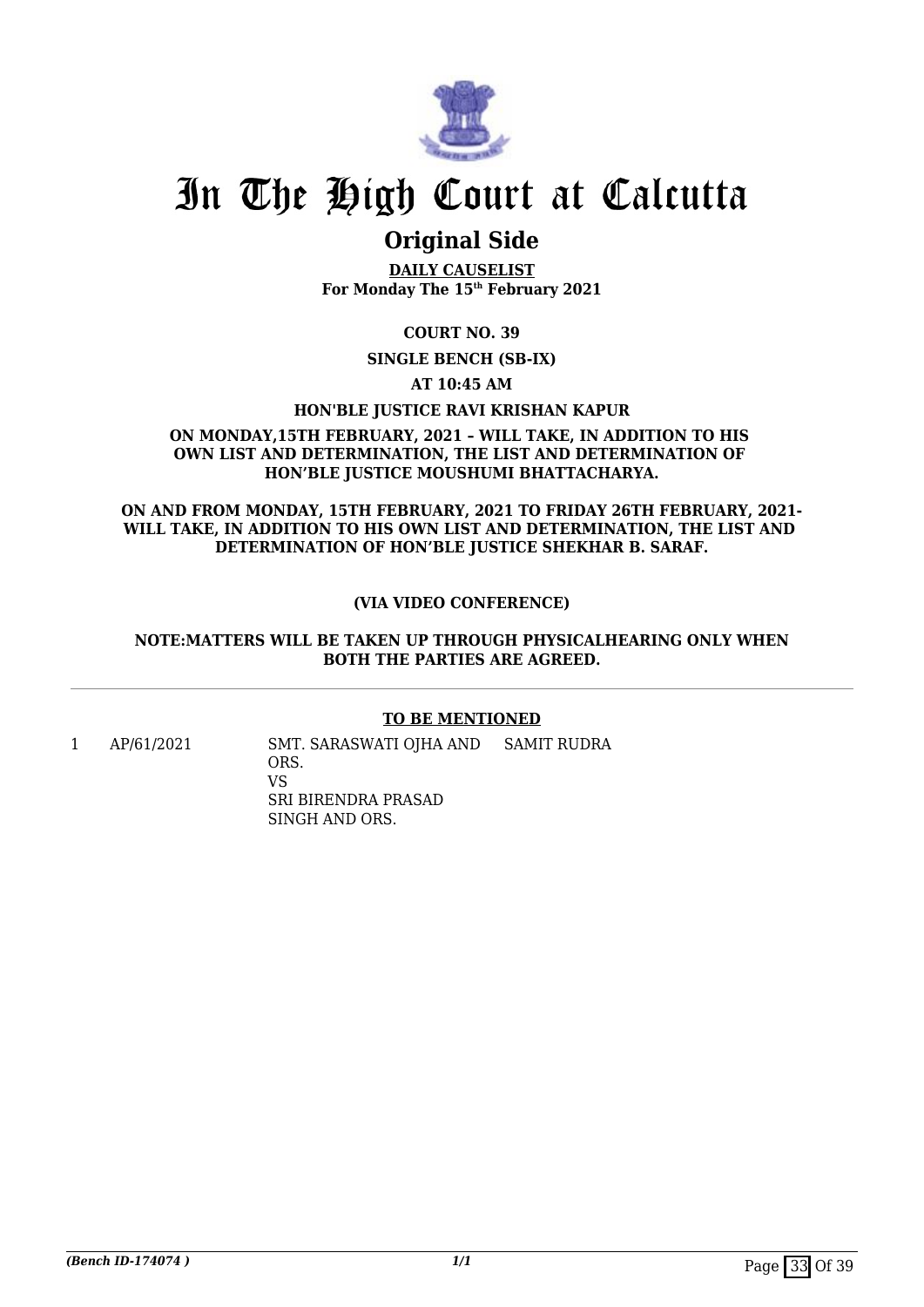

## **Original Side**

**DAILY CAUSELIST For Monday The 15th February 2021**

**COURT NO. 10**

**SINGLE BENCH (SB-IX )**

**AT 10:45 AM**

**HON'BLE JUSTICE RAVI KRISHAN KAPUR**

### **ON MONDAY,15TH FEBRUARY, 2021 – WILL TAKE, IN ADDITION TO HIS OWN LIST AND DETERMINATION, THE LIST AND DETERMINATION OF HON'BLE JUSTICE MOUSHUMI BHATTACHARYA.**

**ON AND FROM MONDAY, 15TH FEBRUARY, 2021 TO FRIDAY, 26TH FEBRUARY, 2021- WILL TAKE, IN ADDITION TO HIS OWN LIST AND DETERMINATION, THE LIST AND DETERMINATION OF HON'BLE JUSTICE SHEKHAR B. SARAF.**

**(VIA VIDEO CONFERENCE)**

**NOTE:MATTERS WILL BE TAKEN UP THROUGH PHYSICAL HEARING ONLY WHEN BOTH THE PARTIES ARE AGREED.**

> **NOTE: (I) ORIGINAL SIDE MENTIONING EVERY WEDNESDAY AND THURSDAY AT 10:45 A.M.**

**(II) ORIGINAL SIDE MATTERS WILL BE TAKEN UP EVERY WEDNESDAY AND THURSDAY AT 10:45 A.M. BEFORE APPELLATE SIDE MATTERS.**

**AFTER COMPLETION OF ORIGINAL SIDE MATTERS, APPELLATE SIDE MATTERS WILL BE TAKEN UP**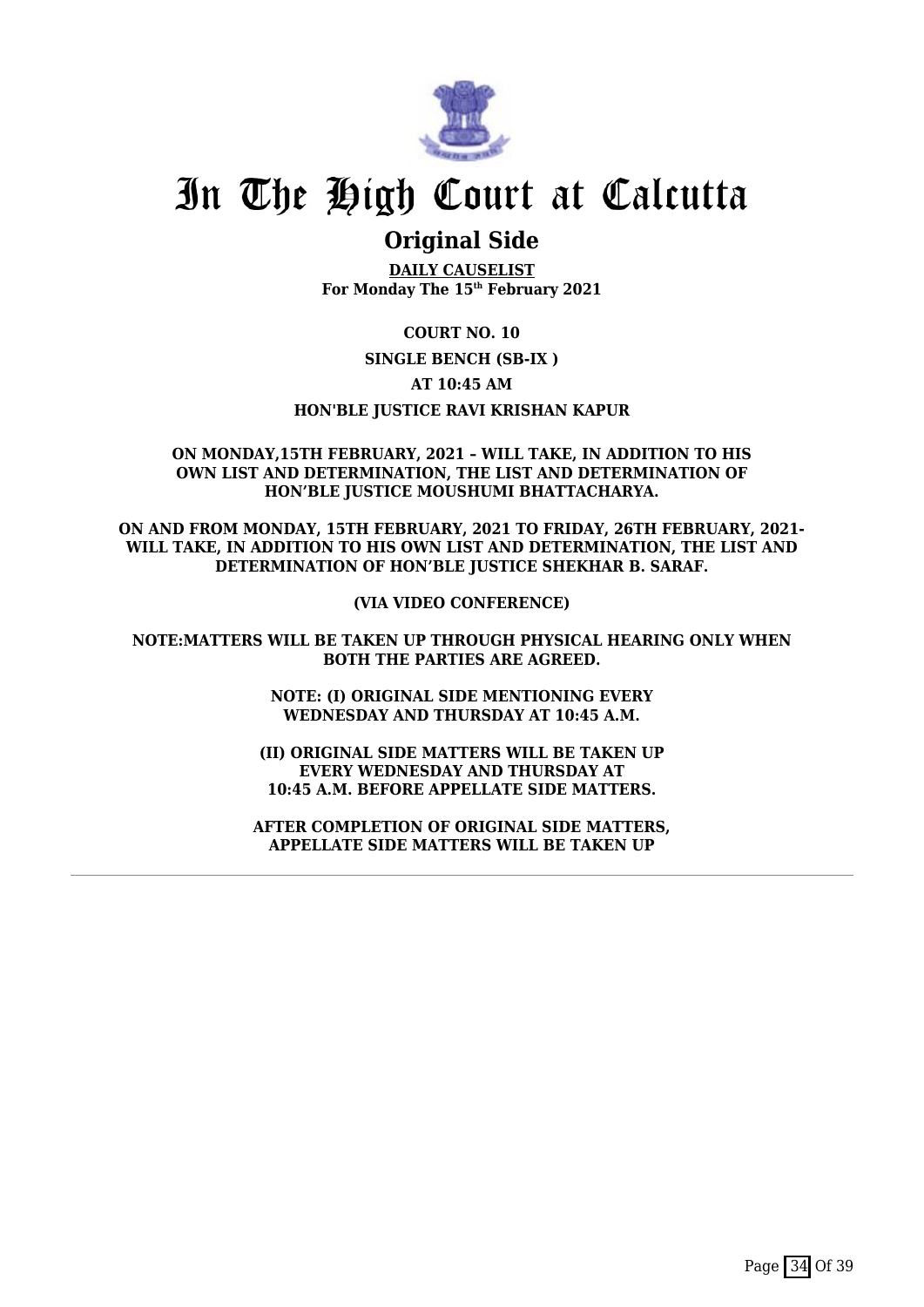

## **Original Side**

**DAILY CAUSELIST For Monday The 15th February 2021**

**COURT NO. 23 SINGLE BENCH (SB-X) AT 2:00 PM HON'BLE JUSTICE ARINDAM MUKHERJEE (VIA VIDEO CONFERENCE)**

### **NOTE:MATTERS WILL BE TAKEN UP THROUGH PHYSICAL HEARING ONLY WHEN BOTH THE PARTIES ARE AGREED.**

### **NOTE: 1) ORIGINAL SIDE MATTERS SHALL BE TAKEN UP EVERYDAY AT 2:00 P.M.**

**2) ORDINARILY, SPECIALLY ASSIGNED MATTERS SHALL BE TAKEN UP ON FRIDAY AT 2:00 P.M.**

**3) AFTER COMPLETION OF ORIGINAL SIDE MATTERS, IF TIME PERMITS, APPELLATE SIDE MATTERS SHALL BE AGAIN TAKEN UP.**

### **COURT APPLICATIONS UNDER ART.226**

| 1 | WPO/583/2019 | LORDS DISTILLERY LTD<br>VS.<br>ASST. COMMISSIONER OF<br>INCOME TAX CIRCLE 15(1)<br><b>KOL AND ORS</b>                                                     | <b>NILANJANA</b><br><b>BANERJEE PAL</b> |
|---|--------------|-----------------------------------------------------------------------------------------------------------------------------------------------------------|-----------------------------------------|
| 2 | WPO/75/2020  | <b>SHRI GOUTAM</b><br><b>CHAKRABORTY</b><br>VS.<br>THE ASSISTANT<br><b>COMMISSIONER OF</b><br>INCOME TAX CIRCLE-44,<br>KOLKATA                            | <b>SUTAPA</b><br><b>ROYCHOUDHURY</b>    |
| 3 | WPO/124/2020 | MURARI LAL MURARKA<br>VS<br>UNION OF INDIA AND ANR                                                                                                        | PROTYUSH<br><b>CHATTERJEE</b>           |
| 4 | WPO/54/2021  | SKYSCRAPPERS INFRACON<br>PRIVATE LIMITED<br>VS<br>THE ASSISTANT<br>COMMISSIONER, GOODS<br>AND SERVICE TAX,<br>BHABANIPUR, KOLKATA<br>(SOUTH), WEST BENGAL | SIDHARTHA SHARMA                        |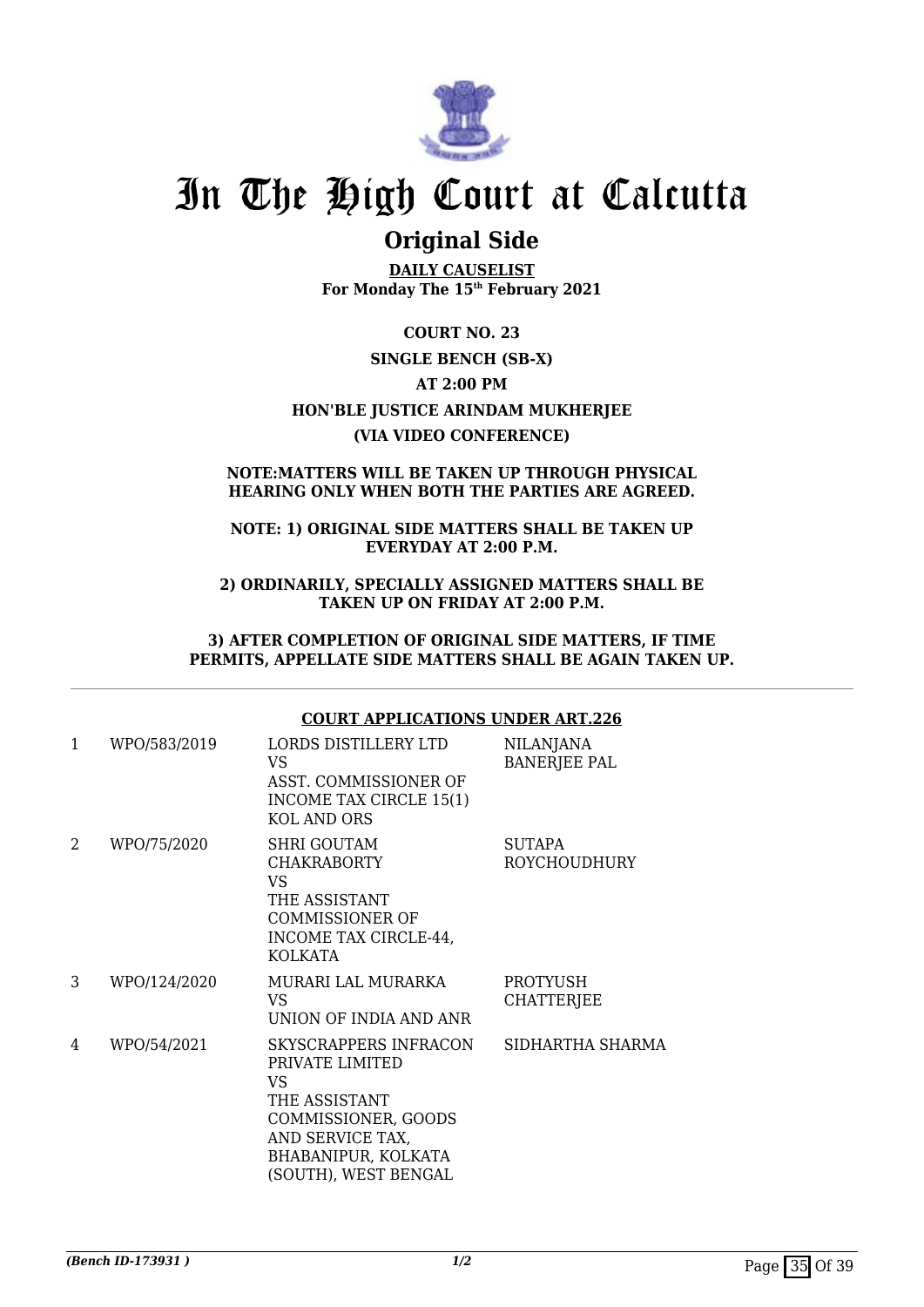5 WPO/69/2021 PRATEEK MINES AND MINERALS PVT LTD AND ANR VS DEPUTY DIRECTOR GENERAL OF FOREIGN TRADE AND ORS

SHARMA KAJARIA AND CO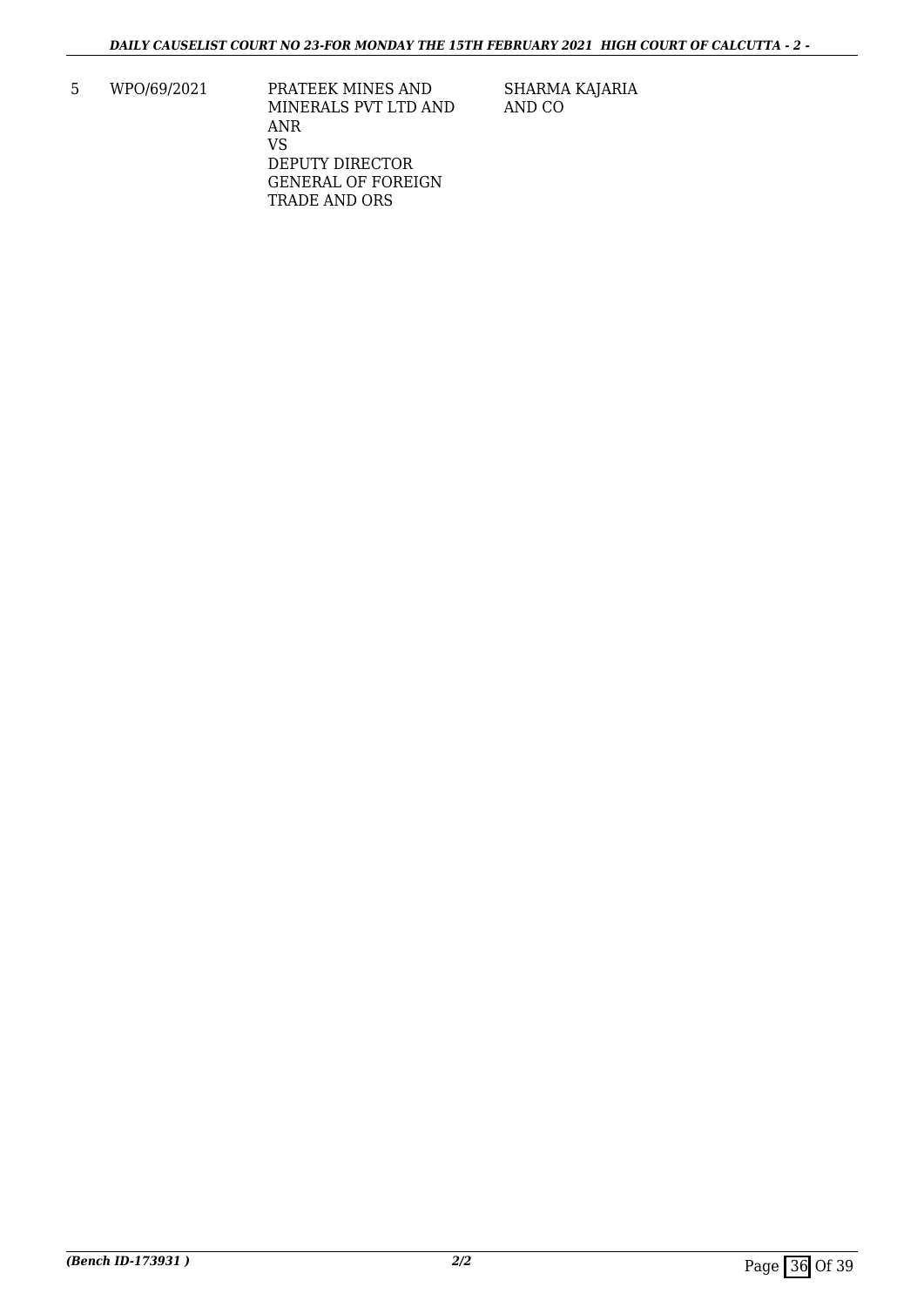

## **Original Side**

**DAILY CAUSELIST For Monday The 15th February 2021**

**COURT NO. 18**

**SINGLE BENCH (SB-XI)**

**AT 10:45 AM**

**HON'BLE JUSTICE BISWAJIT BASU**

**ON AND FROM MONDAY, 15TH FEBRUARY, 2021 TO FRIDAY, 26TH FEBRUARY, 2021 - WILL TAKE, IN ADDITION TO HIS OWN LIST AND DETERMINATION, THE LIST AND DETERMINATION OF HON'BLE JUSTICE SHIVAKANT PRASAD.**

**(VIA VIDEO CONFERENCE)**

**NOTE:MATTERS WILL BE TAKEN UP THROUGH PHYSICAL HEARING ONLY WHEN BOTH THE PARTIES ARE AGREED.**

**NOTE: ORIGINAL SIDE MENTIONING WILL BE TAKEN UP AT 10:45 A.M**

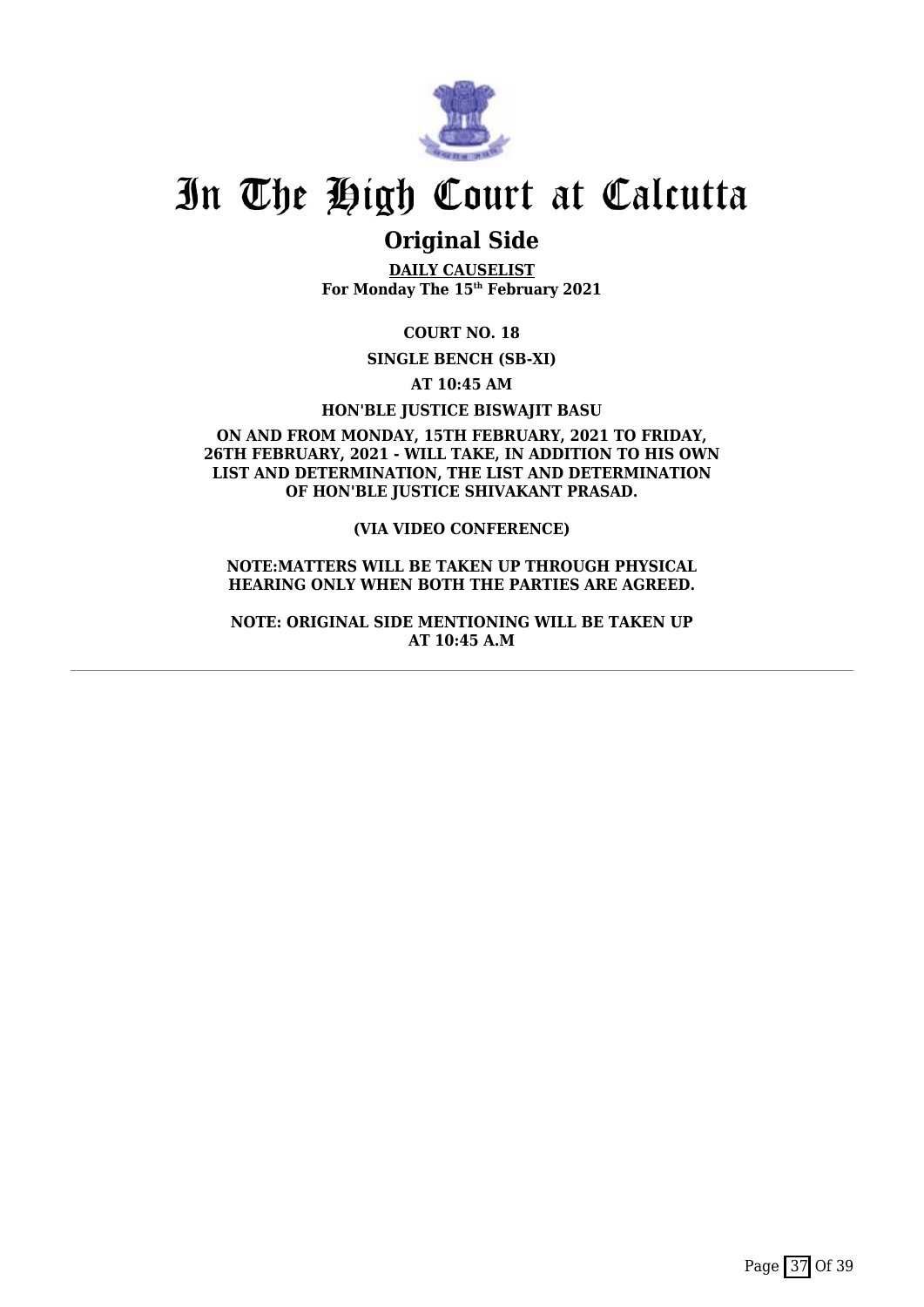

### **Original Side**

**DAILY CAUSELIST For Monday The 15th February 2021**

**COURT NO. 24 SINGLE BENCH (SB- XII) AT 10:45 AM HON'BLE JUSTICE AMRITA SINHA**

#### **ON MONDAY, 15TH FEBRUARY, 2021 – WILL SIT SINGLY AND IN ADDITION TO HER OWN LIST SHALL TAKE UP THE URGENT MATTERS FROM THE LIST OF HON'BLE JUSTICE RAJASEKHAR MANTHA.**

### **(VIA VIDEO CONFERENCE)**

#### **NOTE:MATTERS WILL BE TAKEN UP THROUGH PHYSICAL HEARING ONLY WHEN BOTH THE PARTIES ARE AGREED.**

**NOTE: ORIGINAL SIDE MATTERS WILL BE TAKEN UP AT THE FIRST SITTING OF THE COURT.**

### **AFTER COMPLETION OF ORIGINAL SIDE MATTERS; APPELLATE SIDE MATTERS WILL BE TAKEN UP.**

### **NO PHYSICAL MENTIONING IN COURT.**

|                |              |                                                                                              | COURT APPLICATIONS UNDER ART.226 |  |  |
|----------------|--------------|----------------------------------------------------------------------------------------------|----------------------------------|--|--|
| 1              | WPO/398/2020 | <b>GULMARG ESTATES PRIVATE</b><br>LIMITED<br>VS<br>KOLKATA MUNICIPAL<br>CORPORATION AND ORS. | SAMRAT MUKHERJI                  |  |  |
| $\overline{2}$ | WPO/407/2020 | SMT NIHAR LAW AND ANR<br>VS.<br>THE KOLKATA MUNICIPAL<br>CORPORATION AND ORS                 | SYANTAN BOSE                     |  |  |
| 3              | WPO/408/2020 | MD. NASIM<br>VS.<br>THE KOLKATA MUNICIPAL<br>CORPORATION AND ORS.                            | <b>JAVED MAJID</b>               |  |  |
| 4              | WPO/48/2021  | SOUMENDRA KRISTO DUTT<br>AND ANR.<br>VS.<br>KOLKATA MUNICIPAL<br>CORPORATION AND ORS.        | DIPENDRA NATH<br><b>CHUNDER</b>  |  |  |
| 5              | WPO/68/2021  | KHADIJA BEGUM<br>VS.<br>THE STATE OF WEST BENGAL<br>AND 3 ORS                                | <b>SYED SHAMSUL</b><br>AREFIN    |  |  |

### **COURT APPLICATIONS UNDER ART.226**